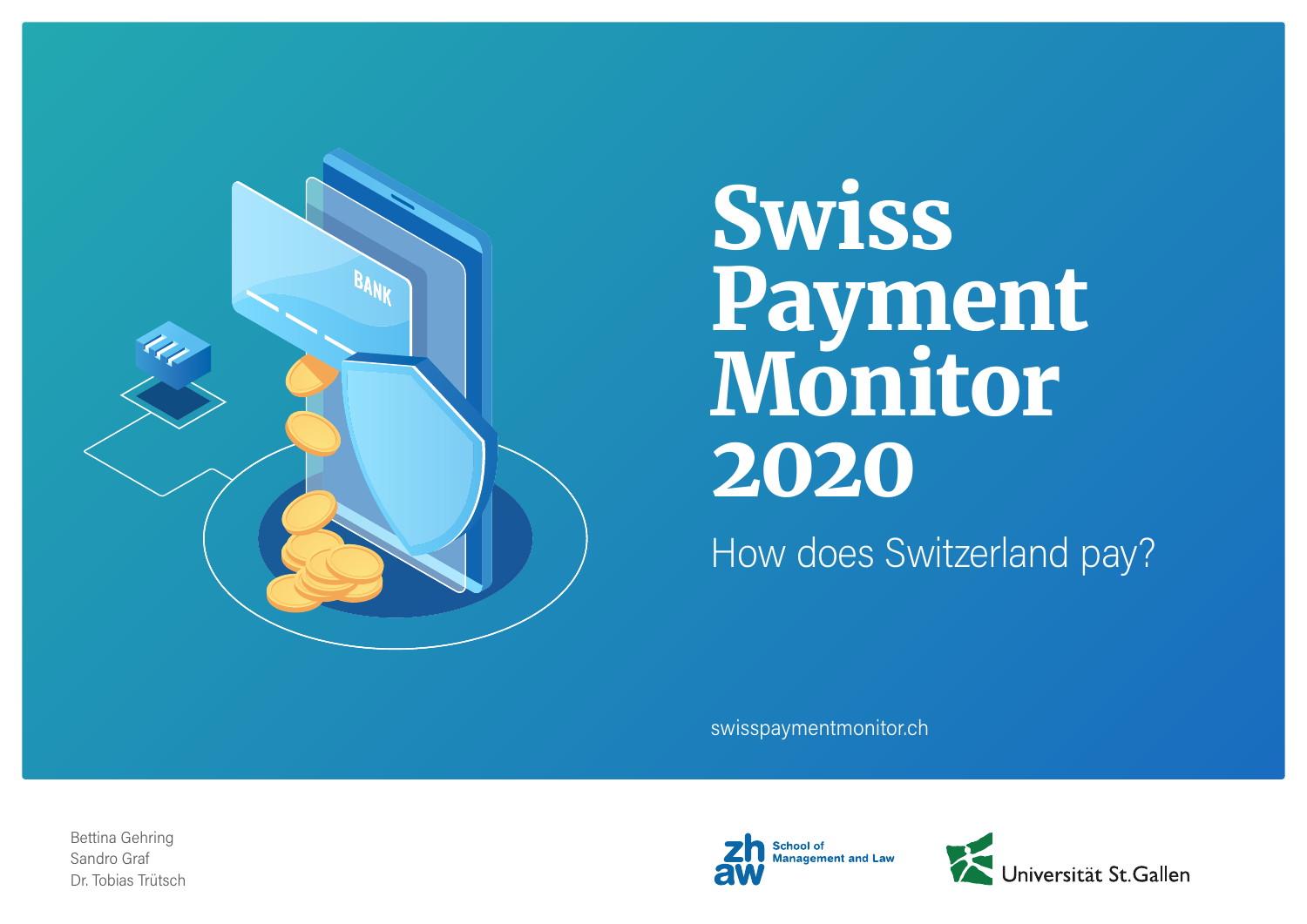### Foreword





**Bettina Gehring Sandro Graf**



**Dr. Tobias Trütsch**

The Swiss payment market is still in a state of flux. With the increase in digitisation, new innovative providers of digital payment and banking services are constantly joining local market participants, especially those from abroad. Socalled neo-banks are attracting customers in Switzerland with their own payment products, practical app solutions and attractive fee structures. They are currently mainly used as niche products, as our present study has shown for the first time. In addition, mobile payment has enormous growth potential, while contactless payment has now become established in Switzerland. The coronavirus crisis will undoubtedly promote these trends and change payment behaviour for years to come. Payments will be increasingly cashless. Nevertheless, the Swiss population says that the abolition of cash is not an option. In the eyes of those asked, it offers too many substantial benefits.

The increasing dynamics of the market have prompted the ZHAW and the University of St. Gallen to conduct a major joint research project to investigate the payment behaviour of the Swiss population and their underlying motives, as well as its development over time. For several years, the Swiss Payment Research Centre (SPRC) of the Zurich University of Applied Sciences (ZHAW) and the Executive School of Management, Technology and Law (ES-HSG) at the University of St. Gallen have been independently looking at issues related to the topic of "payment" from different angles.

This is the third edition of the annual Swiss payment survey, which combines the consumer perspective with the macroeconomic view. This report is based on the 2019 survey, which interviewed a total of more than 1200 people aged between 18 and 65 from all three regions of Switzerland. The study is financially supported by the Swiss Payment Association (SPA) as well as industry partners Concardis and SIX Payment Services.

We wish you an interesting read!

#### Bettina Gehring, Sandro Graf, Dr. Tobias Trütsch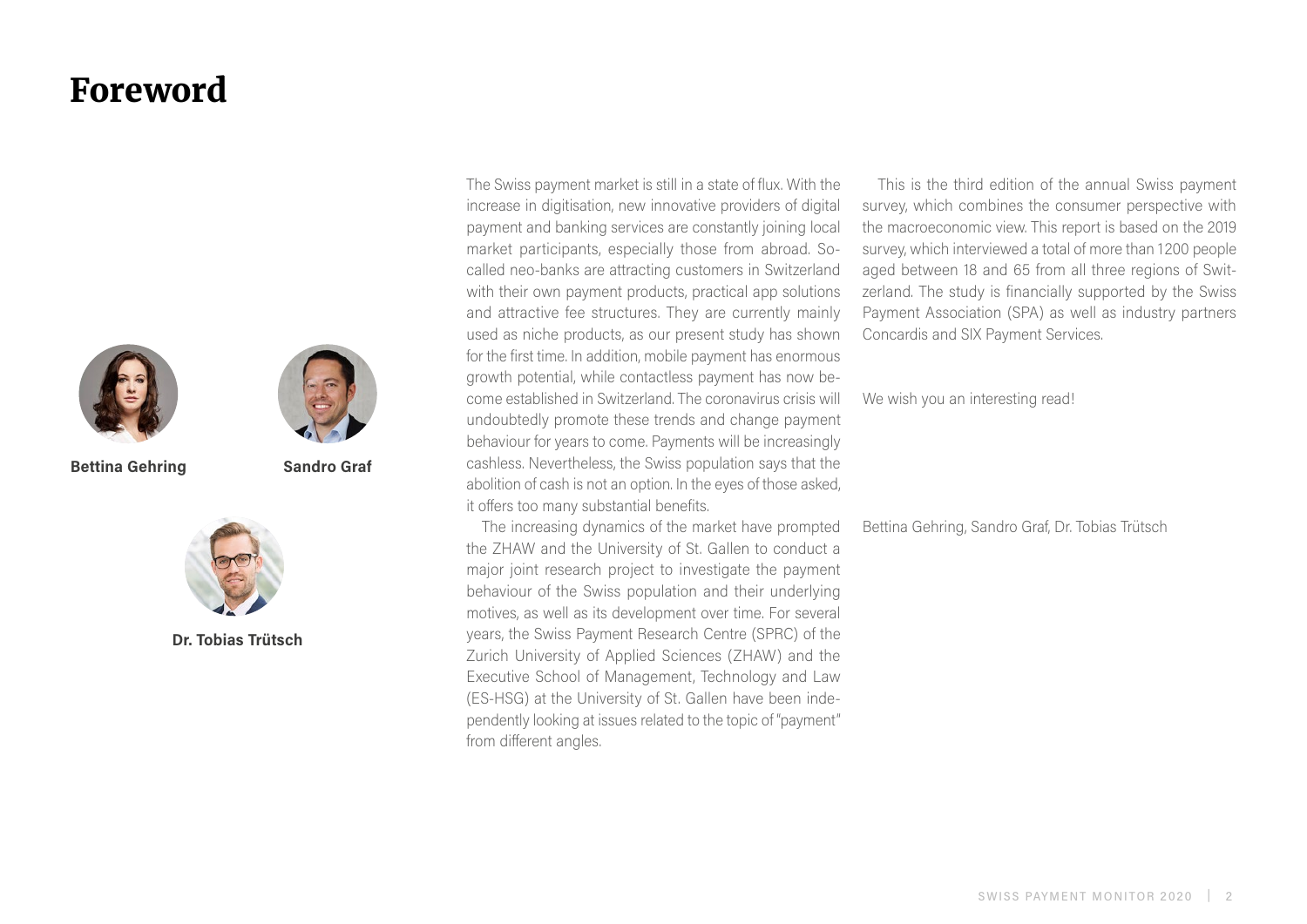# Table of contents

| Ι.   | THE MOST SIGNIFICANT FINDINGS<br>FROM THE SWISS PAYMENT MONITOR 2020 | 4  |
|------|----------------------------------------------------------------------|----|
| Н.   | <b>STUDY DESIGN</b>                                                  | 7  |
| III. | RECOGNITION AND IMAGE OF PAYMENT METHODS                             | 9  |
|      | IV. A LOOK IN YOUR WALLET                                            | 15 |
| V.   | PAYMENT BEHAVIOUR                                                    | 18 |
|      | VI. A LOOK INTO THE FUTURE                                           | 38 |
|      | VII. GLOSSARY                                                        | 45 |
|      |                                                                      |    |

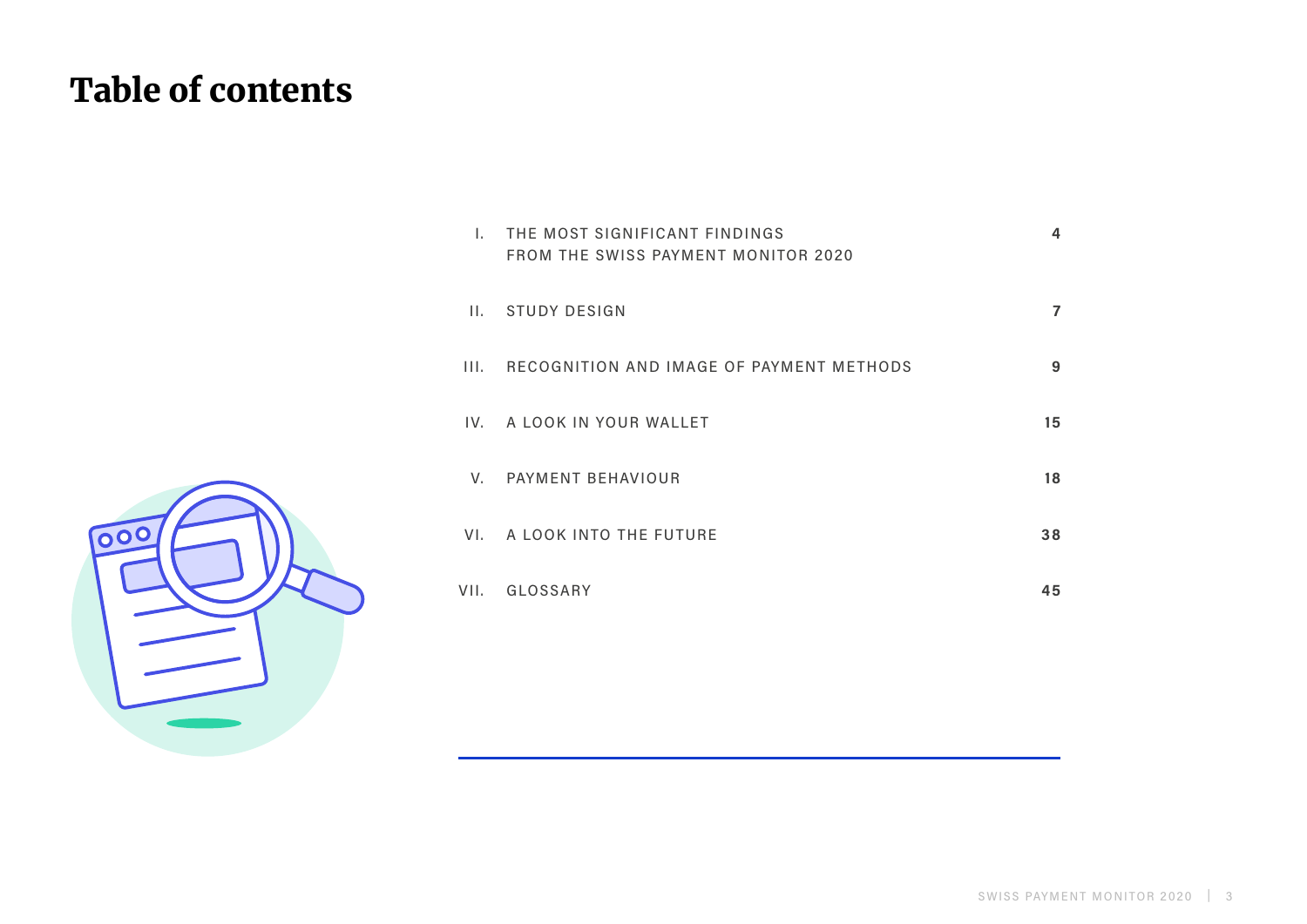# I. The most significant findings from the Swiss Payment Monitor 2020

#### **Debit card remains the most popular means of payment**

The debit card is still by far the most popular means of payment for the Swiss. It is seen as much more reliable, trustworthy, transparent and secure than credit cards and much more practical, attractive, faster and more forward-looking than cash. With a share of 28%, the Swiss spend most of their money by debit card, followed by cash (23%) and credit card (21 %).

#### **Cash use remains high, but is decreasing**

Cash is still the most widely used payment instrument in Switzerland in terms of transaction count at 45 %, followed by debit cards (27%) and credit cards (14%). Compared to the previous year, however, cash use decreased by around 3 percentage points in terms of both the number of transactions and turnover. On average, every Swiss citizen carries CHF 70 with them. Since 2018, the amount of cash carried and the frequency of purchases has decreased slightly, while the amount of the average cash withdrawal has increased.

#### **Payment preferences are multifactorial**

In addition to the perceived characteristics of the means of payment, habits, social norms (see below) and demographic factors, the amount and place of payment and the payment situation (stationary trade or shopping on the Internet) essentially determine the choice of a means of payment.

Small amounts up to CHF 20 are mainly paid in cash (70 % of transactions), of which a quarter is accounted for

by small amounts up to CHF 5. In addition to cash, contactless and mobile payment methods (especially "in-app" payments) as well as prepaid cards are disproportionately used in these payment amounts.

With regard to the place of payment, card payments dominate in high-turnover retail. Debit cards are widely used across different spending categories, while credit cards are mainly used in restaurants and when travelling. In addition to the retail trade, mobile payment methods are used for daily needs, especially for expenses in relation to mobility (public transport, parking). Cash is much more commonly used in restaurants and bakeries, as well as at outside sales outlets (kiosks, takeaways).

#### **Mixed payers form the main payment type**

According to the payment diary entries, almost half of the respondents are mixed payers. This payment type prefers different means of payment depending on the payment situation, location and amount. A quarter pay mainly by debit card and a fifth mainly in cash. Only one in ten belongs to the category of credit card payers. Over time, there has been a slight shift from credit to debit card payers. Cash payers in particular are staunch advocates of their preferred means of payment.

#### **Contactless payment has established itself**

Contactless payment by payment card is now known to almost every Swiss person and has found its way into everyday use. According to the respondents' self-assessment, around three out of five people use the contactless

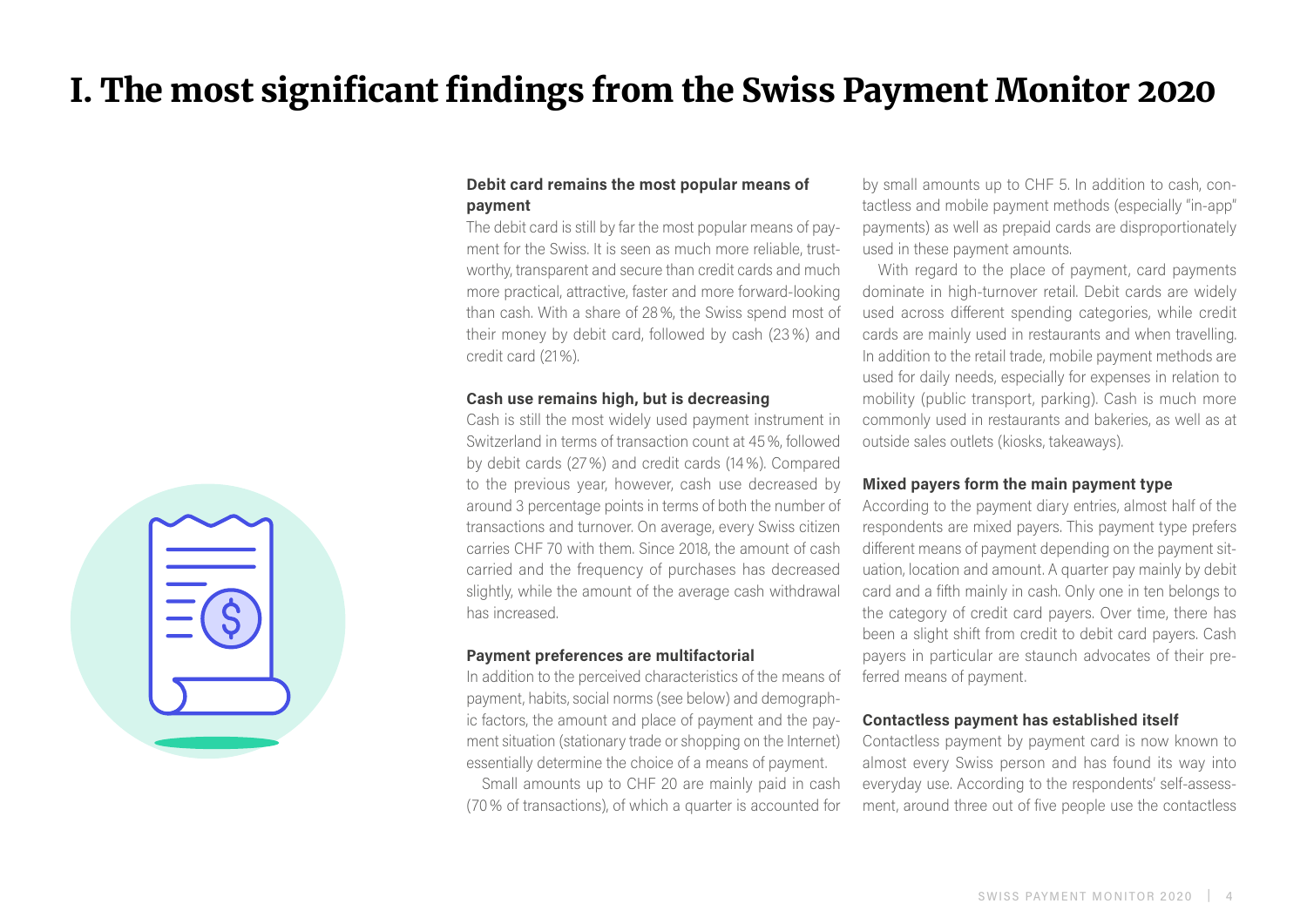function, with the use of debit cards surpassing that of credit cards for the first time. By the end of 2019, 97% of credit cards and 80% of debit cards were already equipped with contactless functionality. In 2019, 56% and 45% of credit card and debit card payments at points of sale in Switzerland were contactless. This corresponds to 34% of credit card turnover and 27% of debit card turnover. Contactless payment has been growing exponentially since 2015.

#### **Comprehensive understanding of mobile payment**

In contrast to the two previous measurements, "Mobile Payment" is now very well understood. The term is most strongly associated with payments in an app with an integrated payment function and payment with a mobile phone on site in a shop, followed by payment with a mobile phone on the Internet or in an online shop and "peer-topeer" payments domestically. By far the most well-known mobile payment providers in Switzerland are Twint and the SBB app. "Digital wallet" solutions, such as Google Pay and Samsung Pay are experiencing a significant increase in customer awareness compared to 2019.

#### **Mobile payment with great potential**

Mobile payment is beginning to establish itself in the everyday use of the Swiss population. Compared to the previous two years, there was a significant increase in use across all forms of application. According to the respondents' self-assessment, around two-thirds use "in-app" payments, almost half use mobile payments on the Internet, two out of five people use peer-to-peer payments at home and around one third use mobile payments in brick-and-mortar stores. Mobile payment online and "in-app" payments have the highest ratings – even better than contactless payment.

Mobile payments effectively account for around 6% of transactions and 4% of turnover in terms of total spending, which represents a significant increase compared to 2019. It continues to have great potential for use, especially for mobile payment on the Internet, followed by "in-app" payments and mobile payment in face-to-face business.

#### **Abolishing cash is not an option**

A possible abolition of cash is a highly emotional issue for the Swiss. For around three-quarters, the abolition of cash is not an option and half of those surveyed are even opposed to abolishing it altogether. Only around one fifth fully agree to a Switzerland without cash. The main reasons against the abolition of cash were the loss of the value of money, a lack of control over finances, technological dependence and various security concerns (e.g. cyber-risks, technical faults) in decreasing order of importance. Also playing a role are the loss of anonymity, the fear of monitoring by government and financial institutions and less flexibility in the use of means of payment.

#### **Neobanks are used as niche products**

Neobanks are on the rise in Switzerland. The survey results make it clear that two out of five people in Switzerland know at least one of the most common providers of digital banking solutions (neo-banks), while every tenth person has used or tried their services at least once. In particular, men,

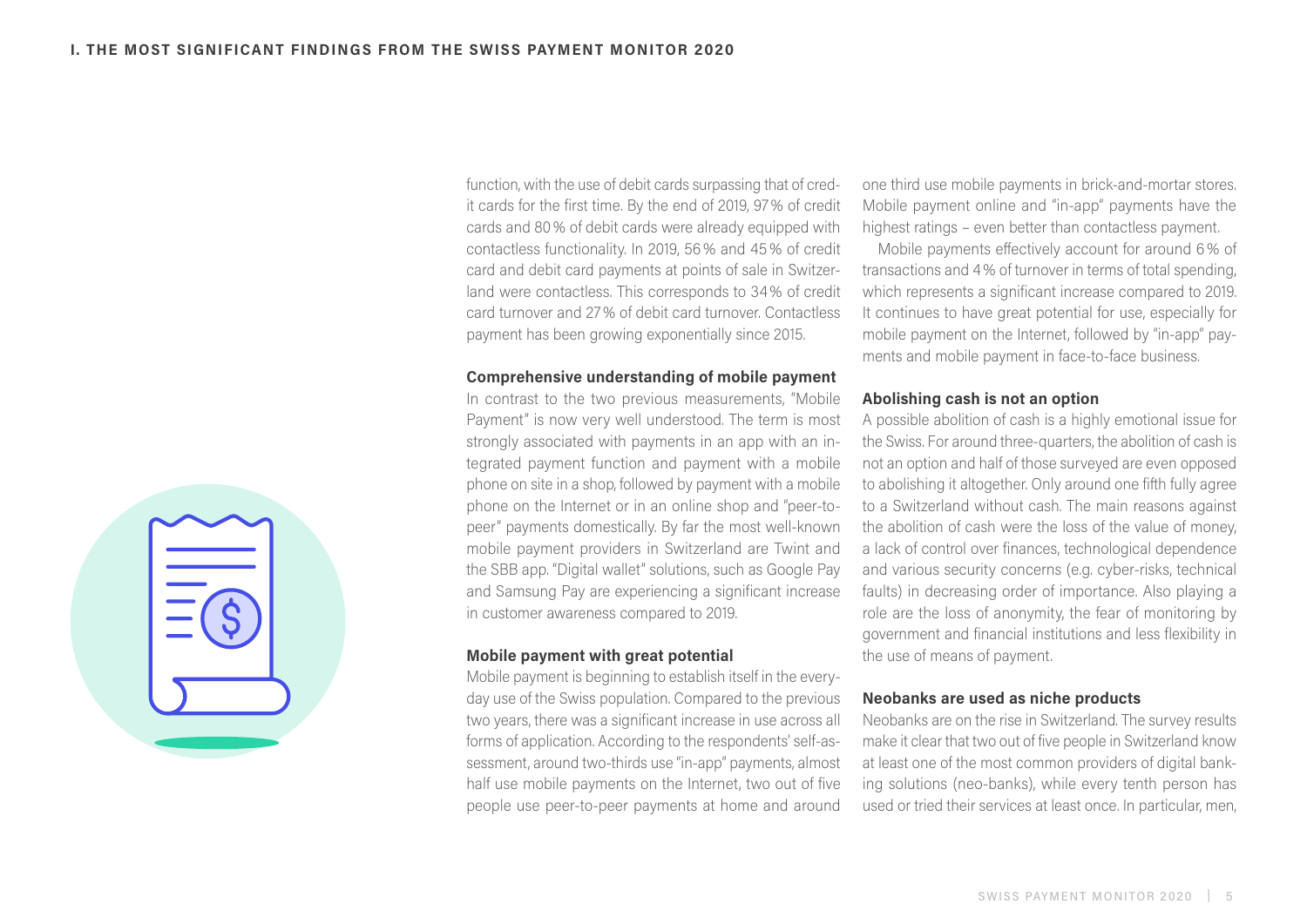younger and more educated people with higher incomes are using neo-banks more often than their counterparts.

The main reasons include their simple and practical use (convenience), as well as an advantageous fee structure, in particular the favourable exchange rates. Three quarters use the new digital banking offerings as a complement to traditional providers. Only around 10% have cancelled services from a traditional provider as a result of the new offers, or 10% intend to do so in the distant future. Currently, neo-banks mainly act as niche products, especially for paying abroad when travelling.

The neobank providers Revolut and Zak are the most well-known in Switzerland. The UK suppliers Revolut and Transferwise are the most used, although the Swiss suppliers Zak and Neon are ahead in terms of the perception of security. The largest popular provider is currently Revolut, followed by the two domestic providers Neon and Zak and the British company Transferwise.

#### **Social norms influence payment behaviour**

According to the survey results, most people pay close attention to the payment needs of other people, especially women and young people. In principle, those surveyed expect that service staff in the catering sector clearly prefer cash, especially for small amounts. This can be attributed to the "tip effect" .

Respondents appreciate the freedom to choose the means of payment. They think that it should always be possible to pay with cash, as well as electronically or using cashless methods. Cash lovers are staunch advocates of their preferred means of payment and believe that people of the same age and comparable income would also pay with cash. Many people also think that people living in urban areas are more likely to have to pay electronically/ cashless and people living in rural areas are more likely to have to pay with cash.

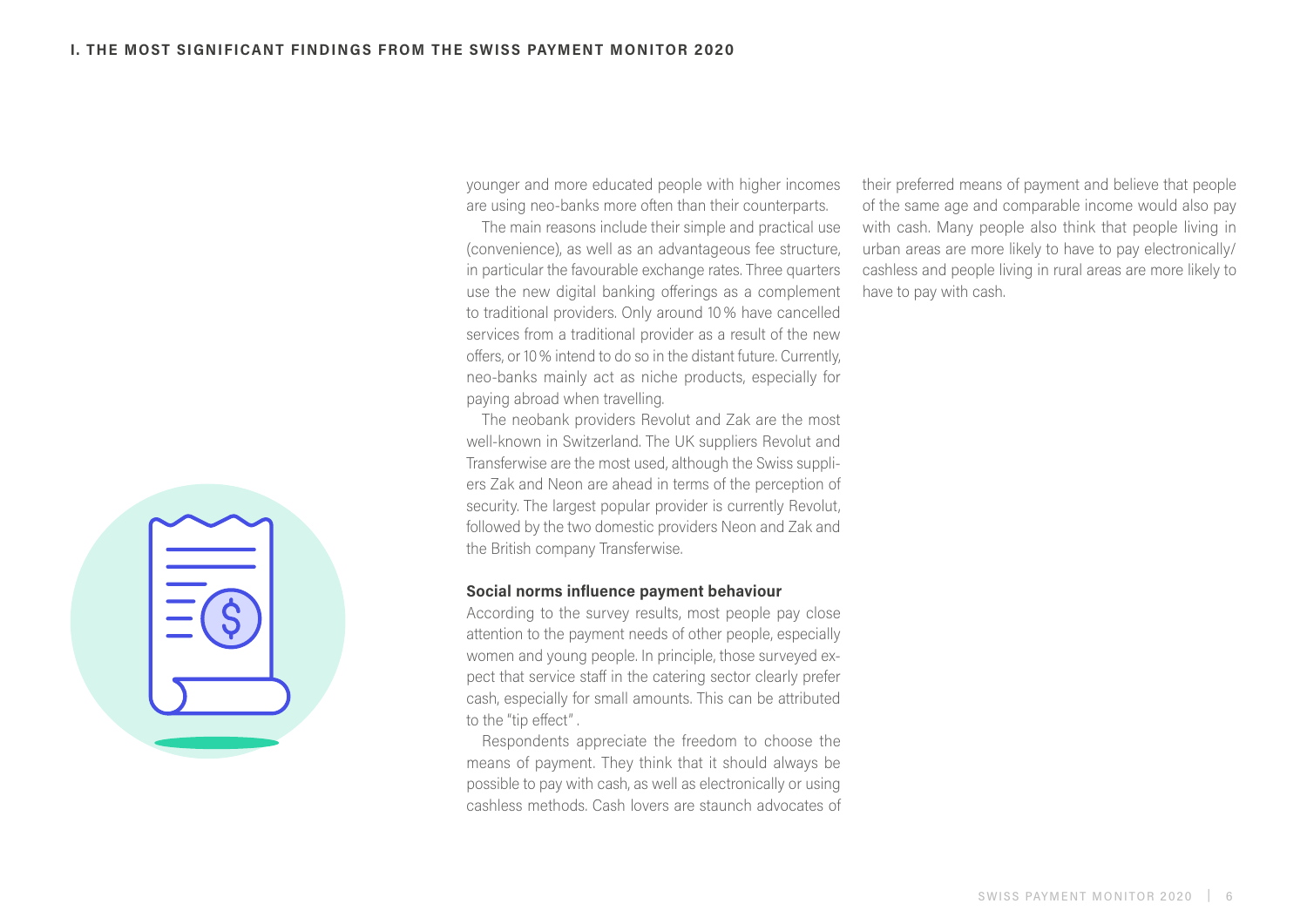# II. Study design

The goal of the Swiss Payment Monitor is to provide a comprehensive overview of the Swiss payment landscape from various perspectives. By combining a variety of research methods, this long-term study gathers data annually to offer an integrated approach to the payment method market, enabling a documentation of new developments as well as a report of relevant trends over time.

The study encompasses two parts: the micro-perspective consists of a standardised online survey with questions concerning payment behaviour in general and a payment journal that participants are asked to complete; the macro-perspective is based on an analysis of publicly available data on the electronic payment transactions of the Swiss National Bank (SNB) (see Fig. 1).

#### **Micro-perspective**

The micro-perspective reflects the consumer perspective and summarises the payment habits as well as the perception and attitudes of the Swiss towards various forms of payment.

As part of the third implementation of the Swiss Payment Monitor, a total of 1259 people aged between 18 and 65 from German, French and Italian-speaking Switzerland were interviewed from a micro-perspective.

#### ONLINE SURVEY

The first step asked participants to answer online questions regarding the topic "payment". The focus here was primarily the participants' self-awareness and the assessment of various aspects of their payment behaviour. The survey took about 25 minutes to complete and was implemented in stages during the second half of November 2019.

The participants answer online questions on the following topics:

- **̟** Payment methods available (incl. cash)
- **̟** Awareness of other (more common and newer) payment forms
- **̟** Perspective of or attitude towards different means of payment/ payment processes
- **̟** Criteria for payment method selection
- **̟** Future usage intention of innovative payment methods
- **̟** Financial literacy in general and with regard to means of payment
- **̟** Security aspects
- **̟** Micropayments
- **̟** Charges
- **̟** Compiling a user typology based on socio-demographic and psychographic information

The participants document their payment behaviour in the form of a journal over a period of 7 days.

- **̟** Use and frequency of payment methods
- **̟** Time of transaction (day of the week, time of day)
- **̟** Amount
- **̟** Payment situation (on the spot/ distance) and location (domestic and international)
- **̟** Purpose of payment/type of expense (e.g. food, clothing, transportation costs, etc.)
- **̟** Payment method (contactless, etc.)
- **̟** Acceptance of cashless means of payment

Attitudes, user reasons and trends User data General perspective

Micro-perspective **Micro-perspective** Macro-perspective

**̟** Cash withdrawal/cash in hand

#### **1. Online survey 2. Journal entry data 3. Analysis of SNB data**

Compiles, updates and interprets publicly available data on electronic payments by the Swiss National Bank.

- **̟** Number of means of payment
- **̟** Transaction frequency and sales
- **̟** Domestic and national principle
- **̟** Face-to-face and distance business
- **̟** Development in recent years

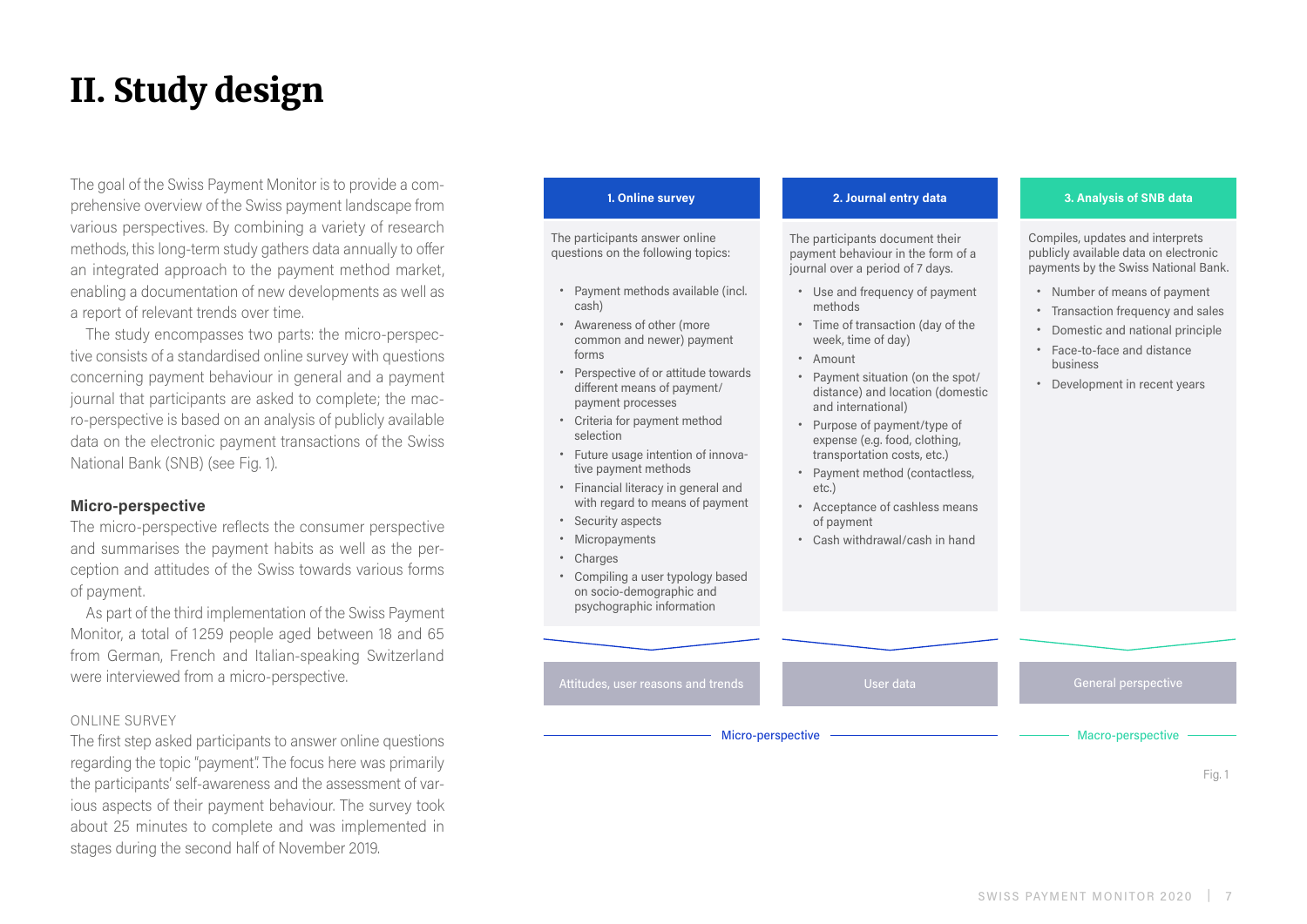#### PAYMENT JOURNAL

At the end of the online survey, participants document their payment behaviour in the form of a journal over a period of 7 days (see Table 1). Accordingly, participants were asked to record all payments made throughout the course of the day—with the exception of recurring expenses—and to classify these using predefined characteristics. Compared to the online survey, the focus here was primarily the participants' actual payment behaviour and, based on this, any variance in behaviour as stated in the first part of the survey. The payment journal could either be filled out online or using the app, which facilitated the timely recording of transactions after purchase.

The study participants were recruited via the "intervista Online Access Panel". In order to ensure the representativeness of the sample, the selection of participants was based on the quota system of the previously defined criteria of (linguistic) region, gender, age and educational level. Following the survey, data were adjusted and weighted according to the structural characteristics in the Swiss population (see Fig. 2).

#### **Macro-perspective**

The macro-perspective pertains to the entire economic scope and documents payment transactions on an aggregate level based on the publicly available data from the Swiss National Bank (SNB) until the end of 2019. It provides unaltered representation of cashless payment transactions in Switzerland and with Swiss payment cards abroad; both the number and turnover of cashless payment transactions are taken into account. Furthermore, it provides information regarding effective cash withdrawal using payment cards.

**SAMPLE OF ONLINE SURVEY AND JOURNAL**



| <b>Overview of payment journal</b>                  |             |
|-----------------------------------------------------|-------------|
| Duration of journal entries                         | 7 Days      |
| Number of completed journals                        | 977         |
| Volume of sales                                     | CHF 387,274 |
| Volume of transactions                              | 8,020       |
| Average number of transactions<br>a week per person | 8.2         |
| Average number of transactions<br>a day per person  | 1.2         |
| Average amount due per transaction                  | CHF 48.29   |

Table 1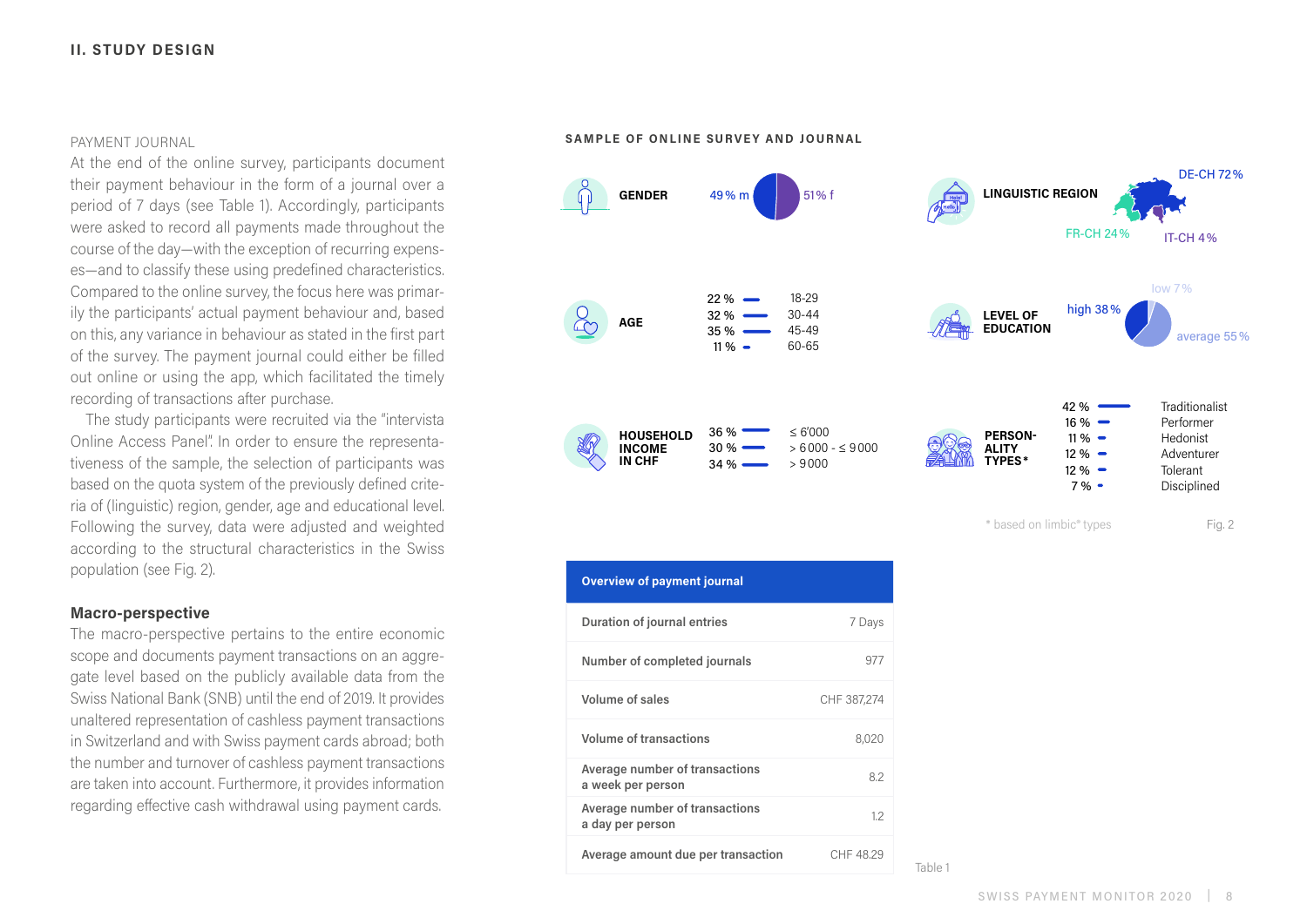# III. Recognition and image of payment methods

#### **Popularity of payment methods**

In addition to the traditional payment methods of cash, debit cards and credit cards, newer payment methods, such as contactless and mobile payment, as well as Internet payment methods such as immediate transfer or Twint, are now well known (see Fig. 3). For example, 97 % of respondents stated that they were familiar with contactless payment by credit card, while the saturation point has been reached for contactless payment by debit card at 95%. Contactless payment has now become established.

Also very present with values of 98 % and 91% respectively, are online payments by credit card and debit card as well as internet payment methods like Twint, which 9 out of 10 people know. Awareness of online debit card payments has increased slightly compared to 2019 (+2 percentage points).

Mobile payment in over-the-counter trade ("Proximity Mobile Payment") and mobile payment online ("Remote Mobile Payment") are currently known to 96% and 95 % of the respondents, while the figure for mobile payments via an app with an integrated payment function (so-called "in-app" payments) is just 94%. This represents an increase of 2, 3 and 2 percentage points (hereinafter PP) compared to the previous year.

Somewhat less common, but on the rise, are "peer-topeer" solutions for sending or receiving money such as PayPal or Twint at 87% (plus 5.8 PP compared to 2019), cryptocurrencies at 84% (plus 3.7 PP compared to 2019) and "wearable" payments at 52% (plus 7.4 PP compared to 2019). These forms of payment will gain in relevance in the future.



#### **AWARENESS OF CONVENTIONAL PAYMENT INSTRUMENTS**

 $\pi''$  = no. of observations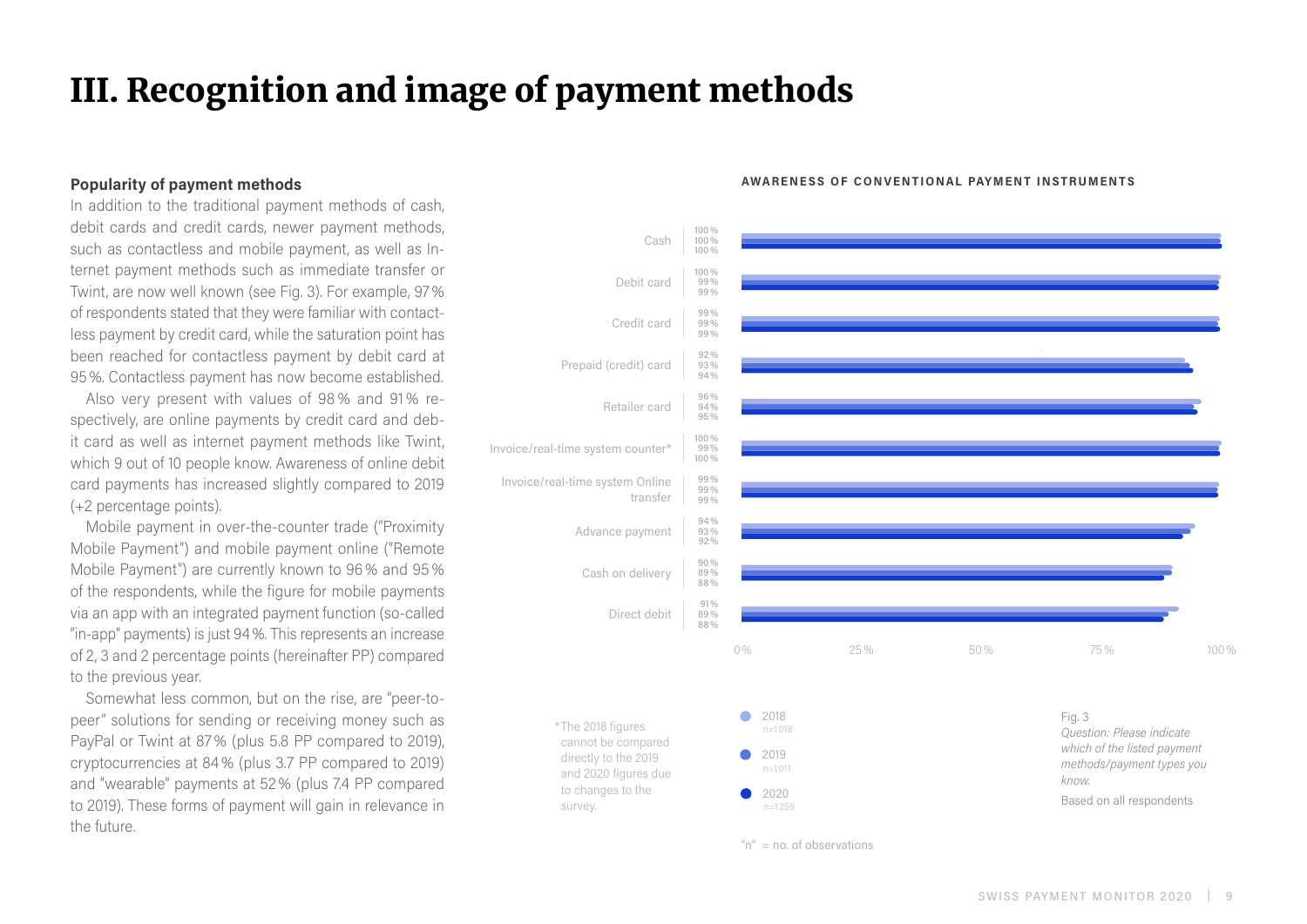#### **Attitudes toward payment methods**

As in the previous two years, the debit card is by far the most popular means of payment among the Swiss (Maestro card, PostFinance Card/Postcard, V PAY) (see Fig. 5). It is clearly viewed more positively than credit cards for a large share of the evaluation factors (acceptance, necessity, reliability, trustworthiness, transparency and controllability of the payment process and outlays, price attractiveness, acceptance at points of sale and security). In addition, it is considered to be significantly more practical, attractive, faster and more forward-looking than cash.

In a similar manner as for debit cards, cash and credit cards are also valued more positively than in the previous year, with credit cards in particular gaining considerable favour. They are considered to be significantly more practical and attractive and are more often associated with a good overview of expenditure and improved expenditure control than was the case in the two previous surveys.

#### **90% 94% 95%** Contactless payment Debit card **95%** Contactless payment Credit card **96% 97% 94%** Mobile POS payment **94% 96% 88%** Mobile online payment **92% 95% 73%** Domestic P2P **81% 87% 60% 65%** International P2P **70% 91% 92%** In-app payment **94% 89%** Online payment services **90% 92% 89%** Online payment Debit card\* **91%** Online payment Credit card\* **99% 98%** Virtual currencies/ **76% 80%** cryptocurrency **84% 40%** Payment using wearables **45% 52%**  $0\%$  25% 50% 75% 75% 100% ● 2018 Fig. 4 n=1 018 *Question: Please indicate*  2019 *which of the listed payment*   $\bullet$ *methods/payment types you*  \* newly incorporated *know.* 2020 as of SPM19 Based on all respondents

#### **AWARENESS OF NEWER PAYMENT INSTRUMENTS**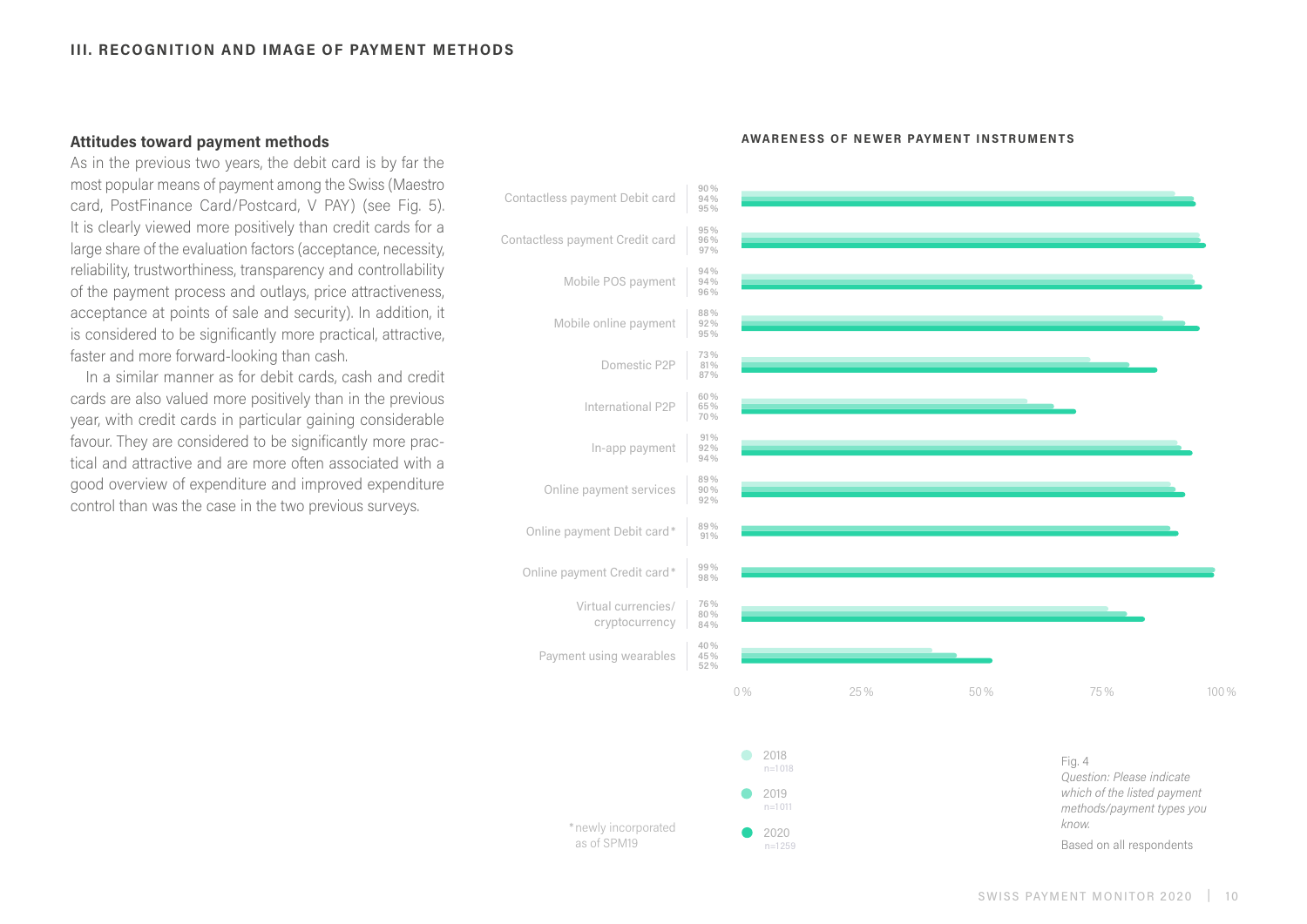Newer payment methods, such as contactless or mobile payment, are still lagging behind traditional cash, debit card and credit cards due to various security concerns with regards to acceptance, but are constantly catching up. While contactless payment is already widely established and has found its way into everyday use, mobile payment is becoming increasingly relevant. Mobile payments on the Internet currently enjoy the greatest acceptance, followed by "in-app" payments. Also worth mentioning here is contactless payment by credit card, the popularity of which has developed very positively over the past year. At present, mobile payment is the least popular form of payment at a stationary point of sale, which is perceived as comparatively slower, less reliable and more cumbersome than the rest of the payment methods.

It should be noted that the rating from non-users of these means of payment is significantly lower than from users.



#### Fig. 5

*To what extent do the listed descriptions/characteristics meet your expectations of "payment methods"?* 

Based on people who are familiar with payment methods; random selection for cash, debit card and credit card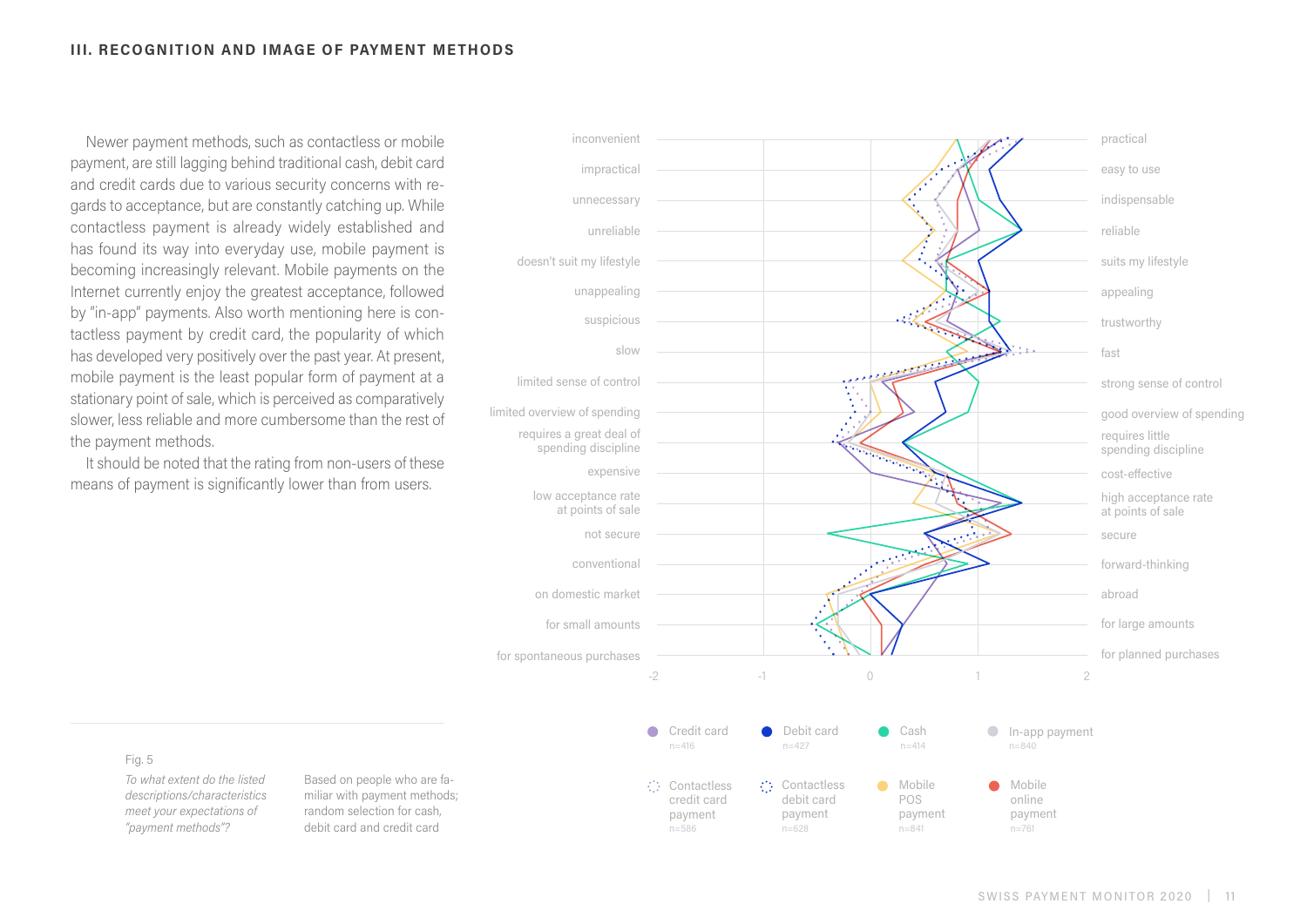### Focus on Neobanks

Neobanks are on the rise in Switzerland. Overall, 38% of the Swiss population know at least one of the eight most common providers of digital banking solutions (so-called neobanks or challenger banks) in Switzerland, such as N26, Neon, Nubank, Revolut, Transferwise, Sonect, Yapeal and Zak (see Fig. S. 1.1).

One in ten uses one or more services from a neobank or has tried them before (see Fig. S. 1.2). In particular, men, younger people and more educated people with higher incomes use challenger banks more often than their counterparts. The main reasons for their use are their simple and practical use (convenience), as well as an advantageous fee structure, in particular the favourable exchange rates (see Fig. S. 1.3).

**/2** Based on all respondents

*Please indicate which of the respective statements regarding digital banking solutions* 

Fig. S. 1.2

#### Fig. S. 1.1

*Question: Please indicate for the individual providers of digital banking solutions (so-called digital banks or neo-(so-called digital banks or banks) which of the respective statements apply to you.*  Based on all respondents *neobanks) applies to you.* 

#### Fig. S. 1.3

*Question: What is/are your reason(s) for using a neobank?*  Based on respondents who use neobanks

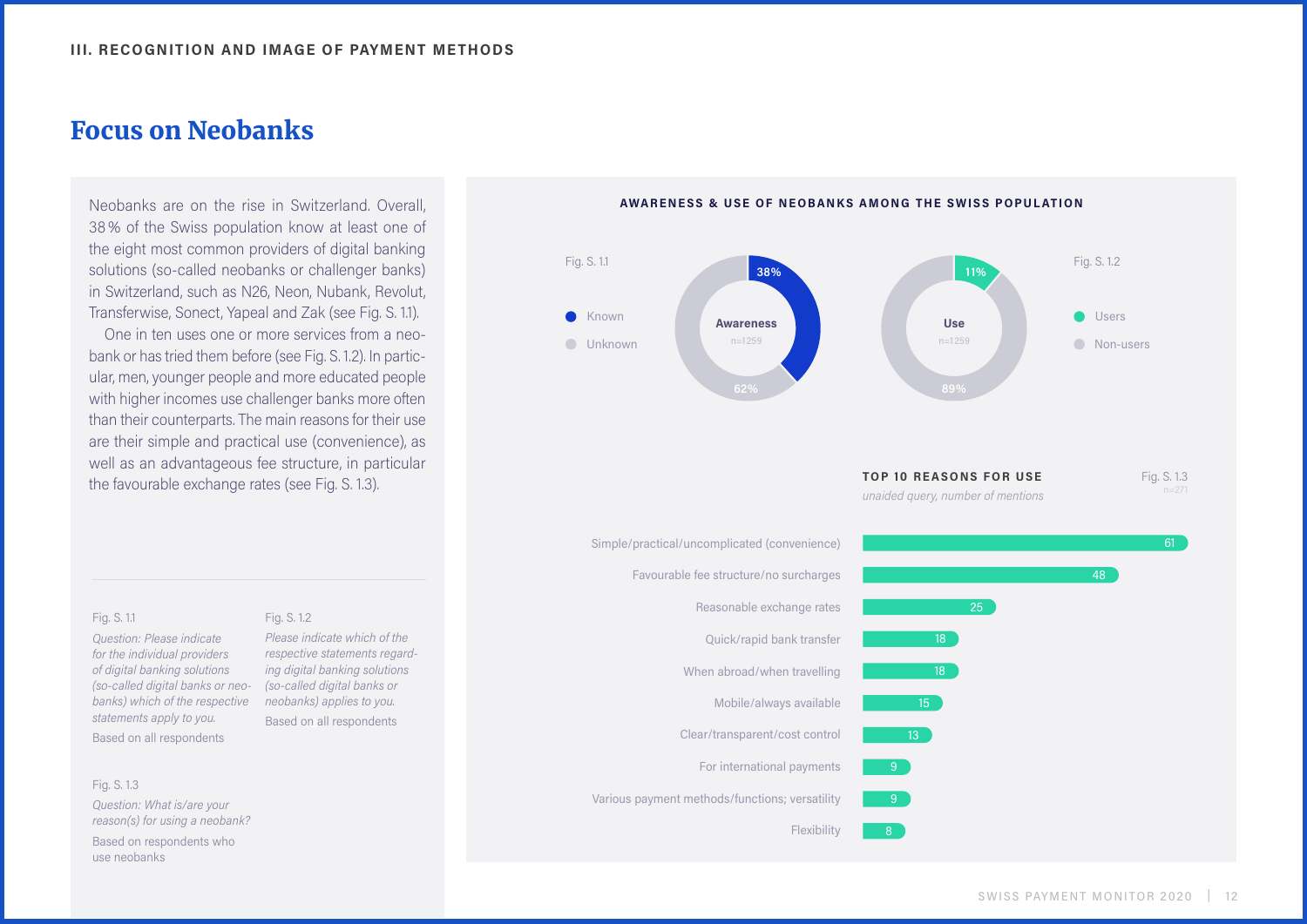### Focus on Neobanks

Around two thirds of respondents use neobanks to pay locally or on the Internet – mainly when travelling abroad (41%) and for purely domestic payments (35%) – followed by withdrawing money (38%) and transfers to private individuals (36%). Three quarters use the new digital banking offerings as a complement to traditional providers. Only around 10% have cancelled services from a traditional provider as a result of the new offers, or 10% intend to do so in the distant future. Most people use a Mastercard or Visa credit card in connection with a neobank (76% of respondents), but debit cards are also common (58%).

The most well-known in Switzerland are the neobanking providers Revolut (26% awareness share) and Zak (16%), but the UK providers Revolut and Transferwise (7% and 3% share of usage respectively) are the most used (see Fig. S. 1.4).

#### Fig. S. 1.4

*Question: Please indicate for the individual providers of digital banking solutions (so-called digital banks or neobanks) which of the respective statements applies to you.*  Based on all respondents

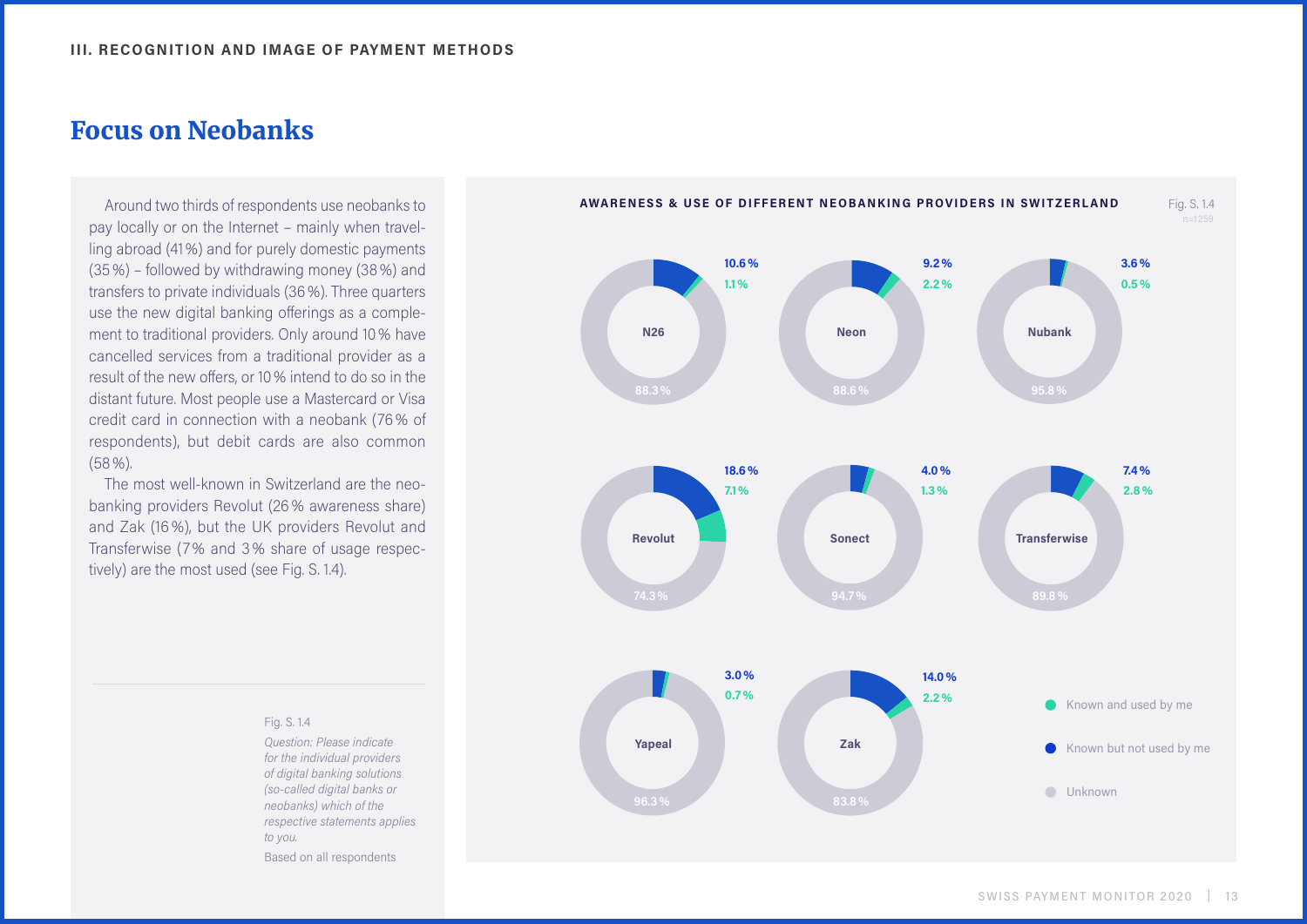### Focus on Neobanks

The most accepted provider is currently Revolut (average 3.4 on a scale of 5) followed by the two domestic suppliers Neon and Zak and the British company Transferwise (average 3.3 each) (see Fig S. 1.5). Nubank and Yapeal currently enjoy the lowest levels of acceptance, which is probably due to the fact that both providers are scarcely known in Switzerland.

In terms of the perception of security, however, Swiss providers are clearly ahead (see Fig. S. 1.6): According to the respondents, the safest are Zak (average 3.5) and Neon, Transferwise and Sonect (average 3.3 each). The suppliers Nubank and Yapeal (average 2.8 each) are perceived as the most insecure. Revolut and N26 are in the middle with an average of 3.2 each.





#### Fig. S. 1.5

*Question: How appealing are the individual providers to you?* 

Based on respondents who know or use providers

#### Fig. S. 1.6

*Question: How reliable do you consider the individual providers to be?*  Based on respondents who know or use providers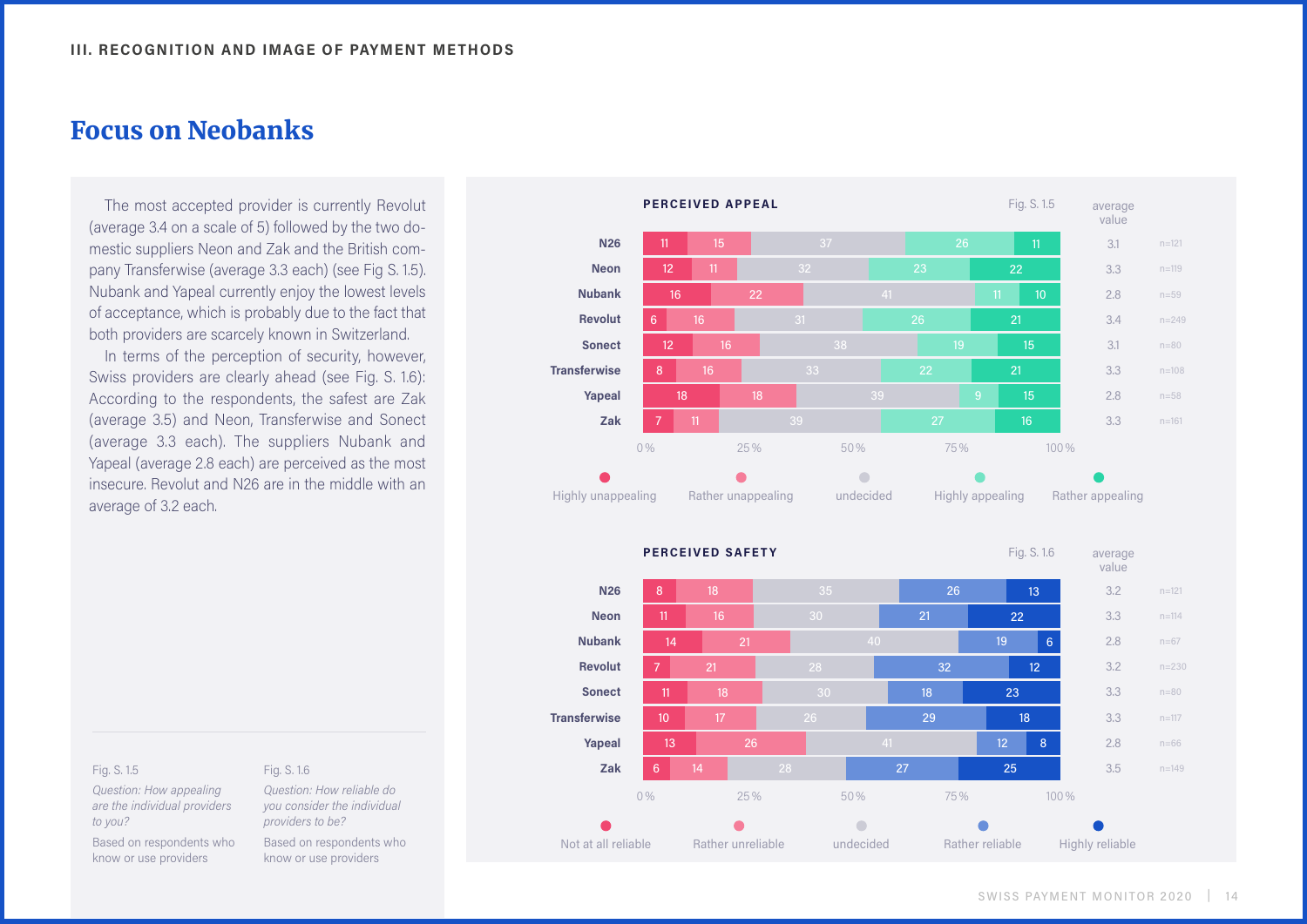# IV. A look in your wallet

#### **Cash withdrawal and on-hand cash**

The Swiss still see cash as indispensable. This is seen in the wallets of Swiss men and women (see Fig 6): This means that most people have at least some "coin" in their wallet or pocket, on average it is CHF 70 (CHF 10 less than in 2019). Only 3% (1 PP more than in 2019) say they do not carry cash. Compared to the previous two years, there was a slight decrease in the amount of cash carried and the frequency of purchases, while at the same time the amount of cash withdrawn at the ATM increased.

There are socio-demographic differences that can be observed regarding the possession of cash: For example, with an average of CHF 80, men carry significantly higher amounts of money than women (median CHF 60), but at the same time men also state much more frequently that they have no cash in their wallets or pockets. Risk-averse people and the elderly in particular also value cash, which likewise indicates that, among other things, people 45 years and older have significantly more ready cash than younger people.

**THE AVERAGE SWISS...**



n=988

Fig. 6 Note: The average value is based on the median.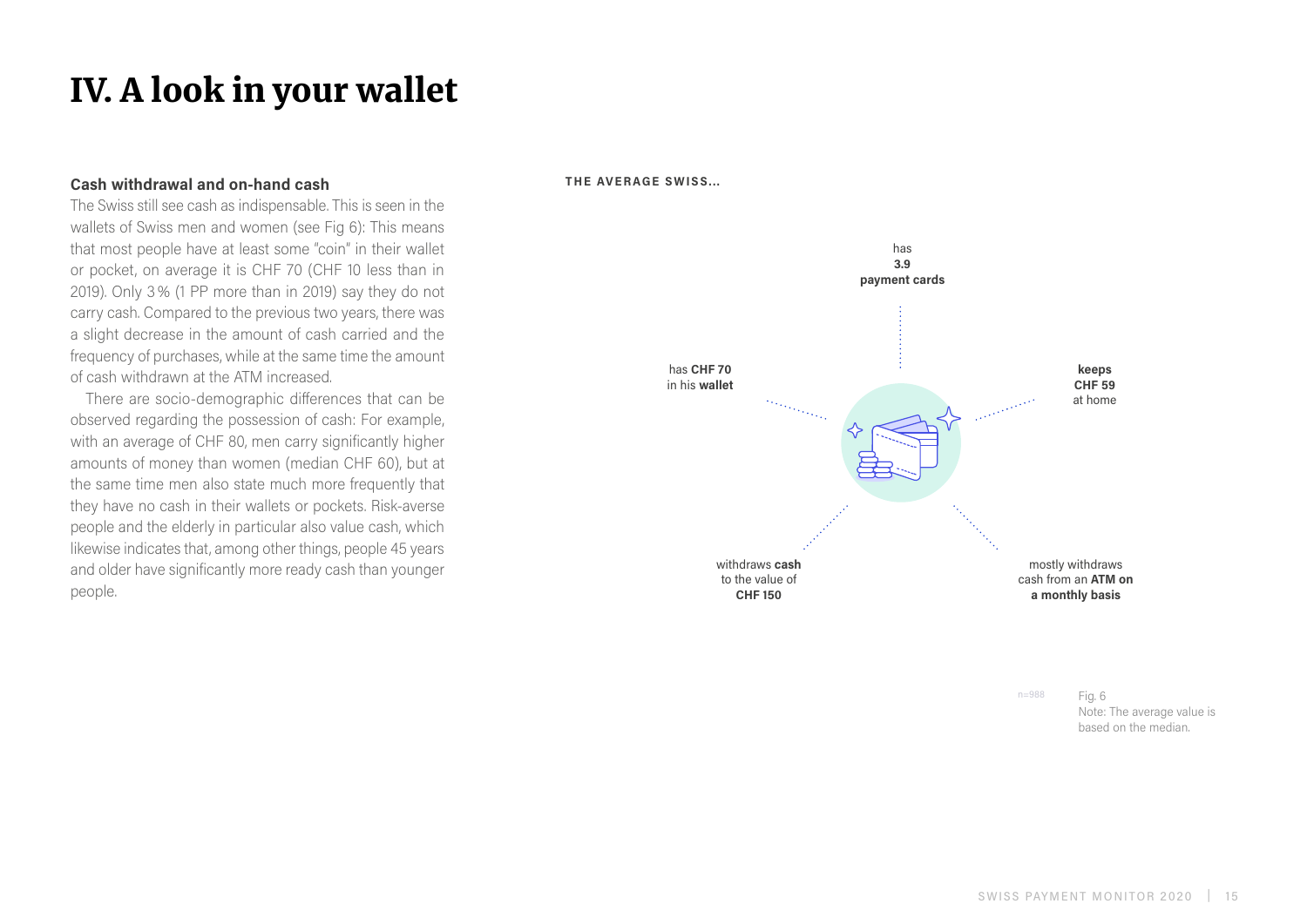Aside from cash, most Swiss people own multiple payment cards (see Fig. 7). For example, 81% of respondents have a credit card and 85% a debit card. Each cardholder thus accounts for an average of 1.6 debit cards and 1.7 credit cards. One in five people already has a new debit card with credit card functions (e.g. Visa Debit or Debit Mastercard). In addition, the respondents have an average of 1.9 retailer cards with a payment function (Globus card, MyOne card, etc.).

Furthermore, a look into digital wallets shows that twothirds of respondents said they had installed an app with an integrated payment system on their phones (e.g. iTunes, PayPal App, SBB Mobile App), with those under the age of 45 having considerably more of these apps. Furthermore, one in two people say they have one or more payment apps (e.g. Apple Pay, PayPal, Twint) on their smart phone, with people having an average of 1.5 such apps installed. Adoption rates have risen significantly relative to 2019.

Men typically own significantly more credit cards than women, have significantly more payment apps installed on their smart phones, and are significantly more likely to have newer payment methods (e.g. cryptocurrencies).

#### **PAYMENT METHODS AVAIL ABLE**



#### Fig. 7

*Question: Which of the listed conventional methods do you personally own? Please indicate the respective number.*

Based on forms of payment that the respondents know; only the owner of the corresponding payment method

SWISS PAYMENT MONITOR 2020 | 16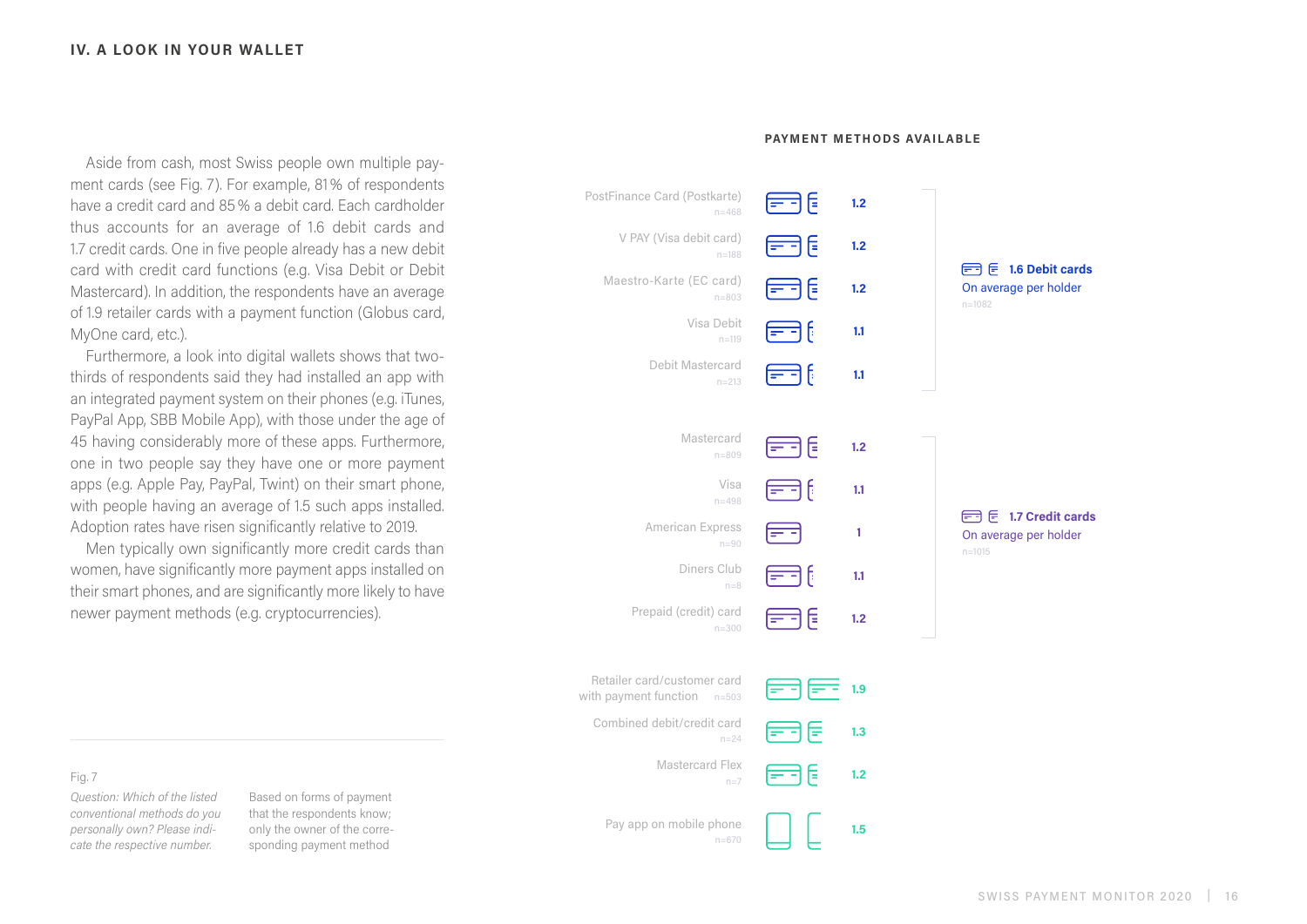### Focus on Abolishing Cash

The survey results suggest that the abolition of cash is not an option (see Fig. S. 2.1). Some 71% oppose it. Just under half (48%) of the respondents are even totally opposed to its abolition. Only just under 17% agree in principle to a Switzerland without cash.

The main reasons against the abolition of cash were the loss of value of money ("holding something in your hands"), the lack of control over own finances, technological dependence ("reliant on functioning networks and electronic devices") and various security concerns (e.g. cyber-risks, technical faults) (see Fig. S. 2.2). Other important factors include the loss of anonymity, fear of monitoring by the government and financial institutions and less flexibility in the use



#### Fig. S. 2.1

*Question: How would you feel if there was no more cash?*  Based on all respondents

#### *Question: What disadvantages do you think the abolition of cash would have?*  Based on all respondents

Fig. S. 2.2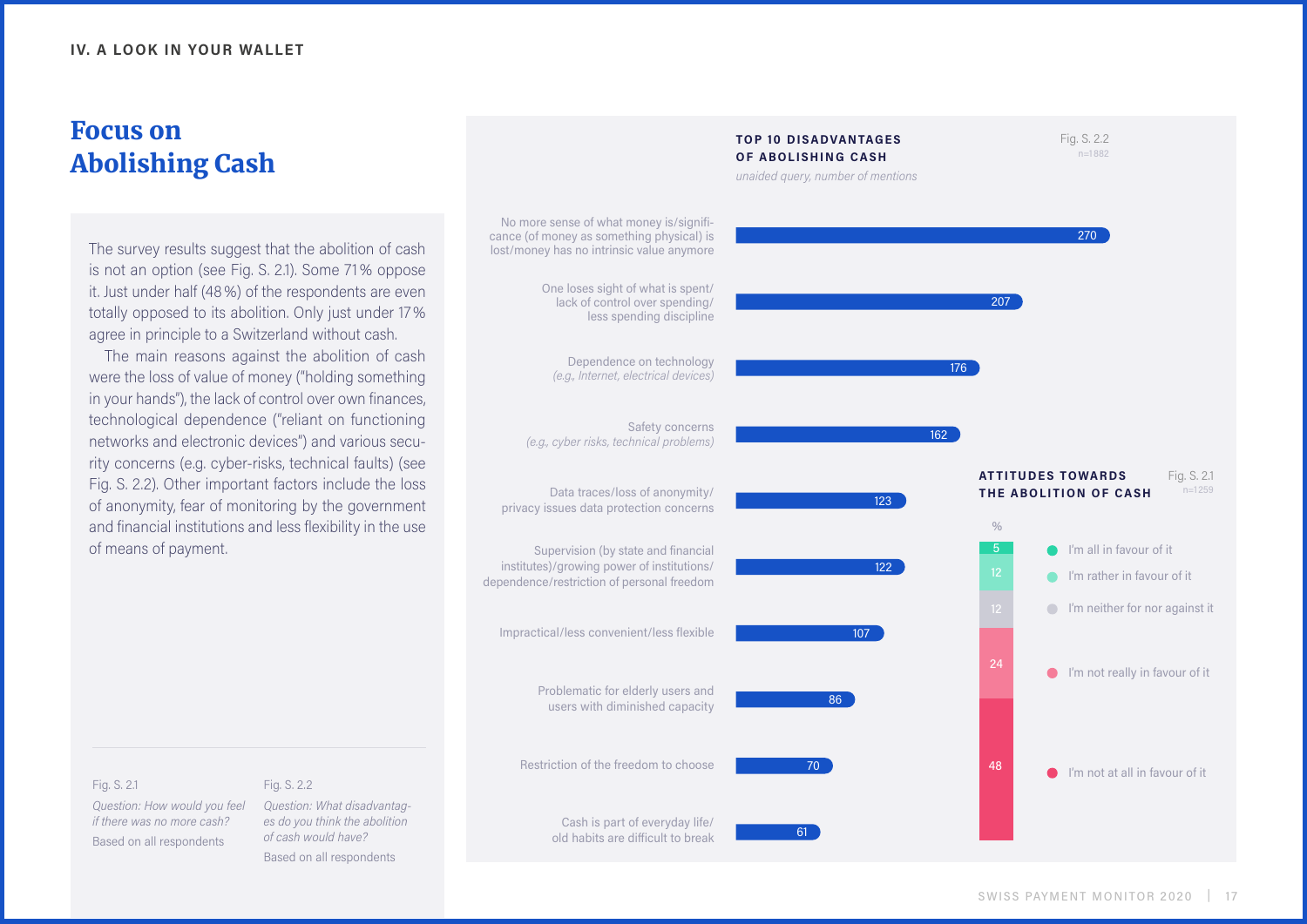## V. Payment behaviour

#### **Different payment types**

The payment preferences are very heterogeneous and vary depending on the person and payment situation. On the basis of the payment data collected in the diary, four types of users can be distinguished: the cash payer, the debit card payer, the credit card payer and the mixer (see Fig. 8).

By far the most frequently represented is the mixed payer with a sample share of 42%, who pay with a range of means of payment, depending on the situation, and exhibit a hybrid payment behaviour. Also common, at 25% and 21 % respectively, are people who pay mainly with a debit card or cash. The smallest group, with a share of 12%, is the category of credit card payers (see Fig. 8).

Since 2018, there has been a slight shift from credit card to debit card payers, whereby relative to 2019, a shift from predominantly debit card payers to predominantly cash payers (plus 3 PP) was also to be observed.

Typical cash payers are generally over 45 years of age, value security and have a traditional mindset. They tend to be sceptical about innovations (e.g. new forms of payment) and only use new technologies when they become unavoidable.

The majority of debit card payers are generally women between the ages of 18 and 44. They are often risk-averse and appreciate the familiar, but are more open in principal to new options than cash payers. New technologies are essentially adopted subject to the condition that other people also use them and have good experiences with them.

The classic credit card payer is predominantly male, over 30 years old, has a good level of education and a higher income. He is highly performance-oriented, extroverted, a risk-taker and likes to try new things.



The mixed payer is also usually male, spread over all age groups and coming from different social classes. These are primarily open-minded, rather extroverted personalities with a certain tendency to take risks.

In particular, predominantly cash-paying persons are convinced advocates of their preferred means of payment. They award much more positive ratings than for the other payment types. In the case of card payers, however, no such marked preference is discernible. The such as  $\ddot{\text{S}}$  is the state of the state of the state  $\ddot{\text{S}}$  includes mobile

payment options.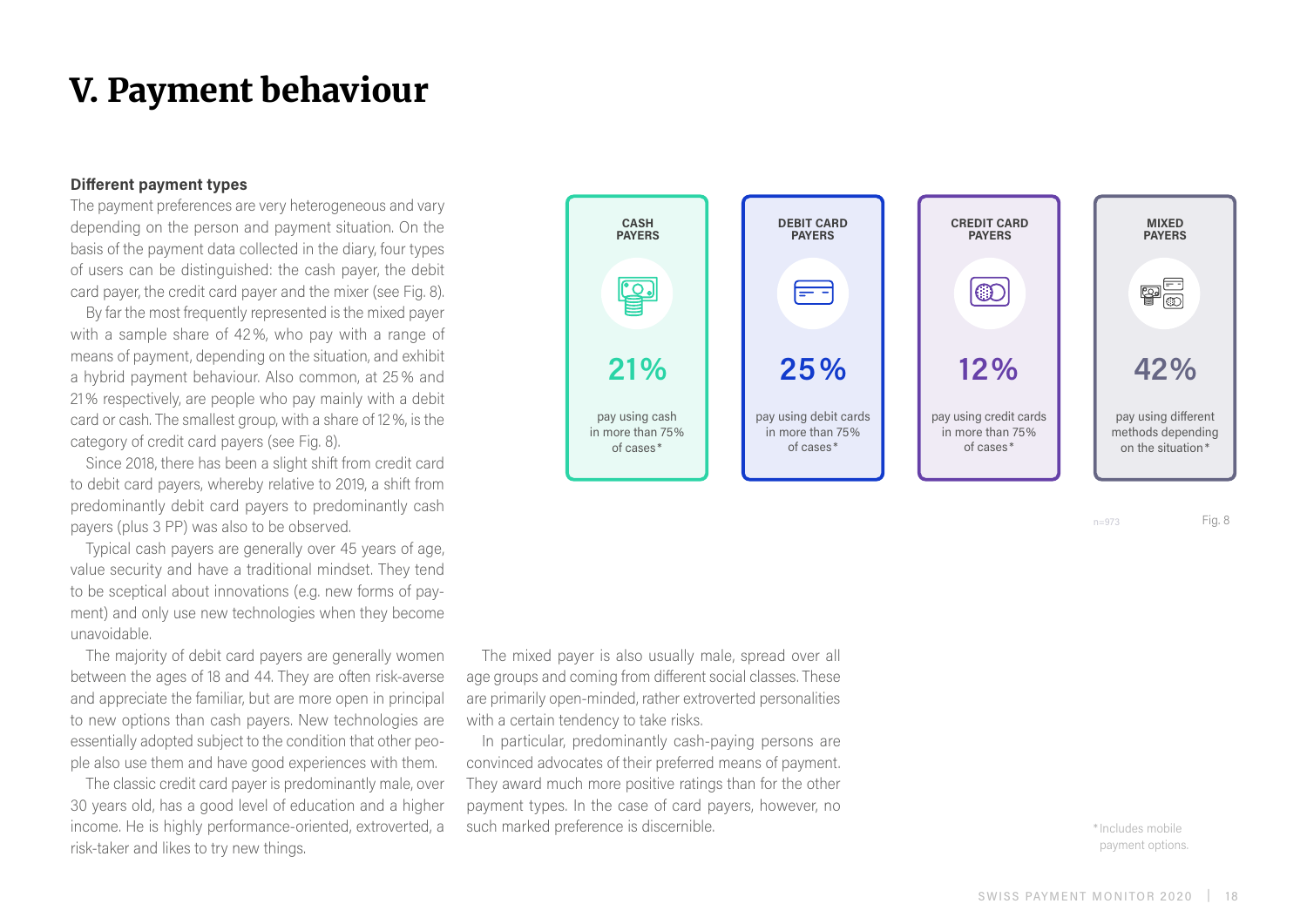#### **Payment behaviour according to self-assessment of respondents**

The high awareness values are also reflected in use: As is the case with awareness, the use of most forms of payment is also increasing, but in contrast to awareness, the utilisation rate varies much more (see Fig. 9 and 10).

According to the respondents' self-assessment, the most common uses, in addition to cash with a 98% usage share, are online transfer (e-banking) with 92% and debit cards in general, which nine out of ten people indicate they use. This is followed by online payment by credit card with 83% and credit card payments in general with a share of 80%.

Newer payment methods are still on the rise. Contactless, mobile and Internet payment methods are experiencing high growth rates. Accordingly, contactless use has increased significantly compared to the zero measurement in 2018 and is moving towards the 60% threshold. Contactless payment by debit card currently accounts for 59%, compared to 57% by credit card. Based on the self-assessment by the respondents, the use of the contactless function on a debit card has thus overtaken the use of credit cards for the first time.



#### **USE OF CONVENTIONAL PAYMENT INSTRUMENTS**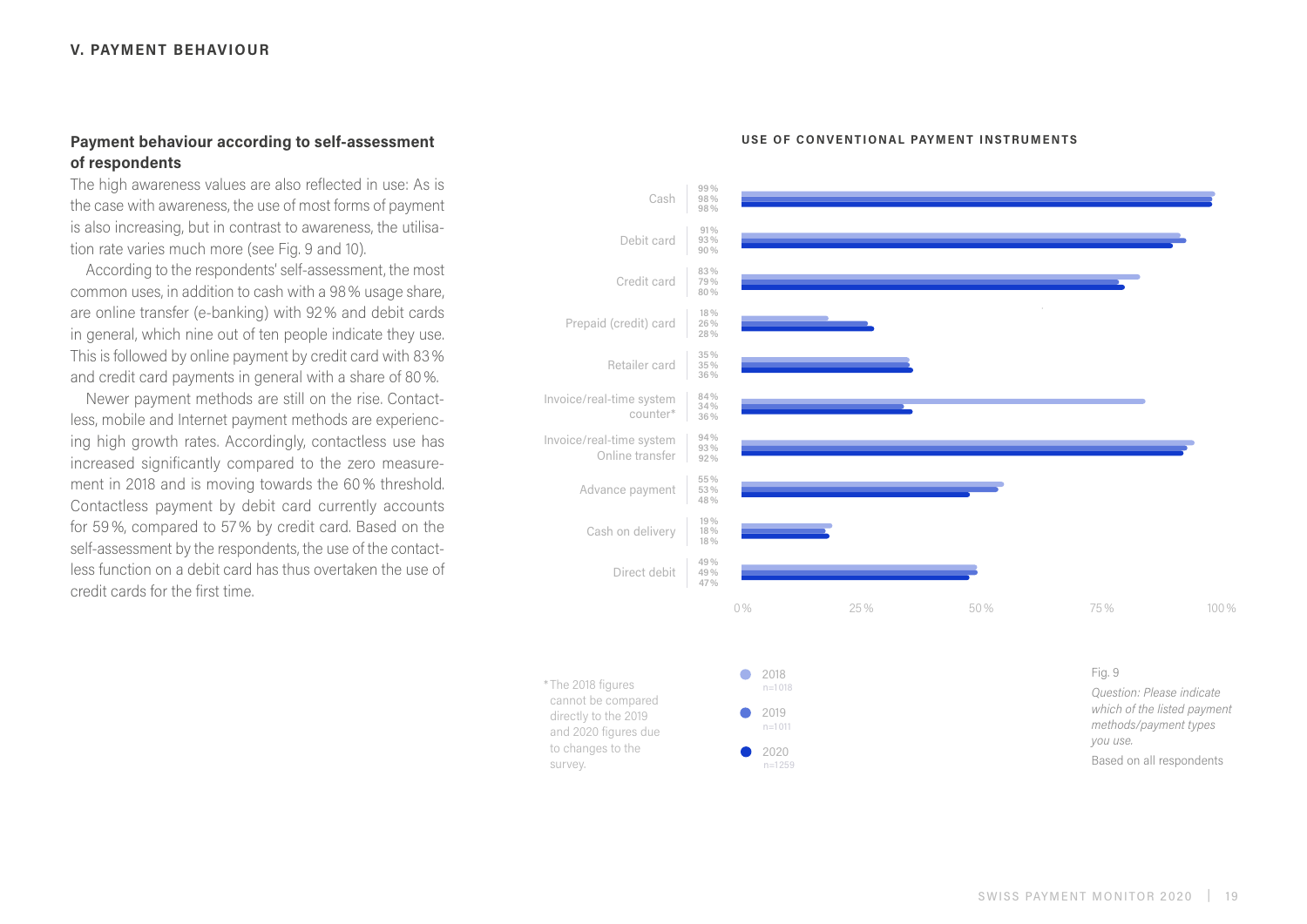#### **V. PAYMENT BEHAVIOUR**

While contactless debit card payments are particularly **USE OF NEWER PAYMENT INSTRUMENTS** popular with the younger target group due to the high level of practicality and low costs, contactless credit card payments are disproportionately more likely to appeal to men and people with higher levels of education and income.

Internet payment methods, such as PayPal or Twint are equally popular. Nearly two thirds (59%) of participants indicate that they use such forms of payment. The greatest potential is currently based on mobile payment methods, which are developing rapidly and which have usage rates that have increased significantly over all forms of application compared to the previous two years. According to the respondents, more than 36% currently use mobile payments in brick-and-mortar stores (up 9.6 PP relative to in 2019) and mobile payments on the Internet are now as high as 48% (up 11.5 PP relative to 2019). 67% use "in-app" payments (up 4.3 PP relative to 2019). 43% use domestic peer-to-peer payments (up 15.0 PP relative to 2019). These figures show that mobile payment is beginning to become established in the everyday life of the population.

Currently even less relevant, but also with considerable growth rates, are virtual currencies and payments using "Wearables". Virtual currencies are currently used by 5% of participants and 4% currently use "Wearables".

Men and those under 45 years of age who are progressively oriented are generally more tech-savvy and use new technologies (contactless, mobile, online) significantly more frequently.

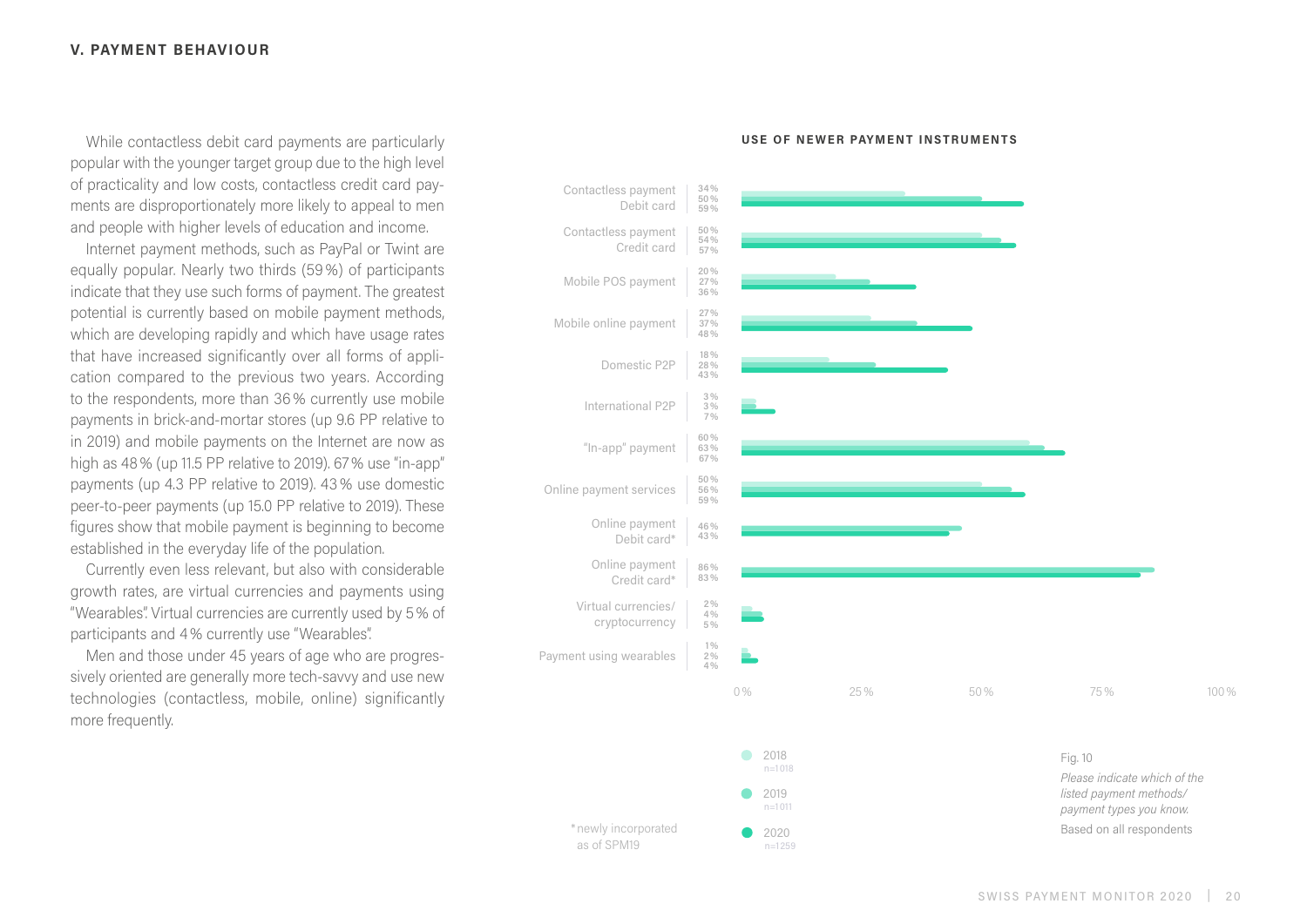#### **Payment behaviour according to journal entries**

A look at actual usage behaviour shows that, although cash is still the most commonly used payment instrument in terms of transaction numbers (transaction share of 45%), the percentage is decreasing steadily year-on-year. Compared to the previous year, there was a decrease of 3.2 PP (see Table 2).

In terms of sales, cash transactions (23%) are behind debit card payments (28%) and ahead of credit card payments incl. prepaid (21%). Debit cards are used much more often in French-speaking Switzerland than in German and Italian-speaking Switzerland. Cash on the other hand, is much more common in Ticino than in the rest of the country.

In terms of turnover, invoices or online transfers are also relevant with just under 17%. This figure has slightly increased again compared to 2019.

In terms of number of transactions, the majority of debit card transactions are still made conventionally by inserting a contactless card into a payment terminal (56% conventional compared to 41% contactless). However, the proportion of contactless transactions using credit cards (44%) is

#### **PAYMENT METHODS BASED ON THE NUMBER OF TRANSACTIONS AND TURNOVER**

*according to journal entries on the domestic market*

| <b>Payment method</b>       | <b>Distribution according to</b><br>number of transactions |        | <b>Distribution according</b><br>to turnover |                                | <b>Mid-price transaction</b> |
|-----------------------------|------------------------------------------------------------|--------|----------------------------------------------|--------------------------------|------------------------------|
|                             | Number of Share of<br>transactions transactions            | in $%$ | Turnover<br>in CHF                           | Share of<br>turnover<br>in $%$ | Median                       |
| Cash                        | 3,568                                                      | 44.5   | 89,546                                       | 23.1                           | 10.74                        |
| Debit card                  | 2,161                                                      | 26.9   | 107,365                                      | 27.7                           | 25.28                        |
| <b>Credit card</b>          | 1,145                                                      | 14.3   | 80,351                                       | 20.7                           | 24.97                        |
| Prepaid (credit) card       | 93                                                         | 1.2    | 1,856                                        | 0.5                            | 10.56                        |
| Retailer card/customer card | 137                                                        | 1.7    | 4,286                                        | 1.1                            | 11.02                        |
| Invoice                     | 210                                                        | 2.6    | 64,430                                       | 16.6                           | 99.16                        |

Table 2 TABLE CONTINUED: NEXT PAGE **→**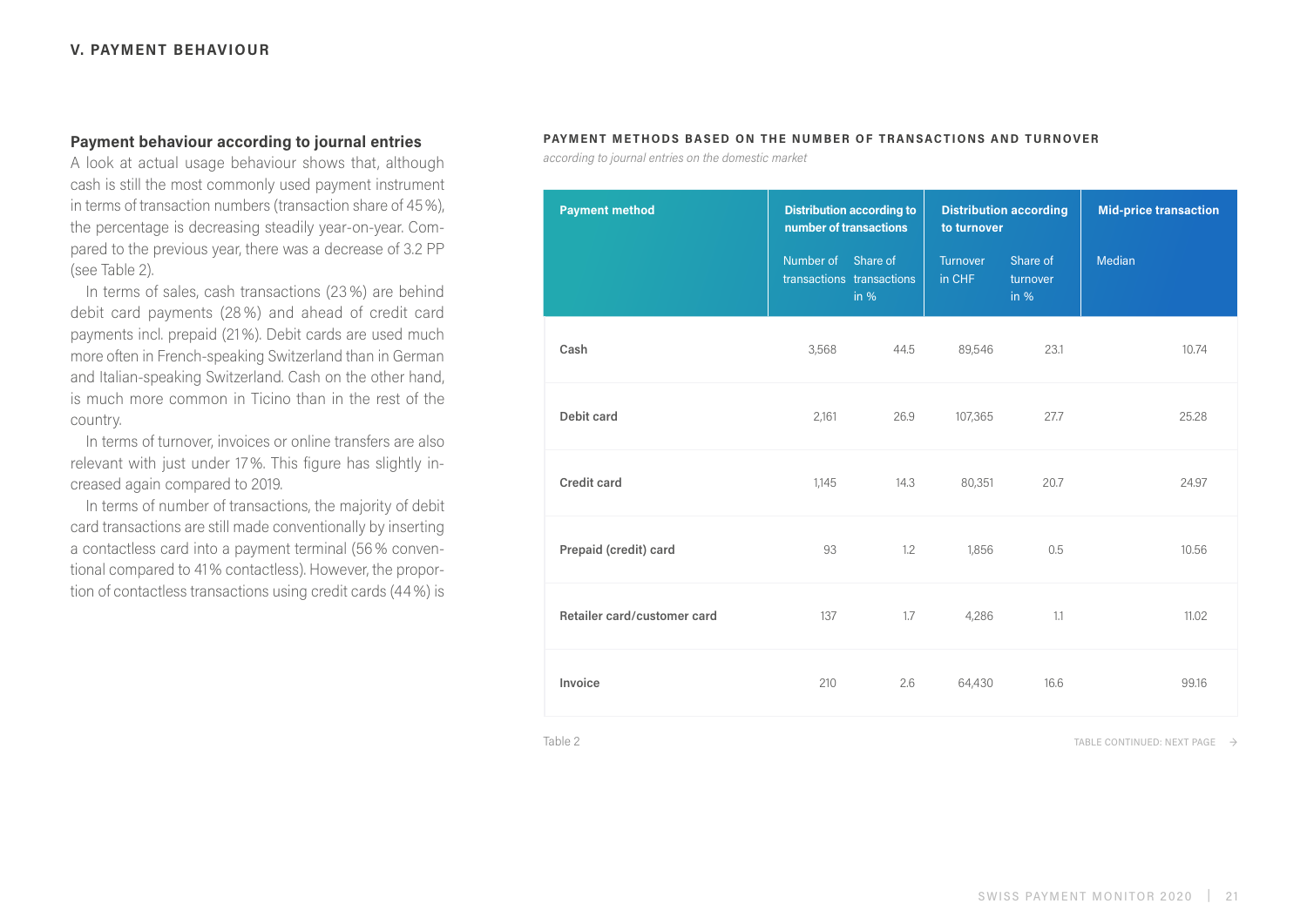#### **V. PAYMENT BEHAVIOUR**

already higher than for conventional transactions (33%). In terms of value-based volume (turnover), on the other hand, the largest share of both forms of payment is still handled in the conventional way. The contactless share (measured as a proportion of sales for the respective card type) of the debit card (26%) is now higher than that of the credit card (22%) (see Table 2).

Invoices (for one-off or irregularly recurring expenses) are mainly settled by online bank transfer or e-banking. Nearly 82% of payments based on an invoice are made online, representing a 95% share of turnover.

In contrast to the self-assessment (which also takes into account one-time or casual users) with usage rates of 50% or more in part for mobile payment methods, the analysis of the diary study shows significantly lower (effective) usage behaviour with values in the single-digit range (transactions 5.9%, turnover 3.9%). As with the self-assessment, however, a significant increase in the (quantity and financial) transaction volume can be observed here as well. Mobile payment is becoming more and more part of everyday payment behaviour.

#### **PAYMENT METHODS BASED ON THE NUMBER OF TRANSACTIONS AND TURNOVER**

*according to journal entries on the domestic market*

| <b>Payment method</b>   | <b>Distribution according to</b><br>number of transactions |        | <b>Distribution according</b><br>to turnover |                                | <b>Mid-price transaction</b> |
|-------------------------|------------------------------------------------------------|--------|----------------------------------------------|--------------------------------|------------------------------|
|                         | Number of Share of<br>transactions transactions            | in $%$ | Turnover<br>in CHF                           | Share of<br>turnover<br>in $%$ | <b>Median</b>                |
| Advance payment         | 8                                                          | 0.1    | 612                                          | 0.2                            | 47.51                        |
| Direct debit (LSV)      | 5                                                          | 0.1    | 466                                          | 0.1                            | 6.94                         |
| Mobile payment          | 475                                                        | 5.9    | 15,288                                       | 3.9                            | 10.74                        |
| Online payment services | 84                                                         | 1.0    | 16,978                                       | 4.4                            | 56.43                        |
| Other                   | 133                                                        | 1.7    | 6,095                                        | 1.6                            | 6.74                         |
| Sum                     | 8,019                                                      | 100.0  | 387,274                                      | 100.0                          |                              |

Table 2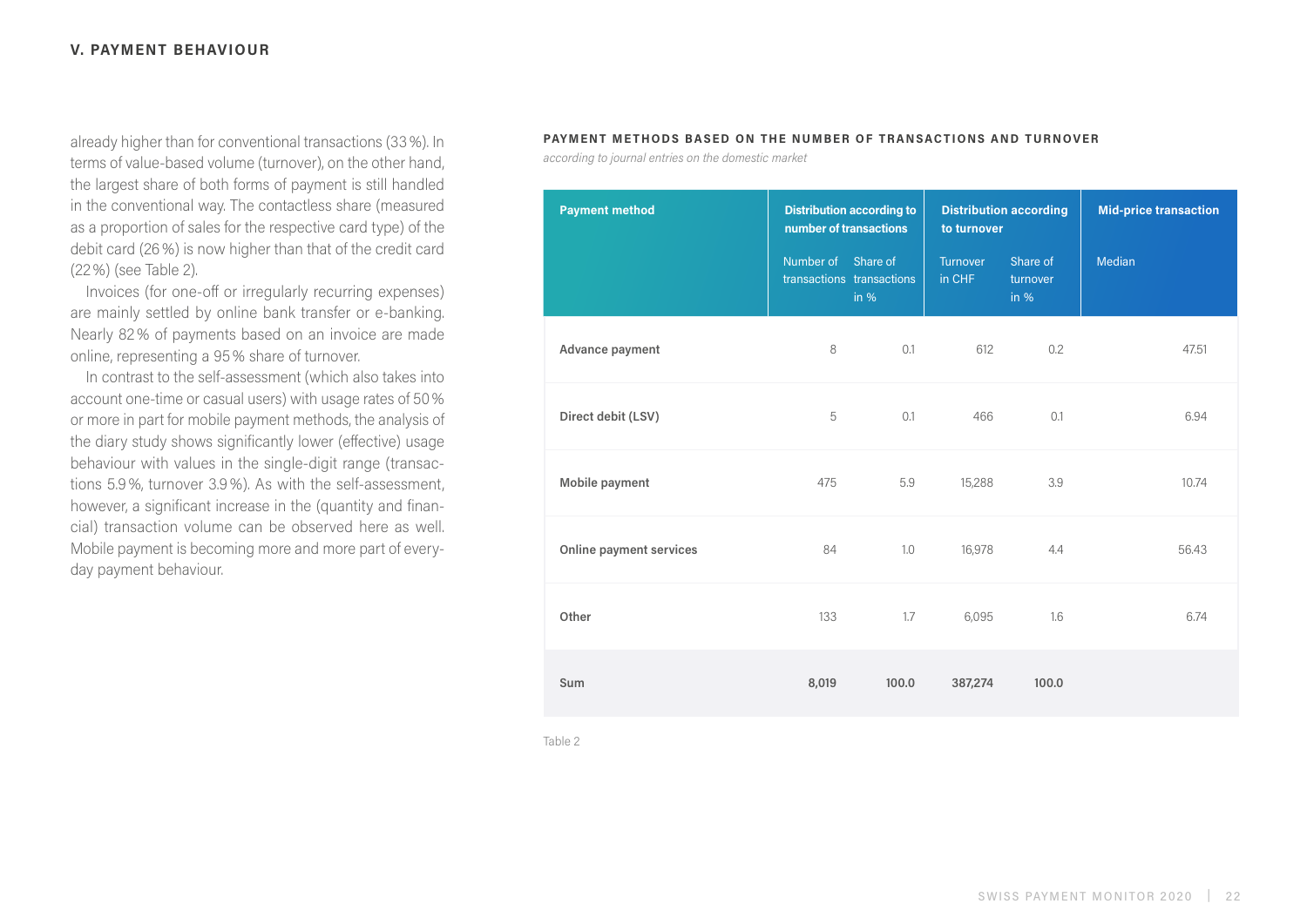#### **V. PAYMENT BEHAVIOUR**

#### **Debit card**

The popularity of debit cards is also reflected in their use – in comparison to credit cards they are used twice as much. Payment by domestic debit cards exceeded 1 billion transactions for the first time in 2019, of which 98% are domestic and 2% are carried out abroad (see Fig. 12). Between 2005 and 2019, domestic debit card transactions more than quadrupled. Contactless debit card payments accounted for 45% of domestic in-store payments (up 17 PP relative to 2018) (see Fig. 11).

In 2019, around CHF 54 billion was transacted with Swiss credit cards – of which around CHF 50 billion (approx. 93%) domestically and around CHF 4 billion (approx. 7%) abroad (see Fig. 14). Turnover has more than doubled since 2005. 27% of domestic debit card sales in Switzerland at a stationary point of sale were generated contactless in 2019 (up 13 PP relative to 2019) (see Fig. 13).

#### **TRANSACTION FREQUENCY OF DOMESTIC CONTACTLESS DEBIT CARDS IN 2019 ON THE DOMESTIC MARKET**

*Analysis of SNB data –in millions*



#### Fig. 12 **DEVELOPMENT OF TRANSACTION FREQUENCY FOR DOMESTIC DEBIT CARDS**

*Analysis of SNB data –in millions*



**O** Domestic debit card transactions on the home market Domestic debit card

> transactions abroad

Total of ۰ domestic debit card transactions Fig. 11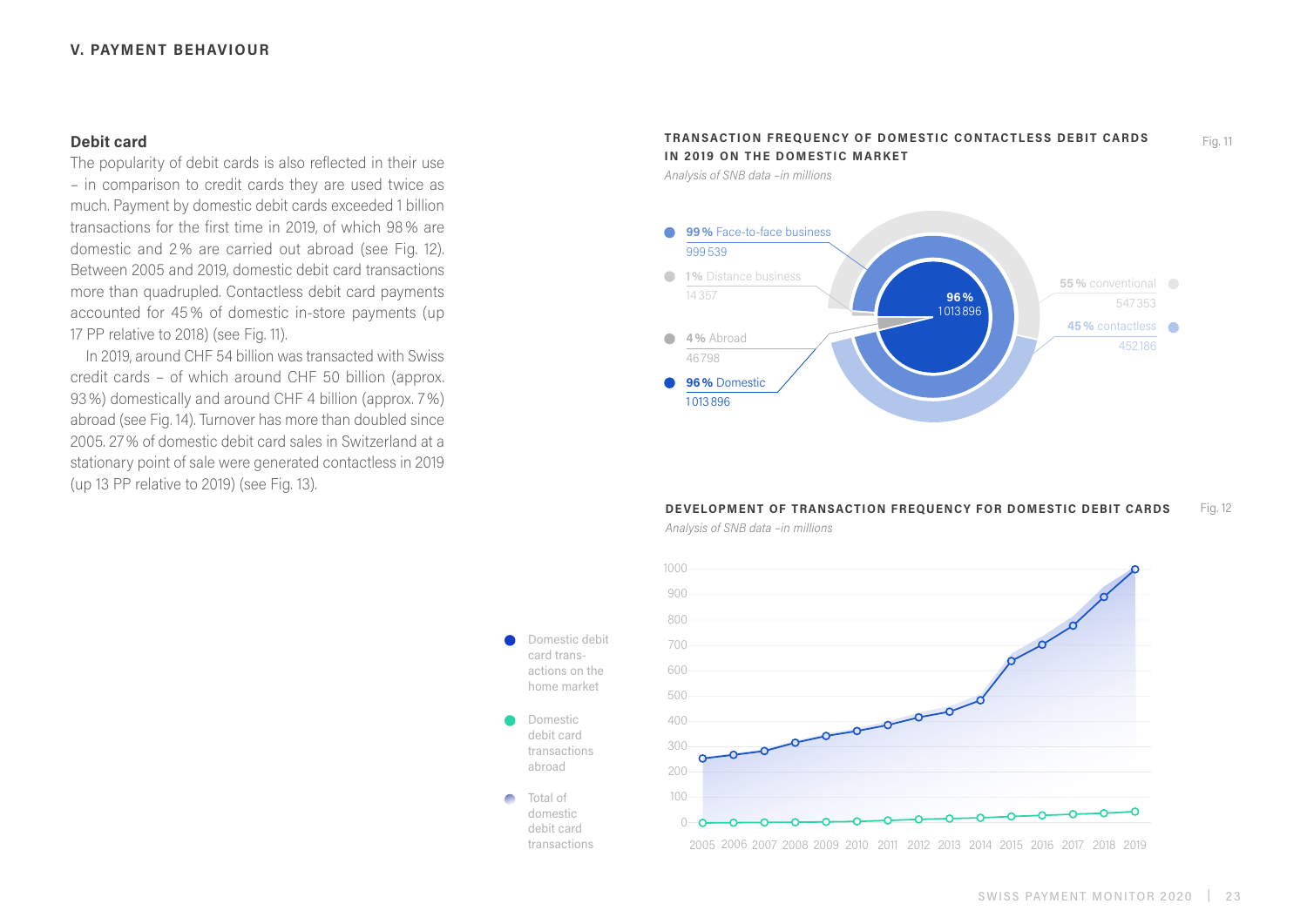**TURNOVER OF DOMESTIC CONTACTLESS DEBIT CARDS ON THE DOMESTIC MARKET IN 2019**

*Analysis of SNB data – in millions CHF*



Fig. 13

market

Fig. 14

#### $\texttt{DEVELOPMENT}$  of TRANSACTION FREQUENCY OF Fig. 15 **DOMESTIC CONTACTLESS DEBIT CARDS**

*Analysis of SNB data – in millions*



#### Fig. 16 **DEVELOPMENT OF TURNOVER FROM DOMESTIC CONTACTLESS DEBIT CARDS**

*Analysis of SNB data - in billions CHF* 



### **DEVELOPMENT OF TURNOVER FOR DOMESTIC DEBIT CARDS**



*Analysis of SNB data - in billions CHF*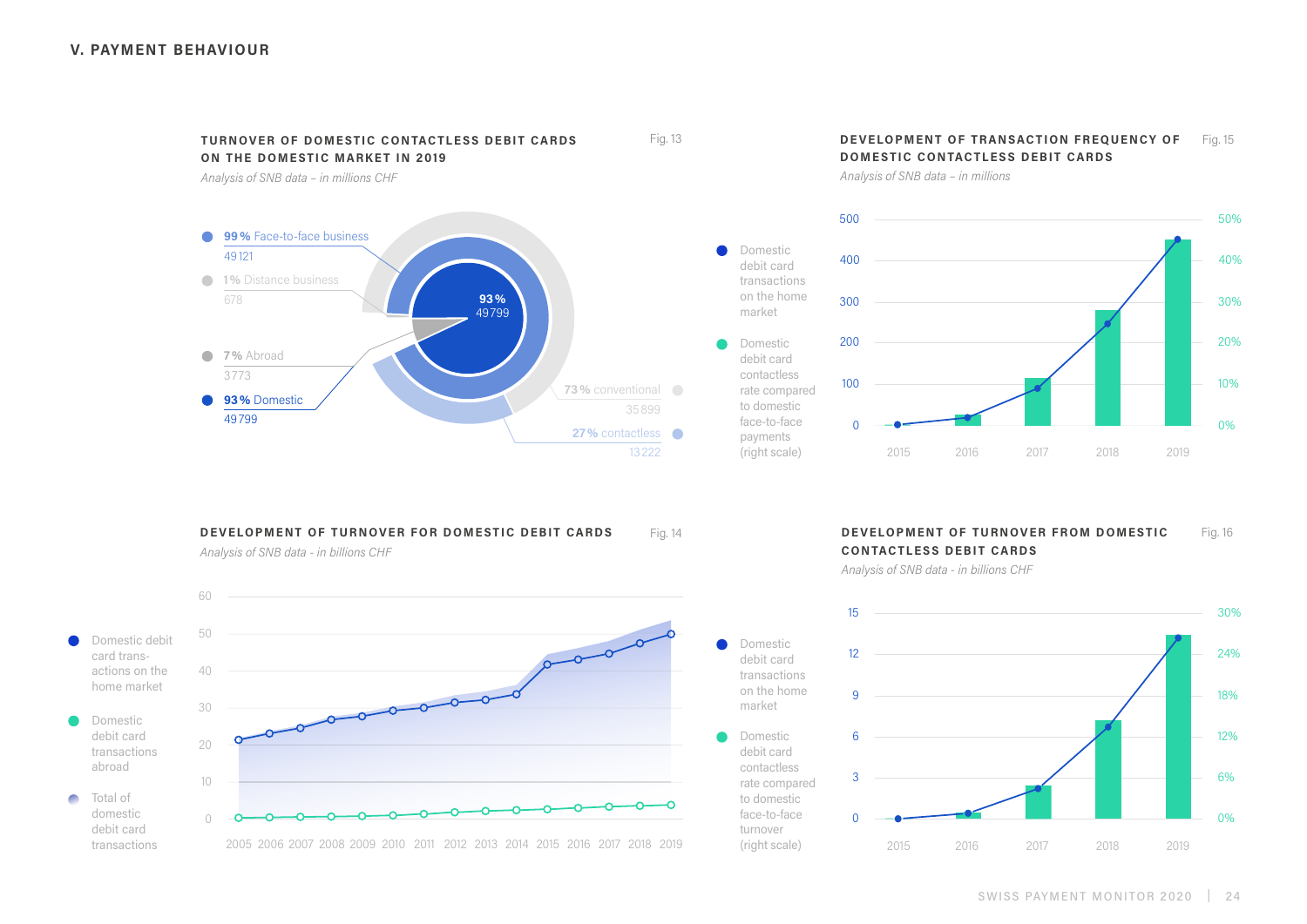#### **V. PAYMENT BEHAVIOUR**

Domestic contactless debit card transactions increased 390-fold between 2015 and 2019 (see Fig. 15). Turnover from contactless domestic debit cards increased 490-fold between 2015 and 2019 (see Fig. 16).

On average, an adult in Switzerland made 149 debit card transactions in 2019 – of those, 142 (95%) were domestic and around 7 (5%) of them took place abroad (see Fig. 17). From 2005 to 2019, the use of debit cards per adult more than tripled.

Annual debit card turnover per capita for adults amounted to CHF 7,509 in 2019 (see Fig. 18). Since 2005, per capita expenditure has almost doubled.

#### **NUMBER OF DEBIT CARD TRANSACTIONS PER CAPITA FOR THE ADULT POPUL ATION**

*Analysis of SNB data*



- **O** Domestic debit card transactions on the home market
- Domestic debit card transactions abroad

Total of ≏ domestic debit card transactions **ANNUAL DEBIT CARD TURNOVER PER CAPITA FOR THE ADULT POPUL ATION**

Fig. 18

Fig. 17

*Analysis of SNB-Data – in CHF* 



2005 2006 2007 2008 2009 2010 2011 2012 2013 2014 2015 2016 2017 2018 2019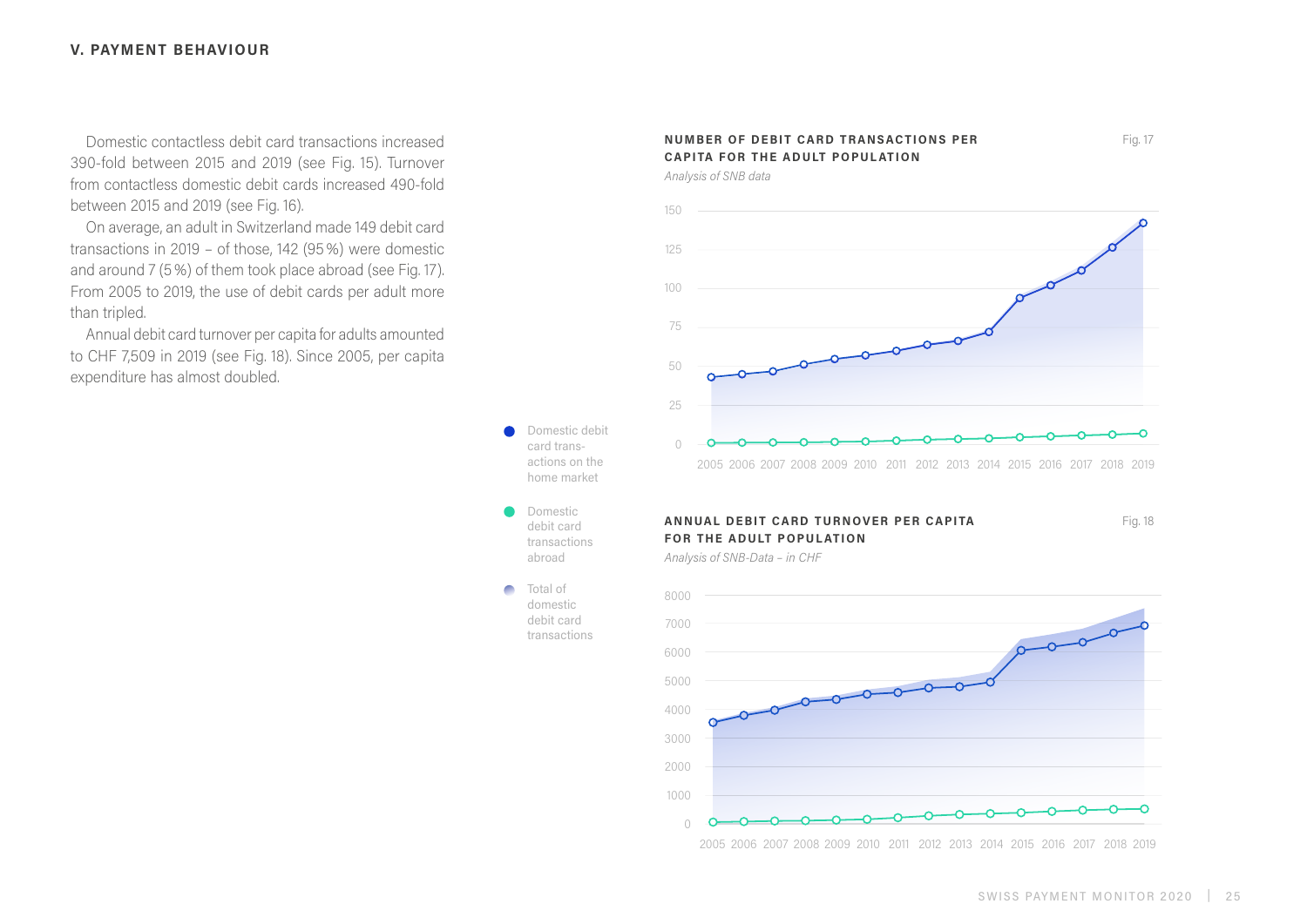#### **V. PAYMENT BEHAVIOUR**

#### **Credit card**

In 2019, almost 530 million transactions were conducted with domestic credit cards; 60% of these were domestic and 40% took place abroad (see Fig. 20). This amounts to almost half of the number of debit card transactions. Slightly more than half of the domestic in-store payments were contactless payments (up 10 PP relative to 2018) (see Fig. 19). From 2005 to 2019, domestic credit card transactions increased five-fold.

Around CHF 47 billion was spent on Swiss credit cards in 2019 - of which around CHF 26 billion (approx. 53%) was domestically and around CHF 21 billion (approx. 47%) was abroad (see Fig. 22). Turnover has more than doubled since 2005. 34% of domestic credit card sales in Switzerland at a fixed point of sale were generated contactless in 2019 (up 10 PP relative to 2018) (see Fig. 21).

#### **TRANSACTION FREQUENCY OF DOMESTIC CONTACTLESS CREDIT CARDS IN 2019 ON THE DOMESTIC MARKET**

*Analysis of SNB data – in millions*



#### **DEVELOPMENT OF TRANSACTION FREQUENCY FOR DOMESTIC CREDIT CARDS**

Fig. 20

Fig. 19

*Analysis of SNB data – in millions*

 $\bigcap$ 50 150 250 350 450 550 100 2005 2006 2007 2008 2009 2010 2011 2012 2013 2014 2015 2016 2017 2018 2019



transactions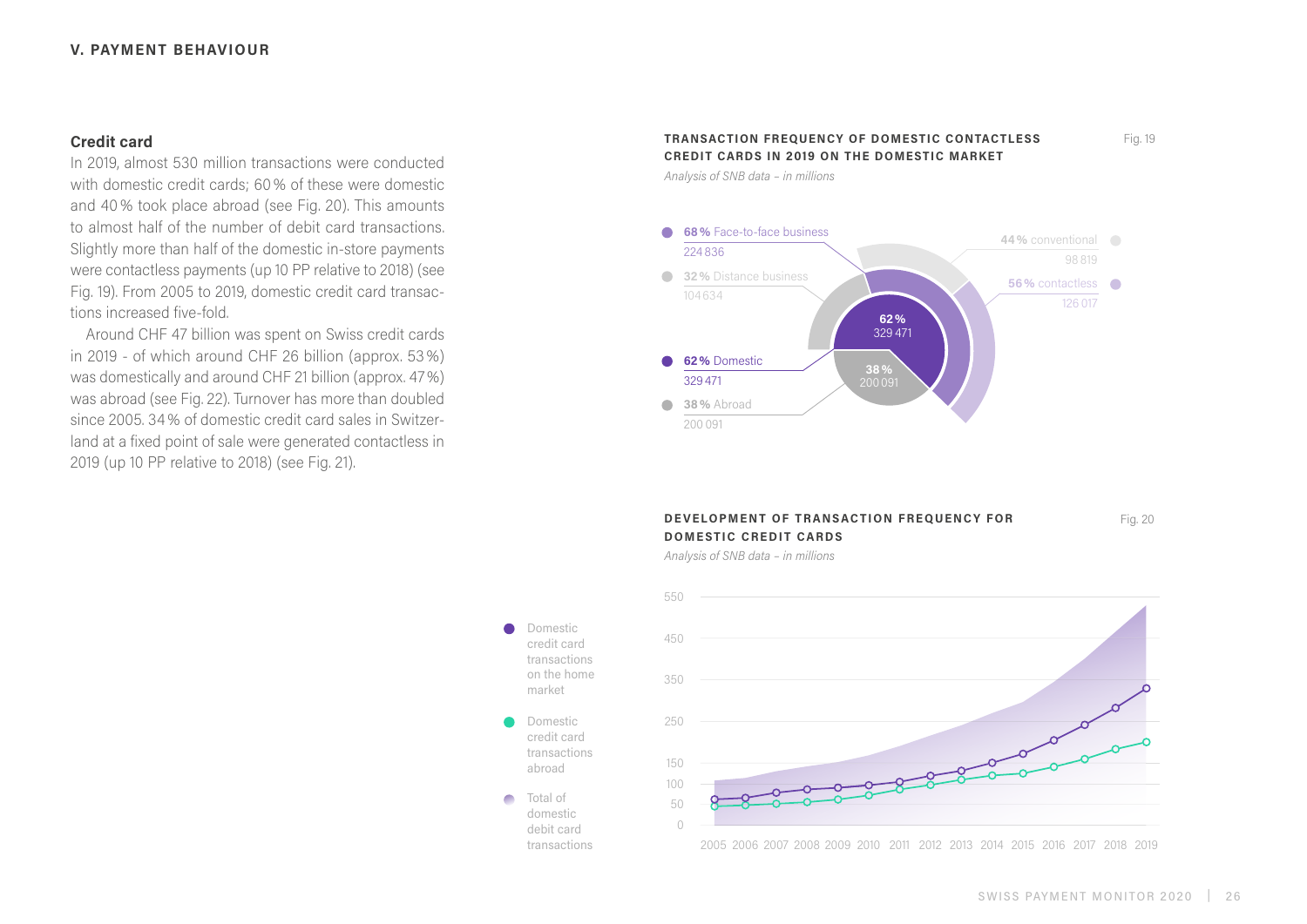#### **TURNOVER OF DOMESTIC CONTACTLESS CREDIT CARDS IN 2019 ON THE DOMESTIC MARKET**

*Analysis of SNB data – in millions CHF*



#### **DEVELOPMENT OF TURNOVER FOR DOMESTIC CREDIT CARDS**

Fig. 21

#### **DEVELOPMENT OF TRANSACTION FREQUENCY OF DOMESTIC CONTACTLESS CREDIT CARDS** Fig. 23

*Analysis of SNB data – in millions*



#### Fig. 22 Fig. 24 **DEVELOPMENT OF TURNOVER FROM DOMESTIC CONTACTLESS CREDIT CARDS**

*Analysis of SNB data – in billions CHF* 



*Analysis of SNB data – in billions CHF*

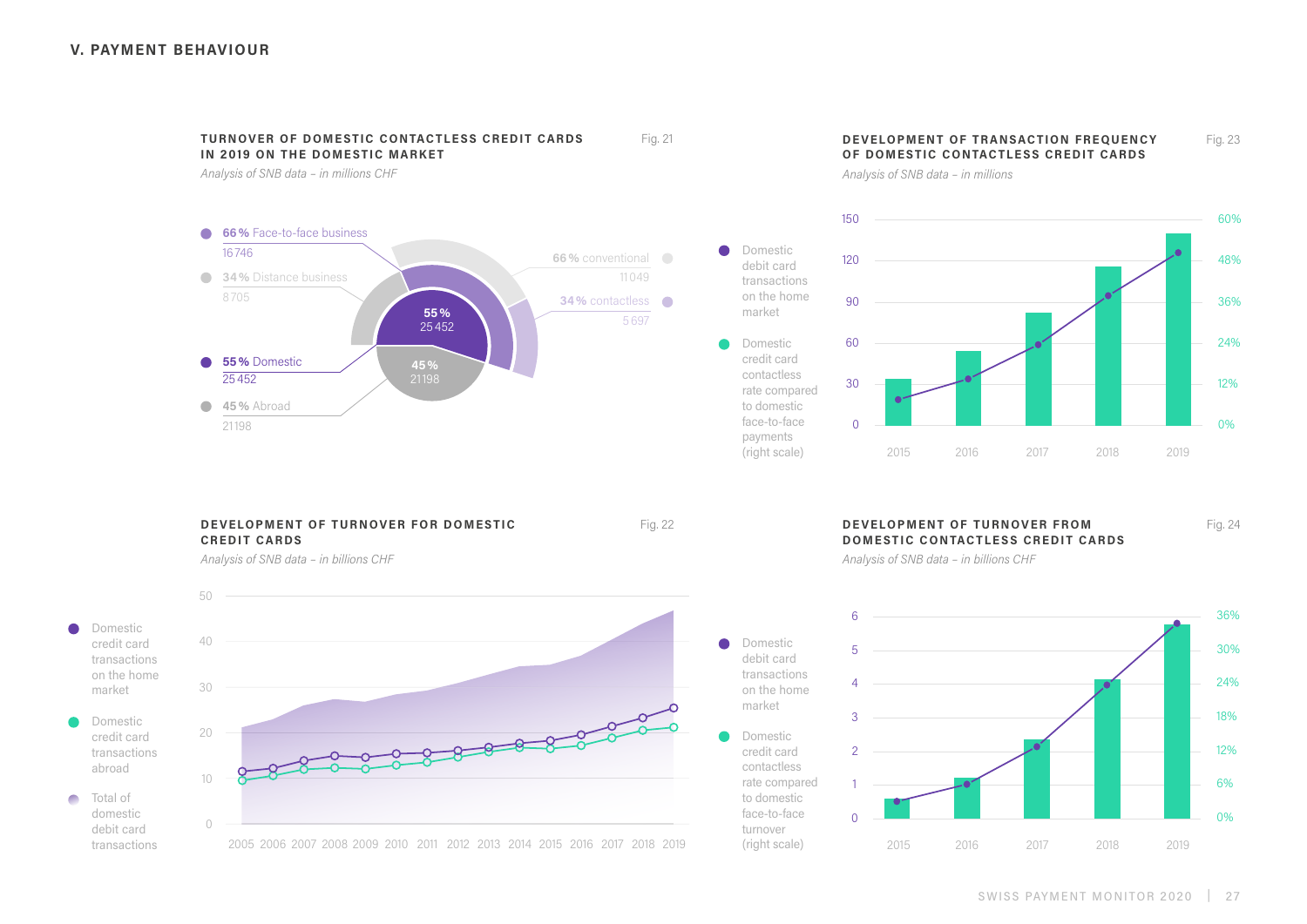#### **V. PAYMENT BEHAVIOUR**

Contactless domestic credit card transactions increased seven-fold domestically from 2015-2019, while turnover with contactless domestic credit cards increased 12-fold (see Fig. 23 and Fig. 24).

On average, each adult in Switzerland made 74 credit card transactions in 2019 – of those, 46 (60%) were domestic and 28 (40%) took place abroad (see Fig. 25). In 2019, per capita domestic credit card use amounted to around half of debit card use. From 2005 to 2019, credit card use per capita increased more than four times.

Annual credit card turnover per capita for adults amounted to CHF 6,463 in 2019 (see Fig. 26). Since 2005, per capita expenditure on credit cards has doubled.

#### **NUMBER OF CREDIT CARD TRANSACTIONS PER CAPITA FOR THE ADULT POPUL ATION**

*Analysis of SNB data*

Domestic credit card transactions on the home market

Domestic credit card transactions abroad Total of domestic debit card transactions

 $\sqrt{2}$ 



#### **ANNUAL CREDIT CARD TURNOVER PER CAPITA FOR THE ADULT POPUL ATION**

Fig. 26

Fig. 25

*Analysis of SNB data – in CHF*



SWISS PAYMENT MONITOR 2020 | 28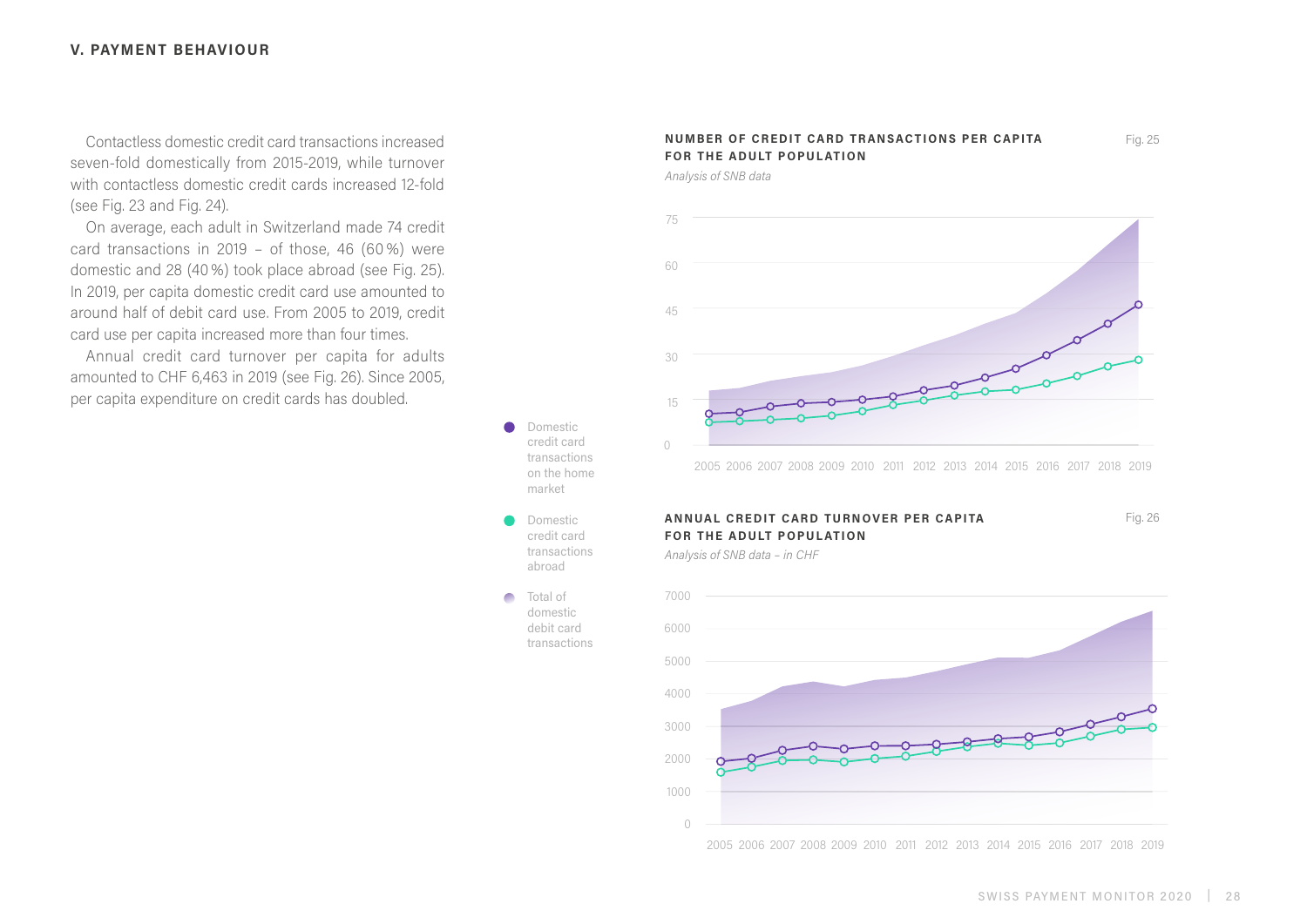### Focus on Social Norms

According to the survey results, social norms have a relevant influence as psychological factors on payment behaviour, in addition to habits.

In general, the people surveyed expect service employees in the catering sector to have a preference for cash payments (the "tip effect"). In a café (amount around CHF 10) this proportion is 86% of the respondents, in a restaurant (amount around CHF 50) it is 54 % (see Fig. S. 3.1). The (stated) cash preference is also common among shop and restaurant owners (38% or 47% respectively), with debit cards also considered to be a desired means of payment (30 % or 23% respectively). Cashiers in supermarkets are presumed to have a cash preference for amounts below CHF 20 (50%) and for debit cards for amounts over CHF 20 (36 %).

A credit card is rarely considered to be a desired means of payment, in addition to payments made in connection with your own bank (see Fig. S.3.1).

Most respondents say that they take great account of the payment needs of others, in particular those of service employees in restaurants (average 3.4 on 5 point scale) and shop and restaurant owners (average 3.3 in each case) (see Fig. S. 3.2).



**ADJUSTMENT OF PAYMENT BEHAVIOUR** Fig. S. 3.2

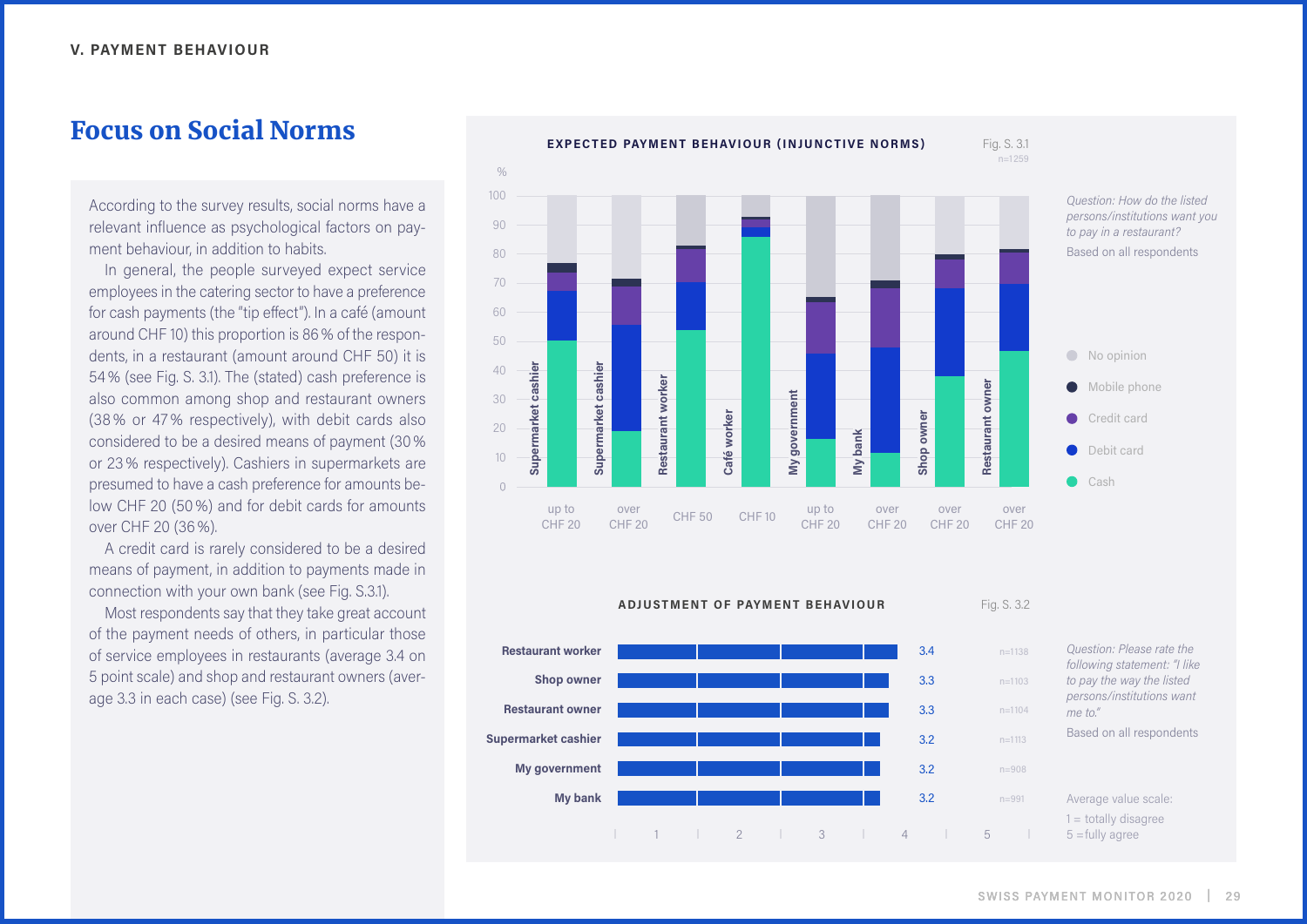### Focus on Social Norms

Most people think that close friends, partners, work colleagues and other customers pay with cash as often as electronically or mostly cashless (see Fig. S. 3.3). The same question about family is answered with "usually with cash" and "pay with cash as often as electronically". The persons interviewed are guided by the (alleged) preferences of others, especially women and young people, when choosing the means of payment. They are most influenced by their own partner (average 3.3) (see Fig S. 3.4).







Fig. S. 3.3

*Question: How do you think most people in the listed groups pay?*  Based on all respondents

#### Fig. S. 3.4

*Question: Please rate the following statement: "I like to pay the way the listed people want me to pay."*  Based on all respondents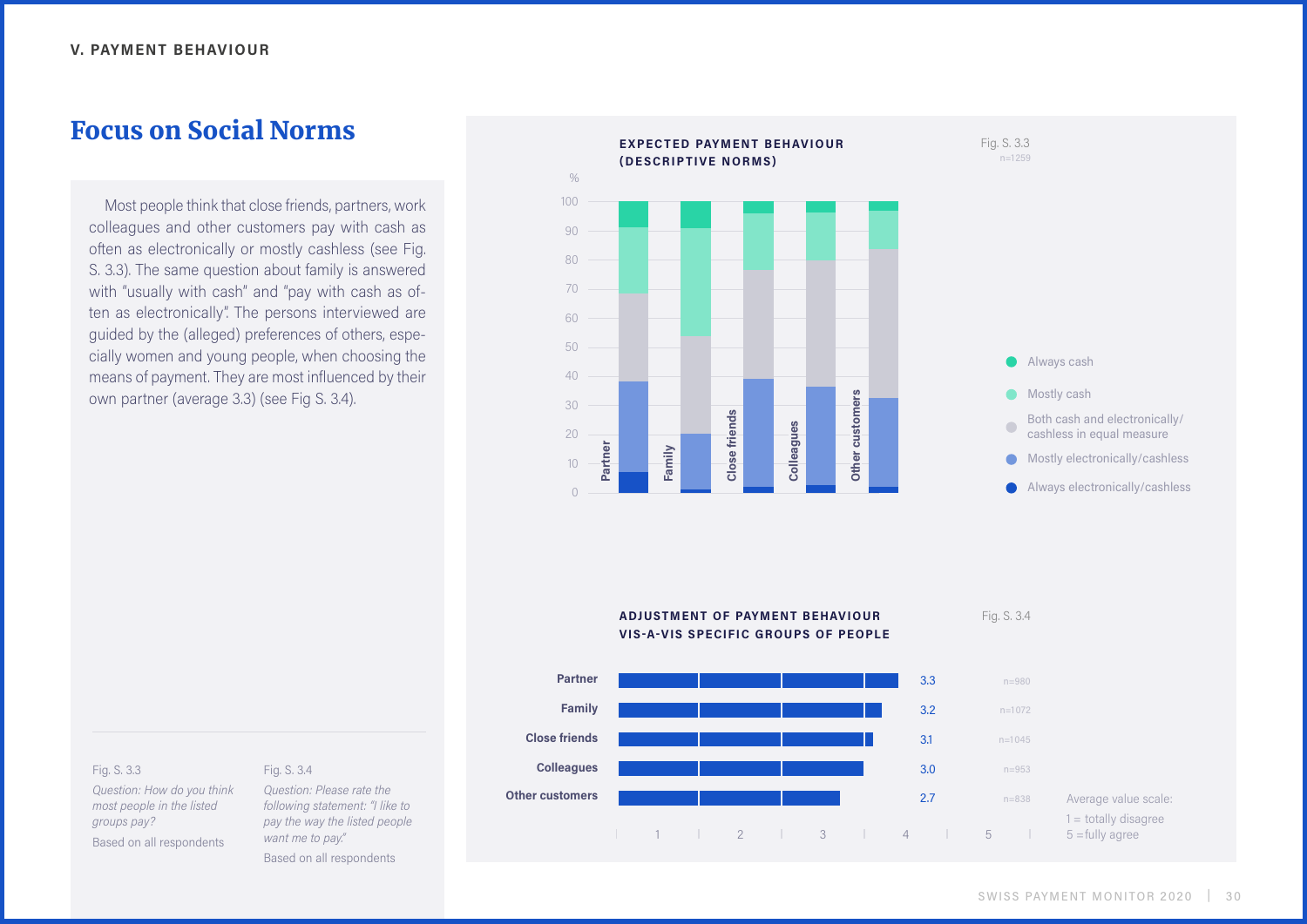### Focus on Social Norms

Respondents value the freedom of choice in means of payment (see Fig S. 3.5). They agree in principle that it should always be possible to pay with cash (77% agree) as well as electronically or cashless (73% agree). However, they find it more important that you can always pay with cash compared to cashless.

Cash lovers are staunch advocates of their preferred means of payment and believe that people of the same age and comparable income would also pay with cash (see Fig. S. 3.6). Younger people up to the age of 44 are significantly more likely to think that people of their age should pay electronically or cashless, while for older people it is the other way around. People with an income of less than CHF 6,000 and a low level of education are significantly more likely to think that cash should be used to pay in their income class. There tends to be the view that people living in urban areas are more likely to pay electronically/ cashless and people living in rural areas are more likely to pay with cash.

Fig. S. 3.5 *Question: Rate the respective statements.*  Based on all respondents

Fig. S. 3.6 *Question: In your opinion, what is the best payment behavior for people who ...?*  Based on all respondents

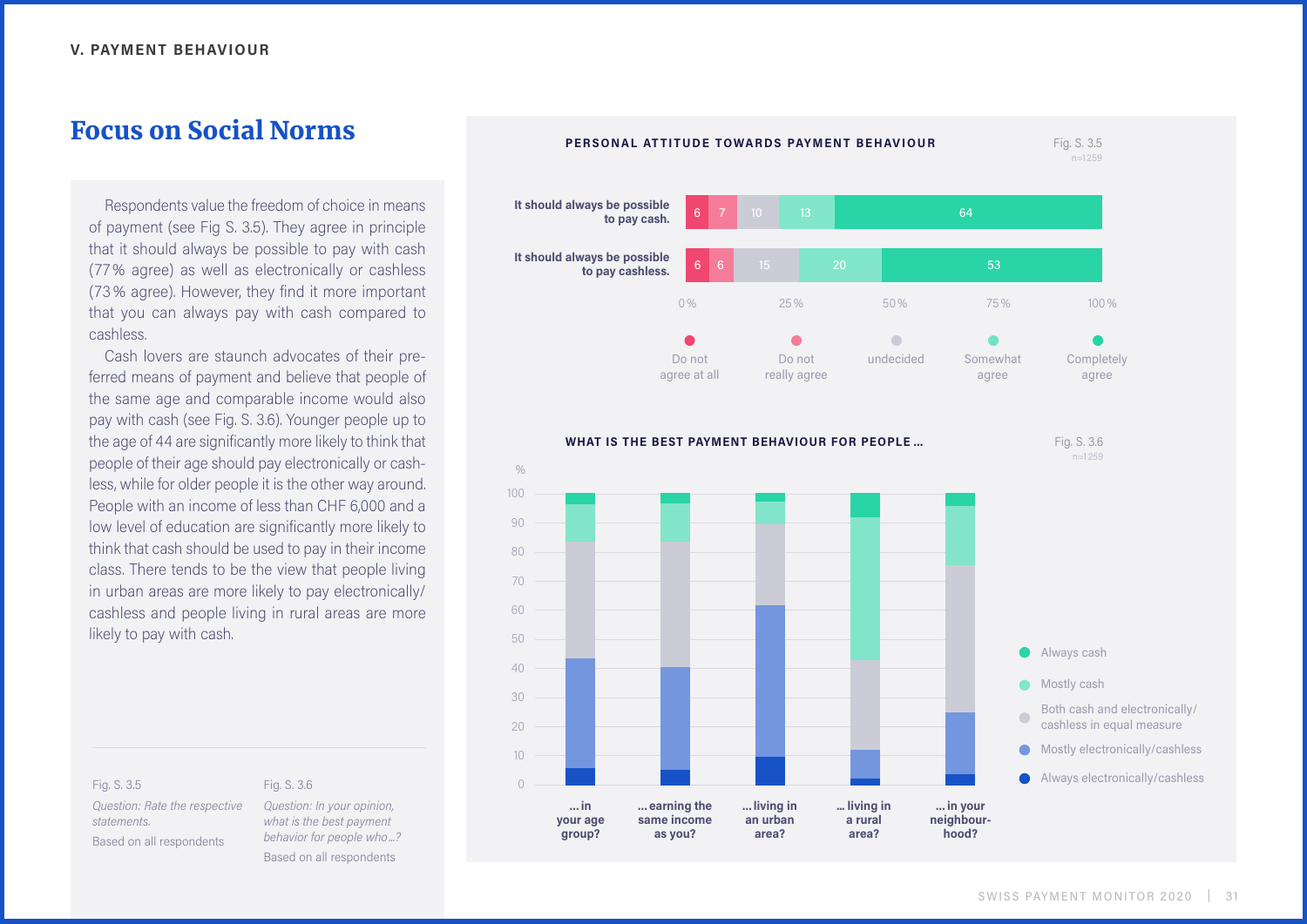#### **Payment behaviour depends on the payment amount**

As the analysis of the payment journal shows, the payment amount has a significant influence on the choice of payment method (see Figs. 27 and 28).

Cash is still by far the most frequently used payment instrument for payments below CHF 20. A large part of cash transactions (70%) account for small sums of up to CHF 20, and of this one quarter are smaller sums of up to CHF 5.

In addition to cash, contactless and mobile payment methods (in particular "in-app" payments), retailer cards and prepaid cards are also being used disproportionately more frequently for the payment of small and very small amounts.

While debit cards are used more and more from CHE 6 to CHF 20, credit cards are usually only used more widely for amounts from CHF 20. Contactless payment tends to

#### **MEANS OF PAYMENT BY DOMESTIC AMOUNT RANGE**

*Share of transactions in %, according to journal*



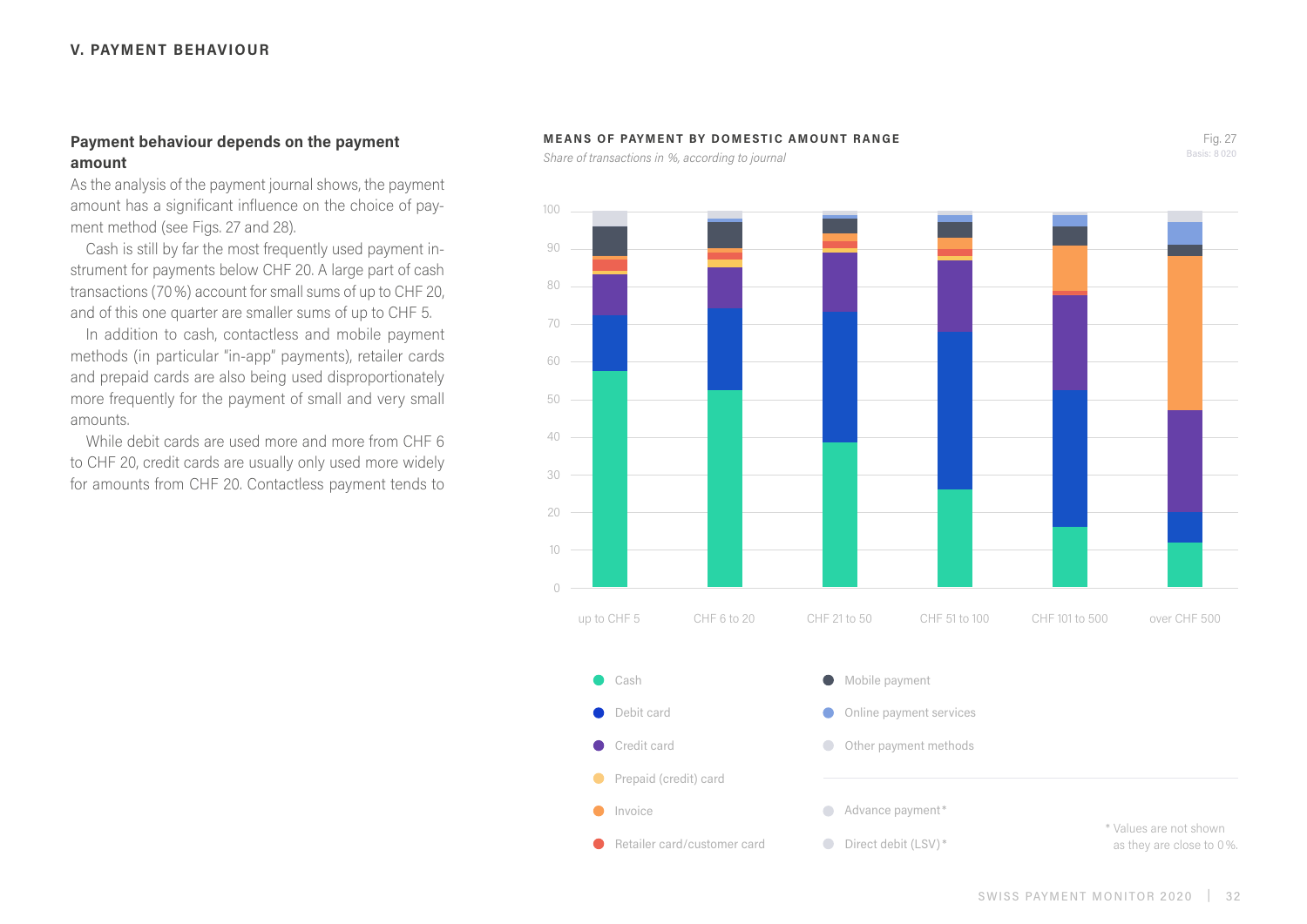#### **V. PAYMENT BEHAVIOUR**

favour credit cards a little more, but apart from that, the amount does not have a noticeable effect on the choice of the appropriate means of payment (debit or credit card).

The transition threshold from cash to card transactions (i.e. the point where the proportion of card transactions outweighs that of cash transactions) is in the range of CHF 20 to CHF 50, with card payments increasing proportionally with increasing amounts.

For amounts above CHF 100, traditional distance means of payment, such as invoices, advance payment and direct debit, as well as conventional credit card payments and Internet payment methods are predominant, while large amounts over CHF 500 are paid disproportionately more frequently by online transfer.

#### **MEANS OF PAYMENT BY DOMESTIC AMOUNT RANGE**

*Share of turnover in %, according to journal*

Fig. 28 Basis: 387 274 CHF

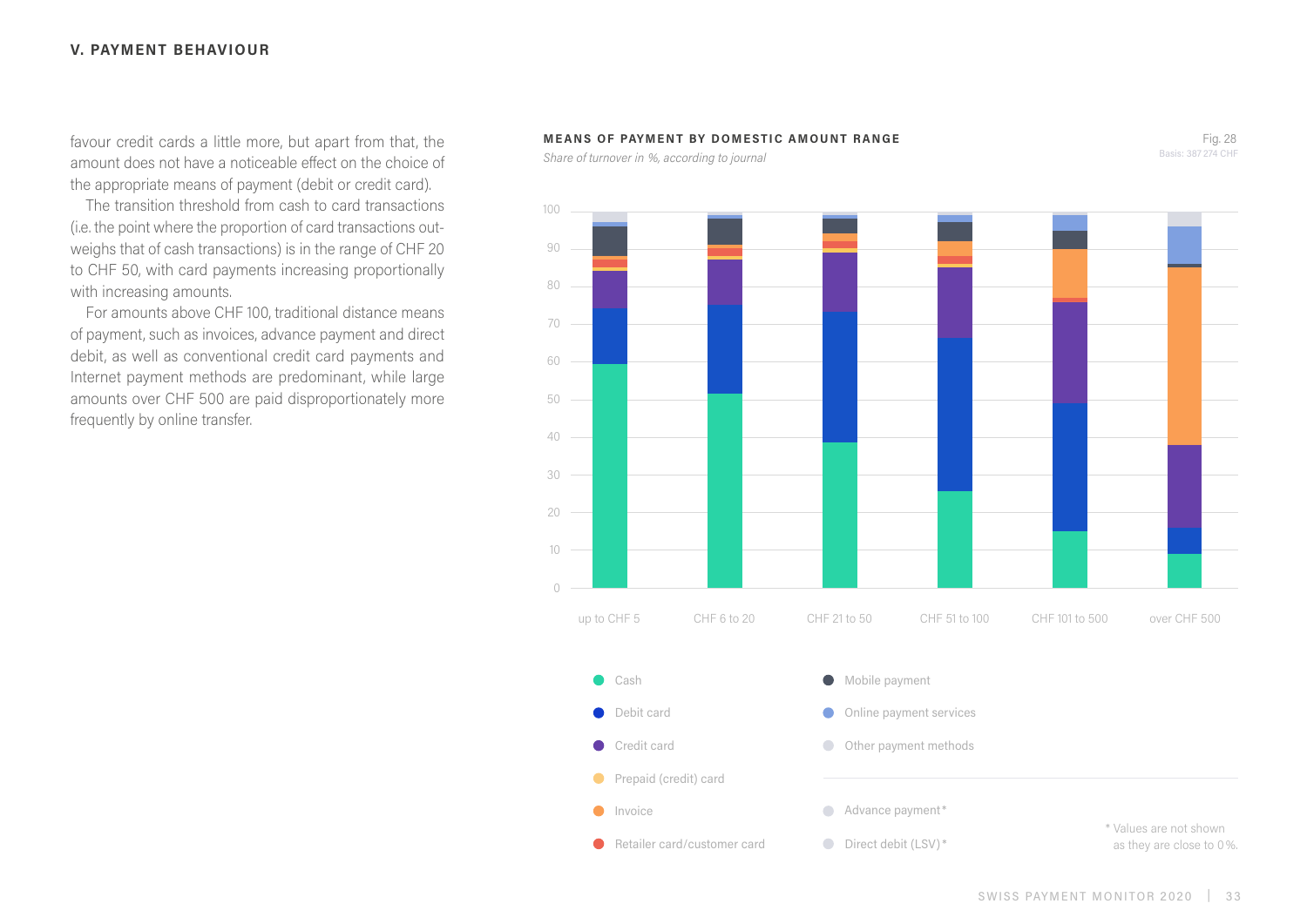#### **Payment behaviour depends on the situation**

In addition to the payment amount, the choice of means of payment also depends on the payment situation and the place or purpose of payment.

In terms of volume alone, the majority (86%) of transactions are concentrated in face-to-face business, while distance business accounts for only one tenth of all effected transactions. Transfers to private individuals ("peer-to-peer" payments) account for 4% of all transactions (see Fig. 29).

However, the ratio is more balanced in terms of turnover: While 64% of turnover is generated in brick-and-mortar retail, distance business achieves a considerable share of 29% of the total turnover volume due to the relatively higher transaction amounts. "Peer-to-peer" transfers currently account for 7%. These figures have remained stable compared to the previous year.

In brick-and-mortar retail, debit card transactions carry the largest share of the turnover at 40%, followed by cash transactions at 31% (see Table 3). Credit cards (incl. prepaid) also play an important role, with their share of sales in brick-and-mortar retail increasing from 19% in 2019 to 24% in 2020.



#### **Face-to-face business**

#### **PAYMENT METHODS BASED ON TURNOVER AND THE NUMBER OF TRANSACTIONS**

*according to journal entries on the domestic market*

|         | <b>Payment method</b>       |                           | <b>Distribution according to number</b><br>of transactions |                 | <b>Distribution according to turnover</b> |  |  |
|---------|-----------------------------|---------------------------|------------------------------------------------------------|-----------------|-------------------------------------------|--|--|
|         |                             | Number of<br>transactions | <b>Transaction share</b><br>in %                           | Turnover in CHF | Turnover share<br>in %                    |  |  |
|         | Cash                        | 3,325                     | 48.6                                                       | 76,347          | 30.8                                      |  |  |
|         | Debit card                  | 2,083                     | 30.4                                                       | 99,208          | 40.0                                      |  |  |
|         | Credit card                 | 903                       | 13.2                                                       | 58,525          | 23.6                                      |  |  |
|         | Prepaid (credit) card       | 79                        | 1.2                                                        | 1,441           | 0.6                                       |  |  |
|         | Retailer card/customer card | 134                       | 2.0                                                        | 3,820           | 1.5                                       |  |  |
|         | Mobile payment              | 195                       | 2.8                                                        | 5,357           | 2.2                                       |  |  |
|         | Other                       | 128                       | 1.9                                                        | 3,365           | 1.4                                       |  |  |
| Table 3 | Sum                         | 6,847                     | 100.0                                                      | 248,063         | 100.0                                     |  |  |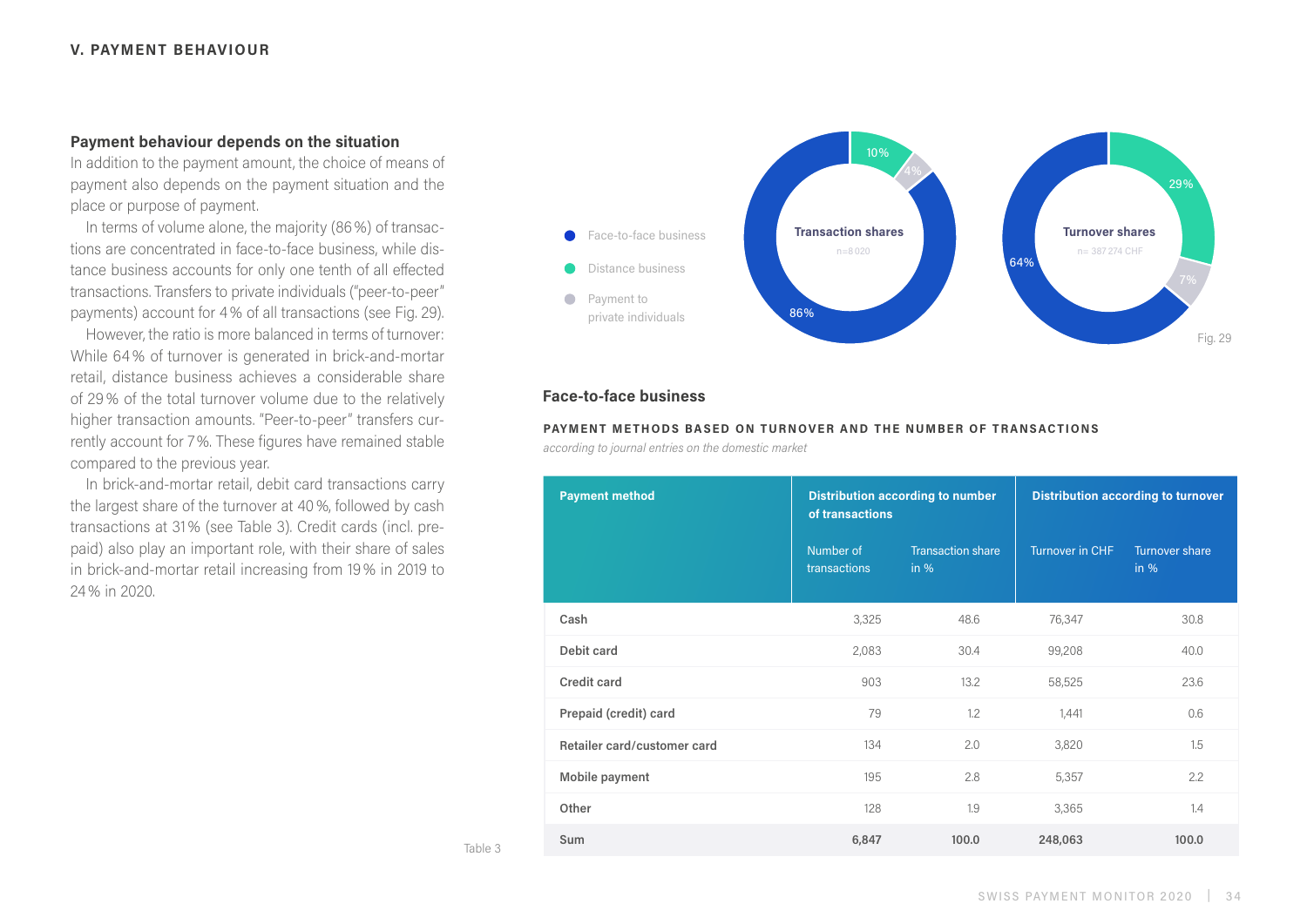#### **V. PAYMENT BEHAVIOUR**

While the share of debit card payments at the point of sale has increased (plus 2 PP relative to 2019), cash payments (less 3.1 PP relative to 2019) and credit card payments decreased slightly compared to the previous year (less 2.0 PP relative to 2019).

Distance transactions are mainly made by invoice or online transfer (53%) and by credit card (19%) in terms of turnover, as well as via Internet payment methods, such as Twint or PayPal (12%) (see Table 4). Mobile payment methods are also becoming increasingly relevant: In terms of turnover, these account for only a relatively small proportion of 7%, but 26% of all transactions already take place via mobile devices.

#### **Distance business**

#### **PAYMENT METHODS BASED ON TURNOVER AND THE NUMBER OF TRANSACTIONS**

*according to journal entries on the domestic market*

| <b>Payment method</b>       | of transactions           | <b>Distribution according to number</b> | <b>Distribution according to turnover</b> |                             |  |
|-----------------------------|---------------------------|-----------------------------------------|-------------------------------------------|-----------------------------|--|
|                             | Number of<br>transactions | <b>Transaction share</b><br>in $%$      | <b>Turnover in CHF</b>                    | Share of turnover<br>in $%$ |  |
| Debit card                  | 63                        | 7.7                                     | 6,502                                     | 5.8                         |  |
| Credit card                 | 234                       | 28.6                                    | 20,907                                    | 18.8                        |  |
| Prepaid (credit) card       | 15                        | 1.8                                     | 415                                       | 0.4                         |  |
| Retailer card/customer card | 4                         | 0.4                                     | 466                                       | 0.4                         |  |
| Invoice*                    | 198                       | 24.2                                    | 59,182                                    | 53.1                        |  |
| Advance payment             | 8                         | 0.9                                     | 612                                       | 0.5                         |  |
| Direct debit (LSV)          | 5                         | 0.7                                     | 466                                       | 0.4                         |  |
| Mobile payment              | 216                       | 26.3                                    | 7,209                                     | 6.5                         |  |
| Online payment services     | 72                        | 8.8                                     | 13,015                                    | 11.7                        |  |
| Other                       | $\overline{4}$            | 0.5                                     | 2,593                                     | 2.3                         |  |
| Sum                         | 819                       | 100.0                                   | 111,367                                   | 100.0                       |  |

Table 4

\* Values not comparable with previous year, as query changed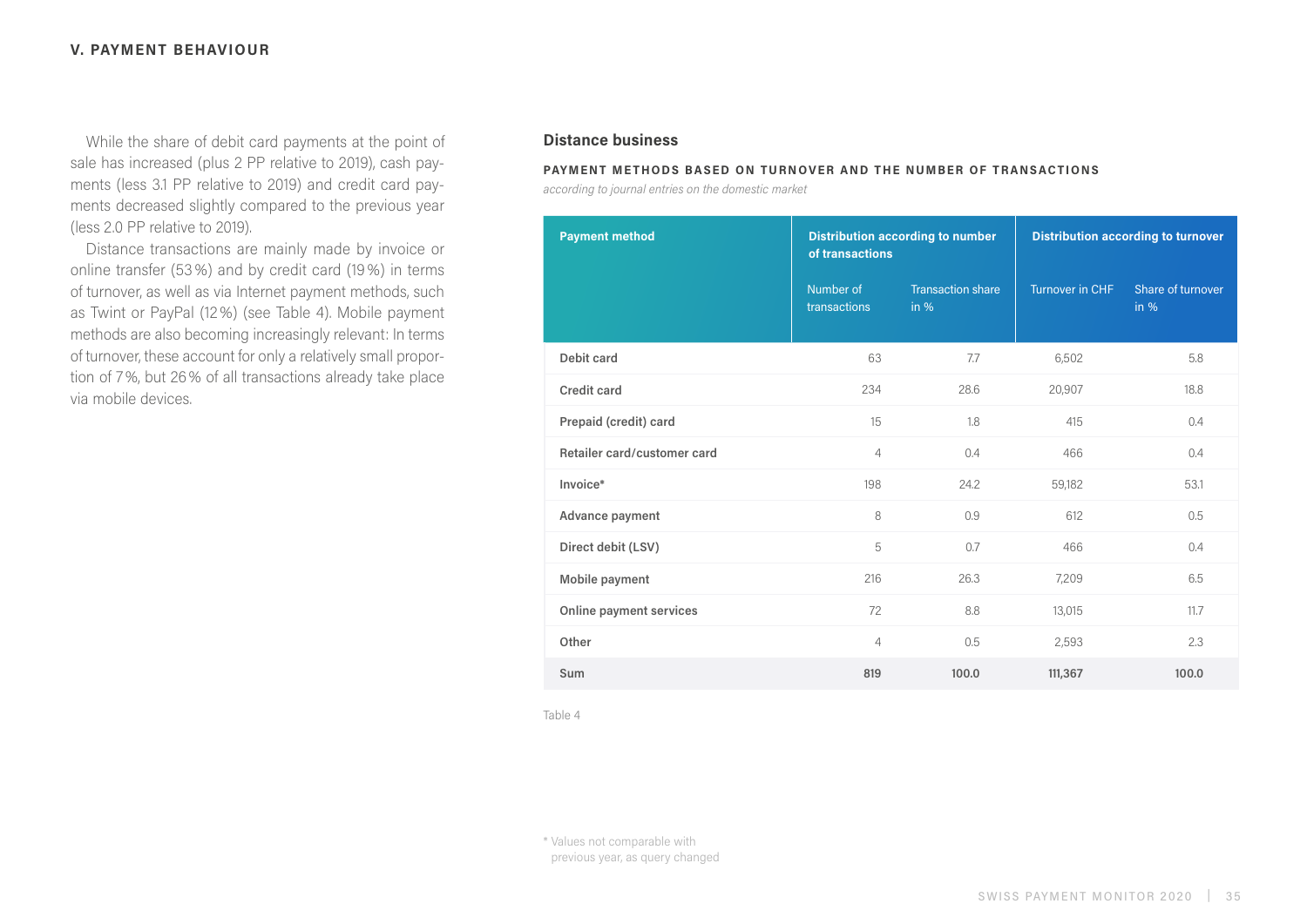#### **Place of payment**

Table 5 provides an overview of the distribution of turnover and transactions depending on the payment location or purpose.

Compared with other forms of payment, cash is much more commonly used in restaurants and bakeries, as well as at external sales points (kiosks and takeaways).

While debit cards are widely used across different spending categories, credit cards are the means of payment of choice, mainly in restaurants and when travelling.

#### **PAYMENT LOCATION BASED ON TURNOVER AND THE NUMBER OF TRANSACTIONS**

*according to journal entries on the domestic market*

| <b>Place of payment</b>                                                                | <b>Distribution according to</b><br>number of transactions |                    | <b>Distribution according</b><br>to turnover |                                | <b>Mid-price transaction</b> |  |
|----------------------------------------------------------------------------------------|------------------------------------------------------------|--------------------|----------------------------------------------|--------------------------------|------------------------------|--|
|                                                                                        | Number of<br>transactions share in %                       | <b>Transaction</b> | Turnover in<br><b>CHF</b>                    | Share of<br>turnover<br>in $%$ | <b>Median</b>                |  |
| Retail for daily needs                                                                 | 3,140                                                      | 39.2               | 112,827                                      | 29.1                           | 17.79                        |  |
| Personal clothing                                                                      | 174                                                        | 2.2                | 19,265                                       | 5.0                            | 65.99                        |  |
| Pharmacy/drugs                                                                         | 128                                                        | 1.6                | 5,182                                        | 1.3                            | 26.25                        |  |
| Retail for longer-term purchases                                                       | 256                                                        | 3.2                | 40,760                                       | 10.5                           | 54.28                        |  |
| Petrol station/petrol                                                                  | 306                                                        | 3.8                | 12,080                                       | 3.1                            | 35.35                        |  |
| Kiosk, bakery                                                                          | 553                                                        | 6.9                | 5,916                                        | 1.5                            | 6.98                         |  |
| Restaurant                                                                             | 836                                                        | 10.4               | 34,608                                       | 8.9                            | 18.67                        |  |
| Cafe, pub, snack bar, fast-food restaurant,<br>take-away, delivery services, bar, club | 919                                                        | 11.5               | 11,368                                       | 2.9                            | 8.19                         |  |
| Leisure activities/entertainment                                                       | 325                                                        | 4.1                | 21,439                                       | 5.5                            | 30.08                        |  |
| Service provider (e.g. hairdresser)                                                    | 170                                                        | 2.1                | 19,497                                       | 5.0                            | 57.84                        |  |
| Hotel, guest house                                                                     | 27                                                         | 0.3                | 6,315                                        | 1.6                            | 127.67                       |  |

Table 5 Table 5 Table 5 Table 5 Table 5 Table 5 Table 5 Table 5 Table 5 Table 5 Table 5 Table 5 Table 5 Table 5 Table 7 Table 5 Table 7 Table 5 Table 7 Table 7 Table 7 Table 7 Table 7 Table 7 Table 7 Table 7 Table 7 Table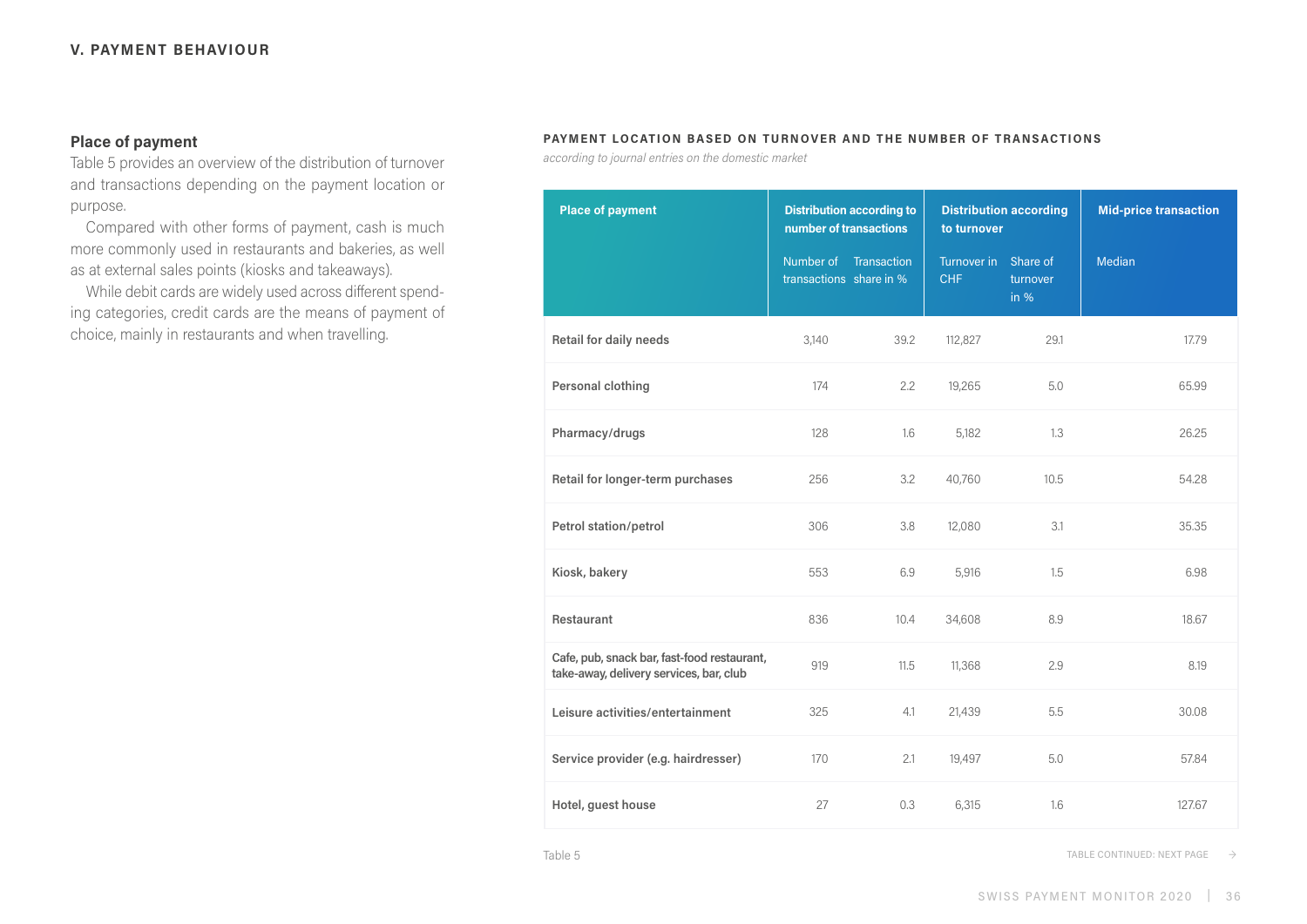#### **V. PAYMENT BEHAVIOUR**

Invoices or bank transfer are generally widely used, but are predominant in the case of payments to public authorities.

The majority of Internet payment methods are used to cover expenses in the leisure activities and mobility sector, as well as in retail trade for consumer goods and durable goods. They also play a not insignificant role in the context of private payments and payments to public authorities.

In addition to the retail trade, mobile payment methods are used for daily needs, especially for expenses in relation to mobility (public transport, parking).

#### **PAYMENT LOCATION BASED ON TURNOVER AND THE NUMBER OF TRANSACTIONS**

*according to journal entries on the domestic market*

| <b>Place of payment</b>                                                  |                                                  | <b>Distribution according to</b><br><b>Distribution according</b><br>number of transactions<br>to turnover |                                    | <b>Mid-price transaction</b> |               |
|--------------------------------------------------------------------------|--------------------------------------------------|------------------------------------------------------------------------------------------------------------|------------------------------------|------------------------------|---------------|
|                                                                          | Number of Transaction<br>transactions share in % |                                                                                                            | Turnover in Share of<br><b>CHF</b> | turnover<br>in $%$           | <b>Median</b> |
| Mobility, travel, parking,<br>transportation                             | 533                                              | 6.6                                                                                                        | 20,520                             | 5.3                          | 7.23          |
| Vending machines<br>(e.g. cigarettes, drinks/snacks)                     | 123                                              | 1.5                                                                                                        | 517                                | 0.1                          | 1.95          |
| Placing a mail order without Internet<br>(e.g. catalogues, phone orders) | 38                                               | 0.5                                                                                                        | 4,066                              | 1.0                          | 74.85         |
| <b>Expenses to private individuals</b><br>(e.g. babysitting, tutoring)   | 30                                               | 0.4                                                                                                        | 3,697                              | 1.0                          | 37.51         |
| Private payments (e.g. pocket money)                                     | 89                                               | 1.1                                                                                                        | 8,667                              | 2.2                          | 23.14         |
| Spending/donations to charities                                          | 48                                               | 0.6                                                                                                        | 2,915                              | 0.8                          | 19.98         |
| Payments to public authorities<br>(e.g. fines, fees)                     | 68                                               | 0.9                                                                                                        | 11,164                             | 2.9                          | 60.94         |
| Other                                                                    | 258                                              | 3.2                                                                                                        | 46,469.8                           | 12.0                         | 26.09         |
| Sum                                                                      | 8,021                                            | 100.0                                                                                                      | 387,274                            | 100.0                        |               |

Table 5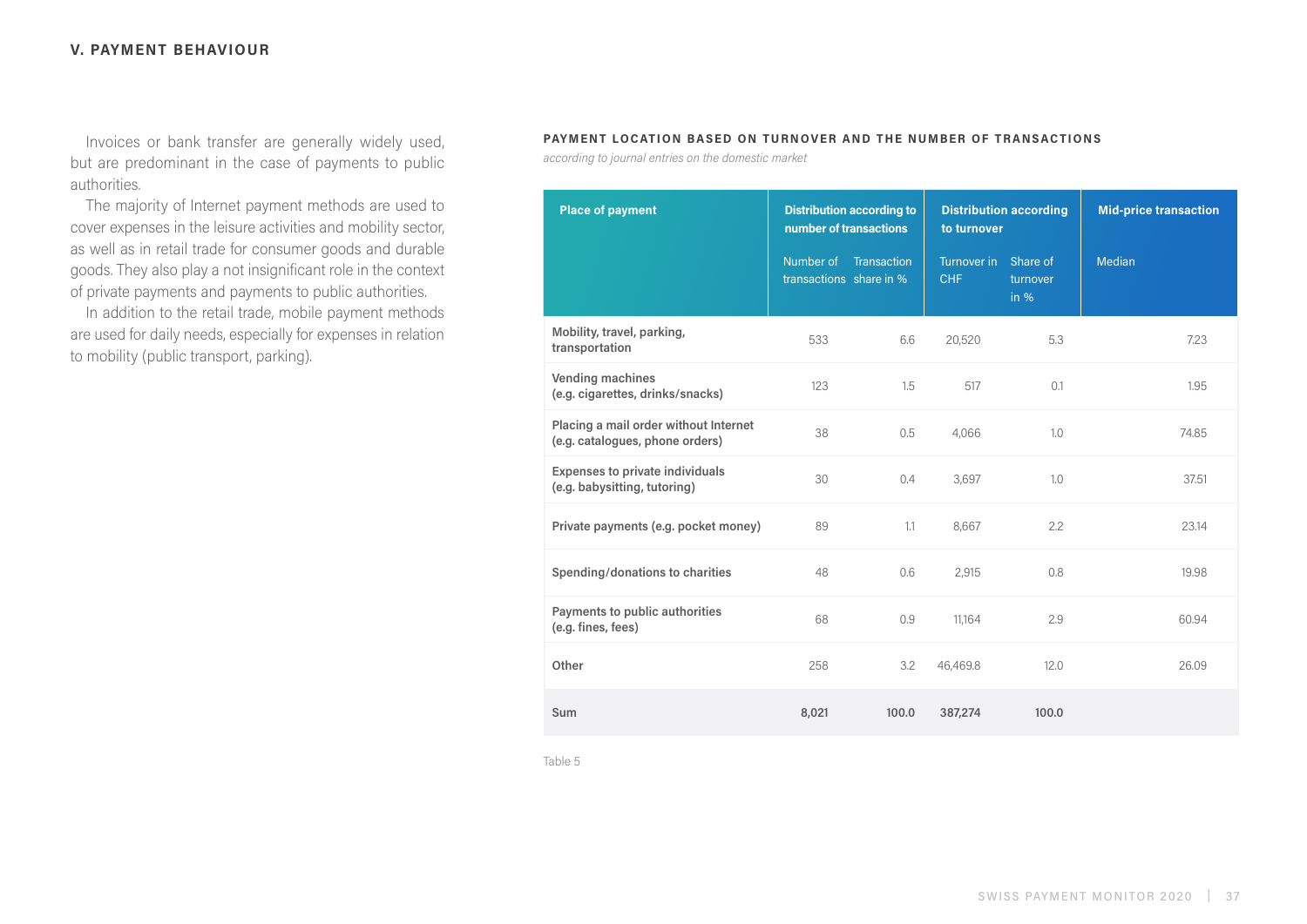# VI. A look into the future

#### **New forms of payment**

The newer payment methods include contactless payment with a credit and debit card and mobile payment methods, such as on-site payment in a brick-and-mortar shop, on the Internet or within an app ("in-app" payments).

While contactless payment is now widely established and has found its way into everyday use, mobile payment is currently experiencing a strong upswing after a very hesitant initial development.

The number of contactless credit cards issued in Switzerland increased slightly by 95% to 97% compared to the previous year. The number of contactless debit cards circulated in the previous year has again increased markedly and presently has an 80% share of the debit card volumes (up 9 PP relative to 2019).

#### **Understanding mobile payment**

In contrast to the two previous measurements, "Mobile Payment" is now very well understood. The term is most strongly associated with payments in an app with an integrated payment function (stored method of payment) and payments with a smart phone on site in a store (both 68 %) followed by payments with a smart phone on the Internet or in an online store (61%) and peer-to-peer payments domestically (56 %) (see Fig. 30).

Just over one in five people combine mobile payment with transfers to private individuals abroad (23%) and "Wearables" (21%), the latter being significantly more prevalent in the perception of the respondents than in the previous year (up 7.9 PP).



#### **MOBILE PAYMENT ASSOCIATIONS**

*Closed-question survey*

#### Fig. 30

*Question: Which of the following payment situations do you generally associate with*  mobile payments *mobile payment?*

Based on respondents that claimed to be familiar with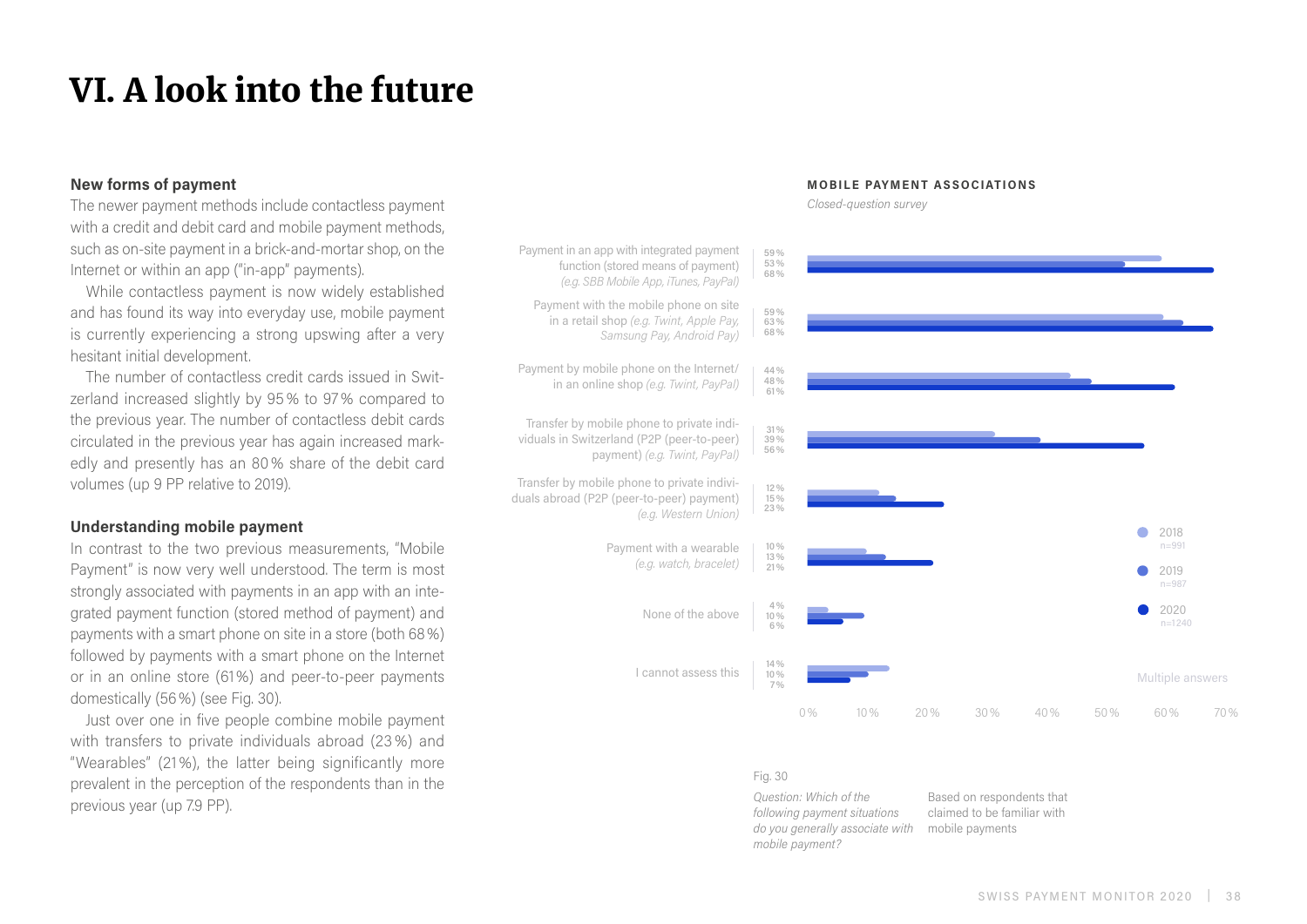#### **How users like the new payment forms**

Newer forms of payment are very popular. When asked how well users like them, contactless and mobile payment methods are equally positive with an average score of 3.9 on a scale from one to five (see Fig. 31 and 32). The high level of practicality (convenience) as well as the speed of the payment process are particularly appreciated in both contactless and mobile payments. However, while mobile payment is only getting started, growth in contactless payment is slowing down and saturation is starting to emerge.

Differences can be observed not only between the forms of payment, but also within the individual methods. As a result, contactless payment by credit card has become significantly more attractive, whereas debit card payments have grown only slightly. With regard to the overall impression they create, contactless payments by debit card and credit card are identical.

Regardless of the type of card, German-Swiss people like contactless payment much better than people from Western Switzerland. At the same time, men rate contactless payments significantly more positively than women and the 18-44 age group is significantly more responsive to the form of payment than people aged 45 and over. Contactless payment is also particularly popular with high-purchasing consumers and people who like to try new things ("pioneers").

Mobile payment is again rated significantly better in the current survey than in the previous year (see Fig. 32). This applies not only to mobile payments in general, but also to all forms of mobile payment, whereby mobile payment at the POS/on-site in a store with an average score of 3.7 has made a significant leap forward (up 0.3 points).

#### **OVERALL IMPRESSION OF CONTACTLESS PAYMENT. YEAR-ON-YEAR COMPARISON**



Average value

#### Fig. 31

*Question: How do you like using contactless payment?*  Based on respondents who are familiar with contactless payments

#### **OVERALL IMPRESSION OF MOBILE PAYMENT. YEAR-ON-YEAR COMPARISON**



\*newly incorporated as of SPM19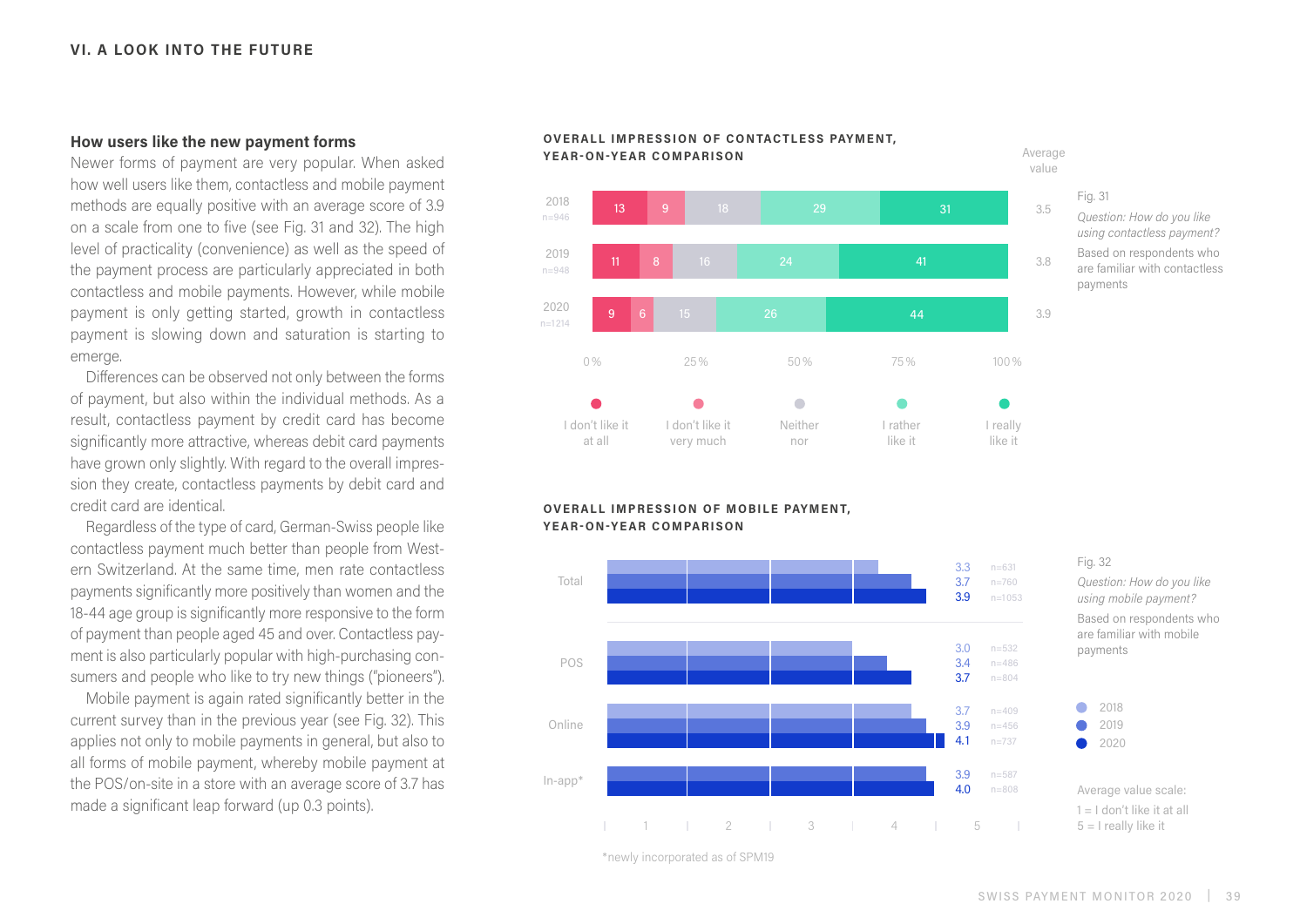With an average value of 4.1, mobile payments are still the most popular online, closely followed by "in-app" payments with an average of 4.0 (see Fig. 33).

This means that these two payment forms are even placed ahead of contactless payment on the popularity scale. On the other hand, POS payments receive a more subdued assessment with a higher proportion of sceptics and indifference (38%).

As with contactless payment, certain segment-specific differences can also be observed here. Thus, men and those under 45 generally rate mobile payments significantly better than women and older people. Furthermore, performance-oriented individuals rate mobile payments significantly better than conservative people and "pioneers" and those more open to risks rate them significantly better than the rest of the adoption types. In addition, the new forms of payment appeal to users, as should be expected, significantly more than to non-users.

#### Average value POS 7 9 22 32 32 31 3.7 n=804 Online 4.1 4 4 12 36 44 n=737 In-app **4 5 17 38 38 38 38 4.0** n=808 0% 25% 50% 75% 100%  $\blacksquare$  $\begin{array}{c} \begin{array}{c} \begin{array}{c} \begin{array}{c} \end{array} \end{array} \end{array} \end{array}$  $\bullet$  $\bullet$ I don't like it I don't like it Neither I rather I really at all very much like it like it nor

**OVERALL IMPRESSION OF MOBILE PAYMENT FORMS**

Fig. 33

*Question: How do you like using mobile payment?*  Based on respondents who are familiar with mobile

payments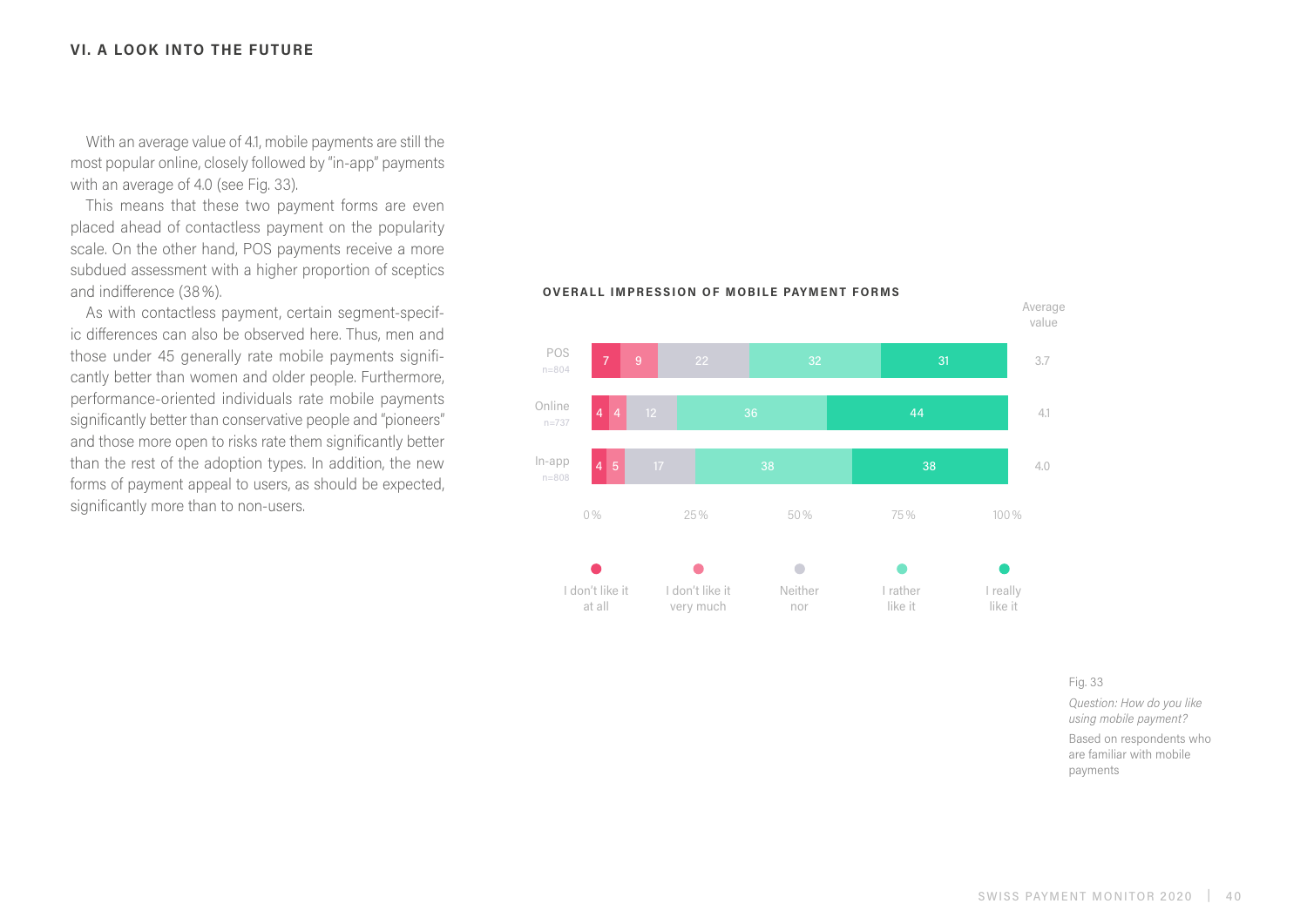#### **Intended use of new payment methods**

New forms of payment have potential. Accordingly, over 63% of respondents could imagine using contactless payment within the next three years (even more frequently), which corresponds to an increase of 5.0 PP compared to 2019 (see Fig. 34). The main driver of this development is contactless payment by credit card, which has increased reasonably sharply in terms of usage intention in the past year (up 0.4 points on a 5 point scale). With an average score of 3.8 on a 5 point scale, contactless payments with debit cards and credit cards are now at the same level.

#### **FUTURE USE OF CONTACTLESS PAYMENT, YEAR-ON-YEAR COMPARISON**



![](_page_40_Figure_5.jpeg)

# 10% Average value 10% 45% **2020** n=1 235 18%  $\bullet$

very unlikely rather unlikely neither nor rather likely very likely

#### Fig. 34

*Question: How likely do you think it is that you will use contactless payment (even more frequently) within the next three years?*

Based on respondents who are familiar with contactless payments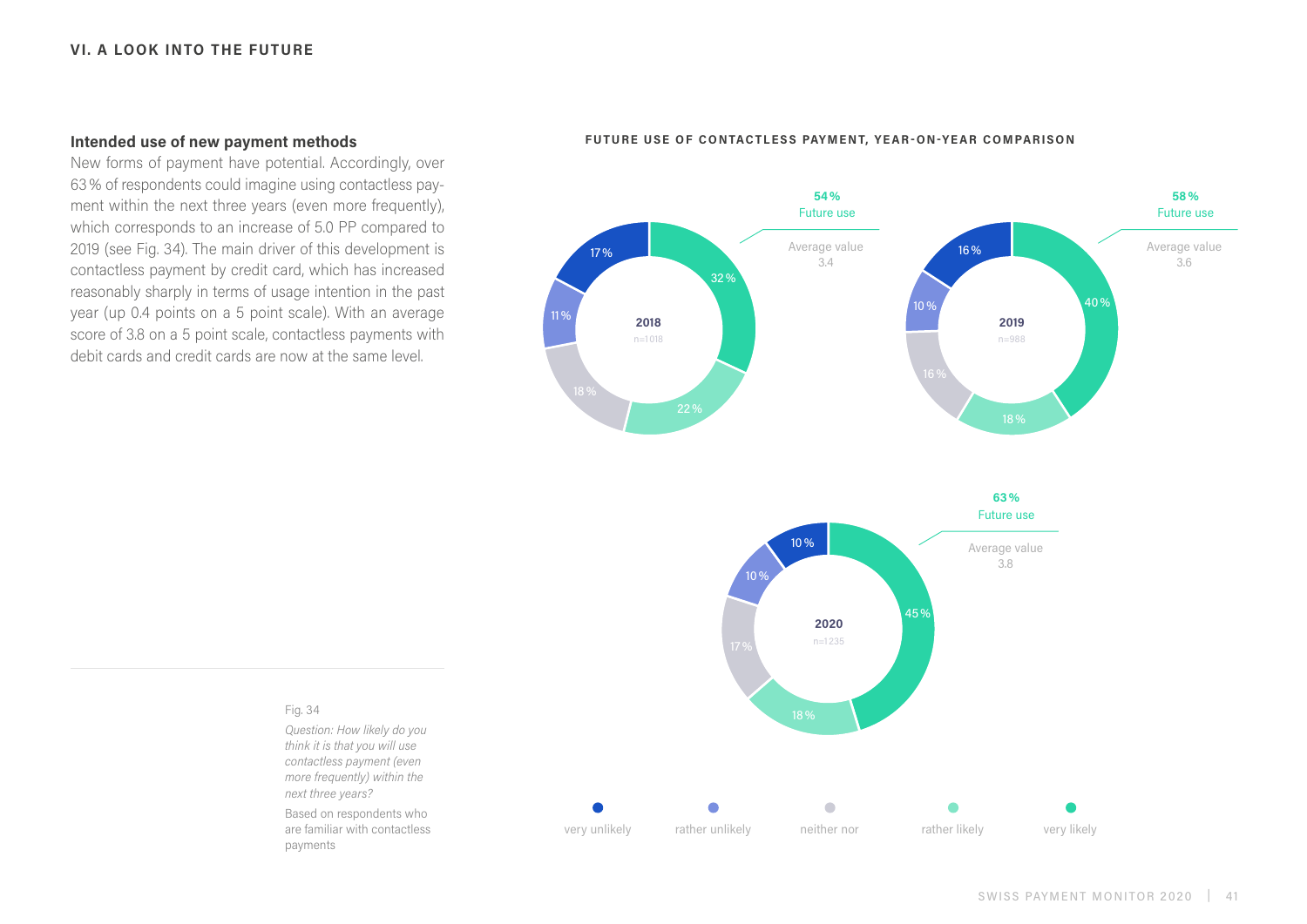The future intention to use it also depends, among other things, on the experience of the respondents with the contactless function. While almost 43% of non-users (483 people) consider it likely to use contactless payment within the next three years, around 77% of users are considering a future increase in usage. In line with the increasing popularity of contactless credit card payments, there has been an alignment between payment methods (debit and credit card).

At the same time, the intention to use mobile payments has also increased compared to the previous year, albeit to a lesser extent (see Fig. 35).

#### **FUTURE USE OF MOBILE PAYMENT, YEAR-ON-YEAR COMPARISON**

![](_page_41_Figure_4.jpeg)

\*newly incorporated as of SPM19

#### Fig. 35

*Question: How likely do you think it is that you will use mobile payment (even more frequently) within the next three years?*

Based on respondents who are familiar with mobile payments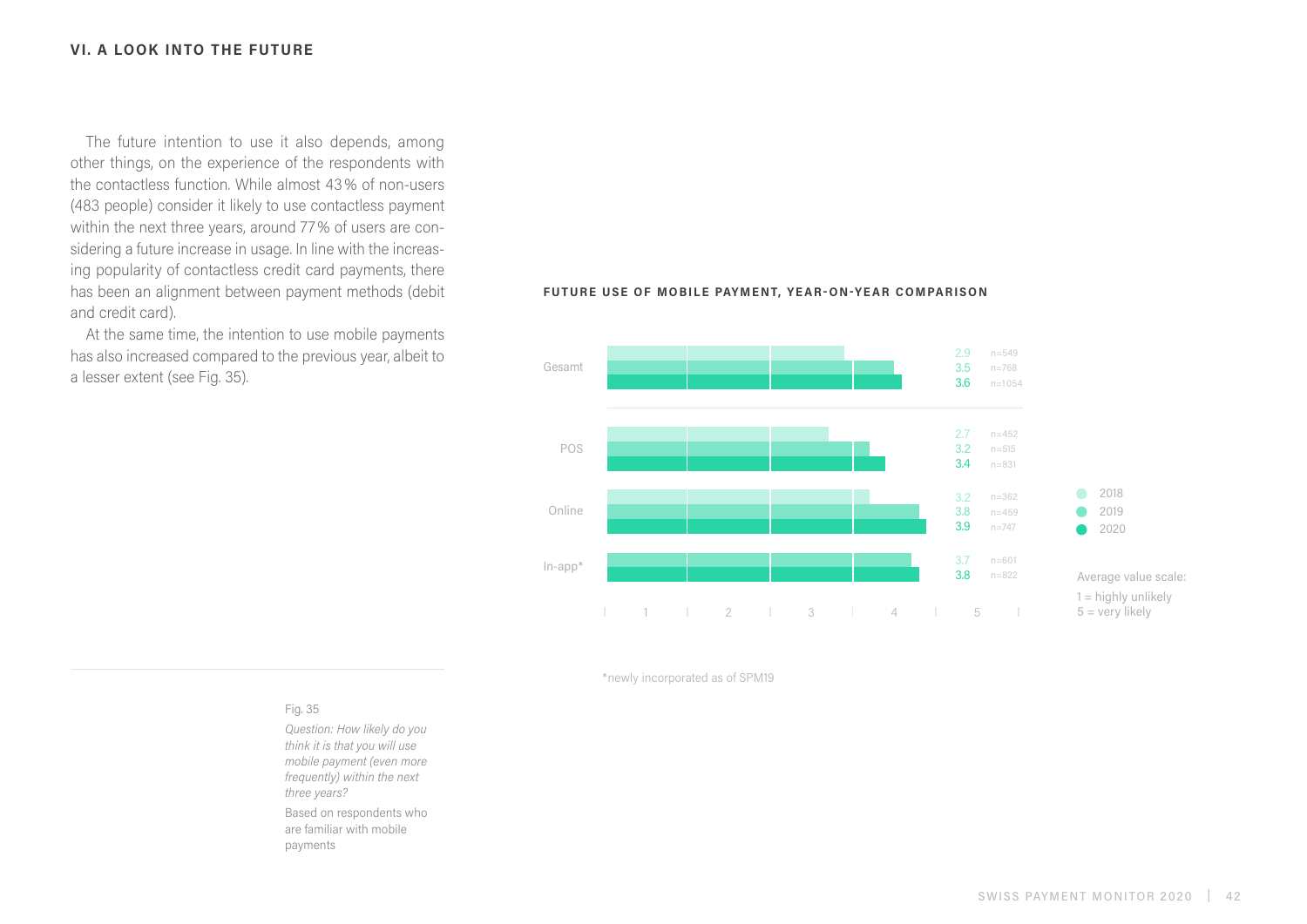The highest potential comes from mobile payment on the Internet (see Fig. 36). Almost two thirds (69%) of respondents consider it likely that they will use the payment method (even more frequently) within the next three years. The forecast for "in-app" payments also looks promising. 62% of the respondents could imagine using this payment form (even more frequently) in the future. At 52%, the intention to use them in-store is the lowest, but also with considerable growth rates compared to the previous year.

It is valuable to look at users and non-users in this context. While the potential for use of POS and "in-app" payments varies widely depending on group membership (usage potential of 76% among users vs. 28% for nonusers for POS payments; 70% for users vs. 27% for nonusers for "in-app" payments), the ratio for online payments is significantly more balanced (78% for users vs. 51% for non-users).

![](_page_42_Figure_3.jpeg)

#### **FUTURE USE OF MOBILE PAYMENT FORMS**

![](_page_42_Figure_5.jpeg)

#### Fig. 36

*Question: How likely do you think it is that you will use mobile payment (even more frequently) within the next three years?*

Based on respondents who are familiar with mobile payments

SWISS PAYMENT MONITOR 2020 | 43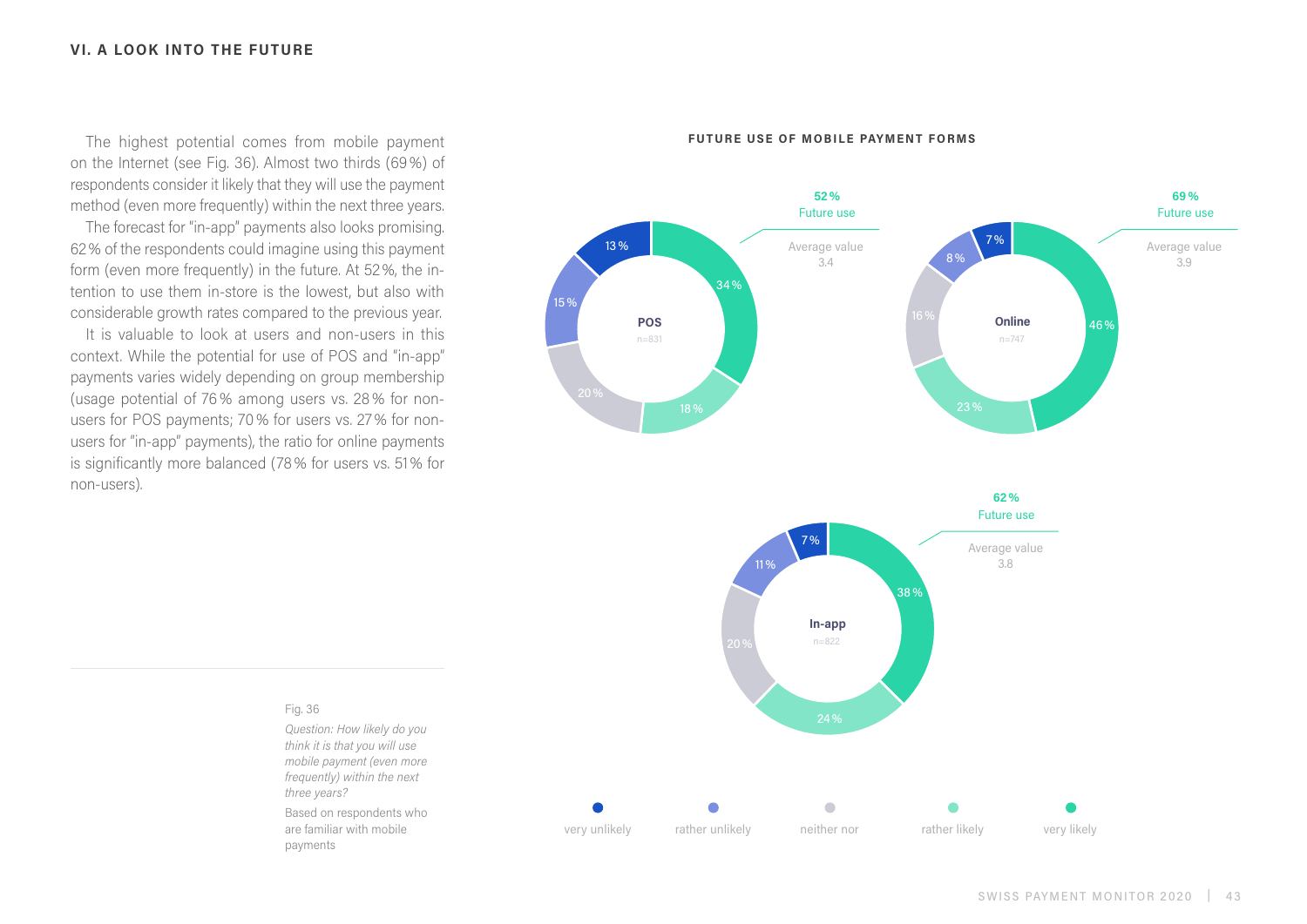In line with the increase in the attractiveness of mobile payment methods, the awareness of mobile providers has also increased (see Fig. 37). According to the survey, the Twint app is the top performer with a recognition of 87% closely followed by the SBB App (SBB Mobile) with 84%. Also present, but behind the first and second ranked providers by a significant margin, are the iTunes Store (73%), the PayPal App (71%) and Apple Pay (68%), as well as the App Store (65%).

A large proportion of the payment solutions offered have increased in popularity compared to the 2019 survey, most notably "Digital wallet" solutions such as Google Pay or Android Pay (up 32.1 PP) and Samsung Pay (up 10.3 PP).

![](_page_43_Figure_3.jpeg)

**POPUL ARIT Y OF MOBILE PAYMENT PROVIDERS**

#### Fig. 37

*Question: Which of the following providers do you know at least by name?* 

Based on respondents who are familiar with mobile payments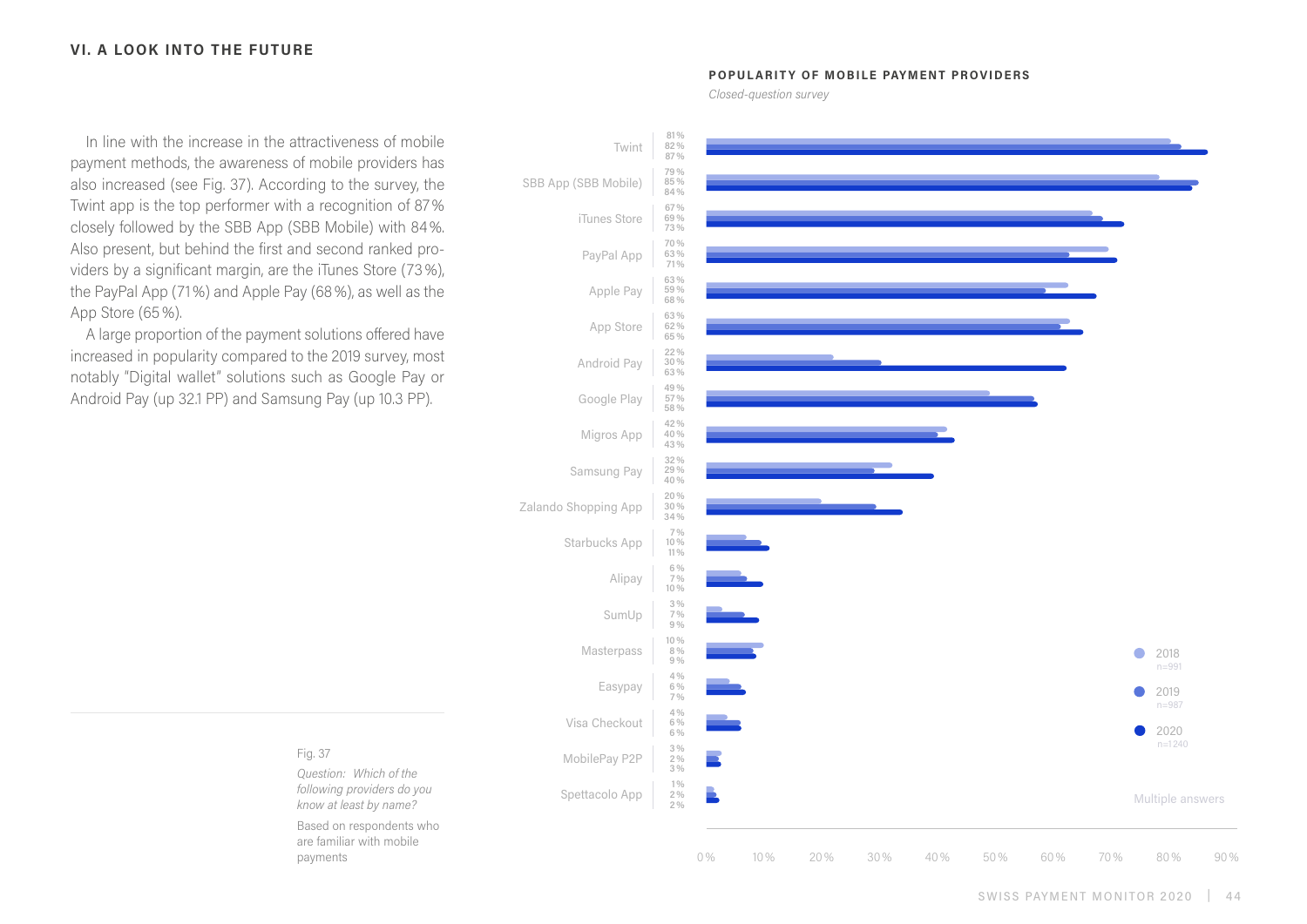## VII. Glossary

#### **Distance business (remote payments)**

Payments where payer and recipient are in separate spaces (e.g. payment in online shops, deposit at the counter, etc.)

**Debit card (EC card)** Payment card that is linked to a private account and debited immediately after payment (e.g. Maestro/EC card, PostFinance Card/Postkarte, V PAY).

**Cash back (POS withdrawal)** The possibility to withdraw cash when making a retail purchase, e.g. at supermarket checkouts. The total amount for purchase and withdrawal is deducted from the private account.

**E-commerce** The sale of goods and services via the Internet.

**Electronic bill (e-bill)** Invoices that are created and transmitted electronically.

**In-app payments** A form of mobile payment whereby payments are made using an integrated payment function (e.g. iTunes, PayPal, SBB mobile app).

**National principle** Based on the origin of the payment card (in this case only Switzerland). All transactions made with domestic cards within and outside of Switzerland are collected.

**Domestic principle** Based on the geographical boundaries within Switzerland. All transactions made with domestic and foreign cards within Switzerland are collected.

**Online payment services** Methods specially developed for Internet payment, such as PayPal, Sofortüberweisung, or Twint.

**Contactless payment by card (contactless payment)** Processes that transmit the necessary payment data without contact, in other words, via wireless technology (NFC, Bluetooth) by holding the card in front of the reader. A PIN is only required for purchases over CHF 40. (since April 2020 over CHF 80).

**Credit card** Payment card with a delayed account debit. The retailer is guaranteed payment (e.g. Master Card, Visa, American Express).

**Customer card with payment function**  A customer or loyalty card from a retailer that can be used to pay. The payment itself usually occurs downstream via direct debit or charging a credit card (e.g. MyOne card [Manor, Jumbo, Athleticum], Globus card, Supercard credit card, Cumulus credit card, Starbucks card, petrol station cards, gift cards).

**Direct debit** Electronic payment method in which the recipient, using a payment service provider, has an amount debited from the payer's account (e.g. LSV, debit direct, Swiss direct debit).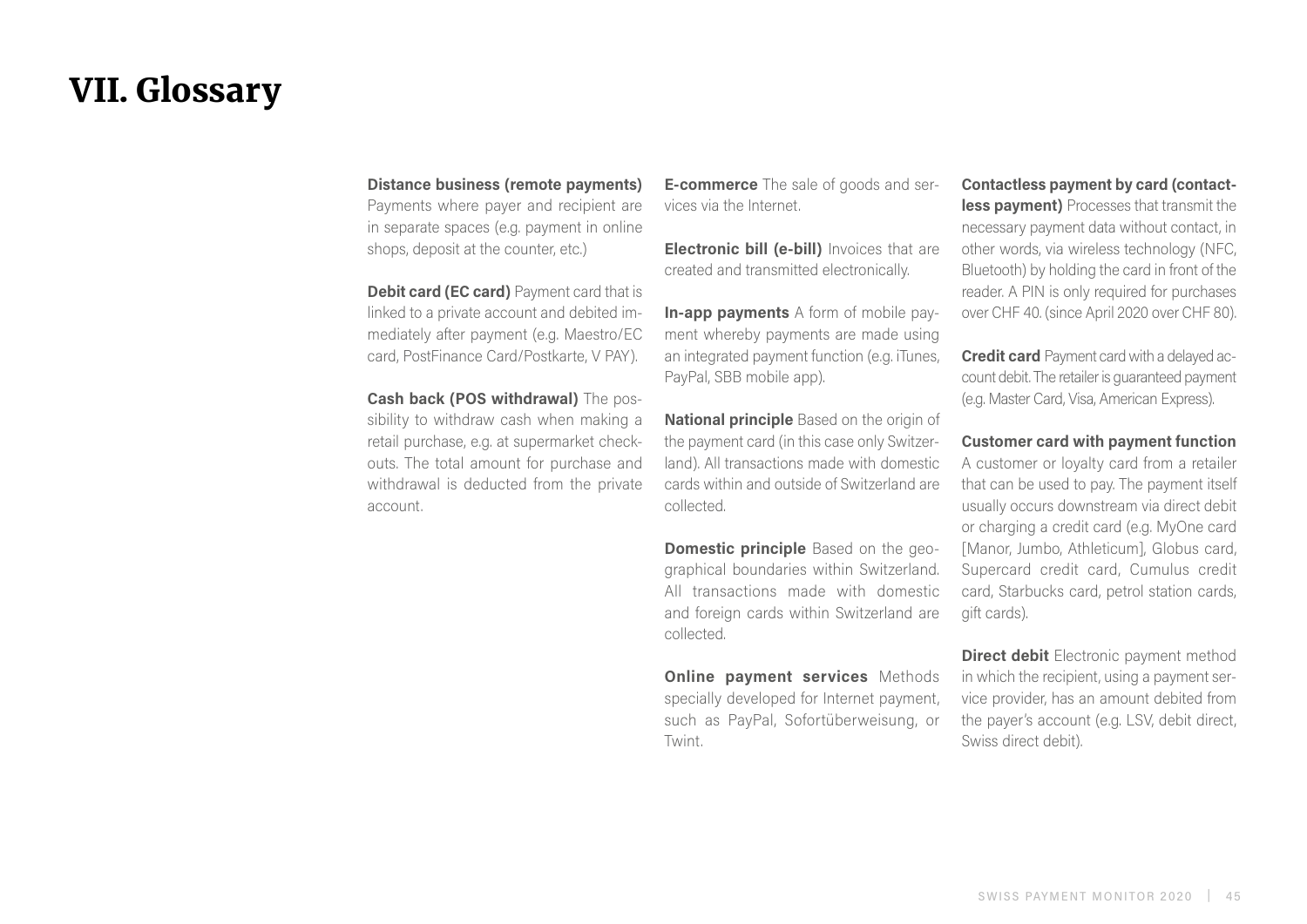**Mobile payment (mobile payment, M-payment)** Payment using a smartphone or other mobile device (e.g. Android Pay, Apple Pay, Samsung Pay, Twint, PayPal).

**Cash on delivery** Shipping and payment method whereby, upon the receipt of the goods, payment is made by the recipient to the delivering postal or logistics company.

**Online transfer (online banking)** An electronic payment system that enables customers of banks or other financial institutions to manage their personal account online and process banking transactions via the website of the institution.

**Online transfer** A payment made to the recipient's account from the payer via a transfer of funds online.

**Paper invoice** Bill on paper

**Peer-to-peer (P2P) payments** A form of mobile payment referring to payments made between private individuals domestically or abroad using a mobile app (e.g. PayPal, Twint, Western Union).

**POS (Point of Sale)** Physical place where goods or services are sold and paid for (e.g. at the cash register). Online and mail order businesses are not currently included in the present definition of POS.

**Face-to-face business (proximity payments)** Payment made locally in a physical

**Pre-paid card** Payment cards that need to

**Virtual currency (cryptocurrency)** Electronic currency that functions without cash and is based on blockchain technology.

be charged with credit before use.

retail outlet (POS).

**Advance payment** A term of payment that requires the buyer to first pay the purchase price before the seller starts the contractual delivery of the goods or the promised service.

**Wearable payments** A form of mobile payment involving contactless payment via portable devices such as smartwatches and fitness trackers.

Source: German Central Bank, 2017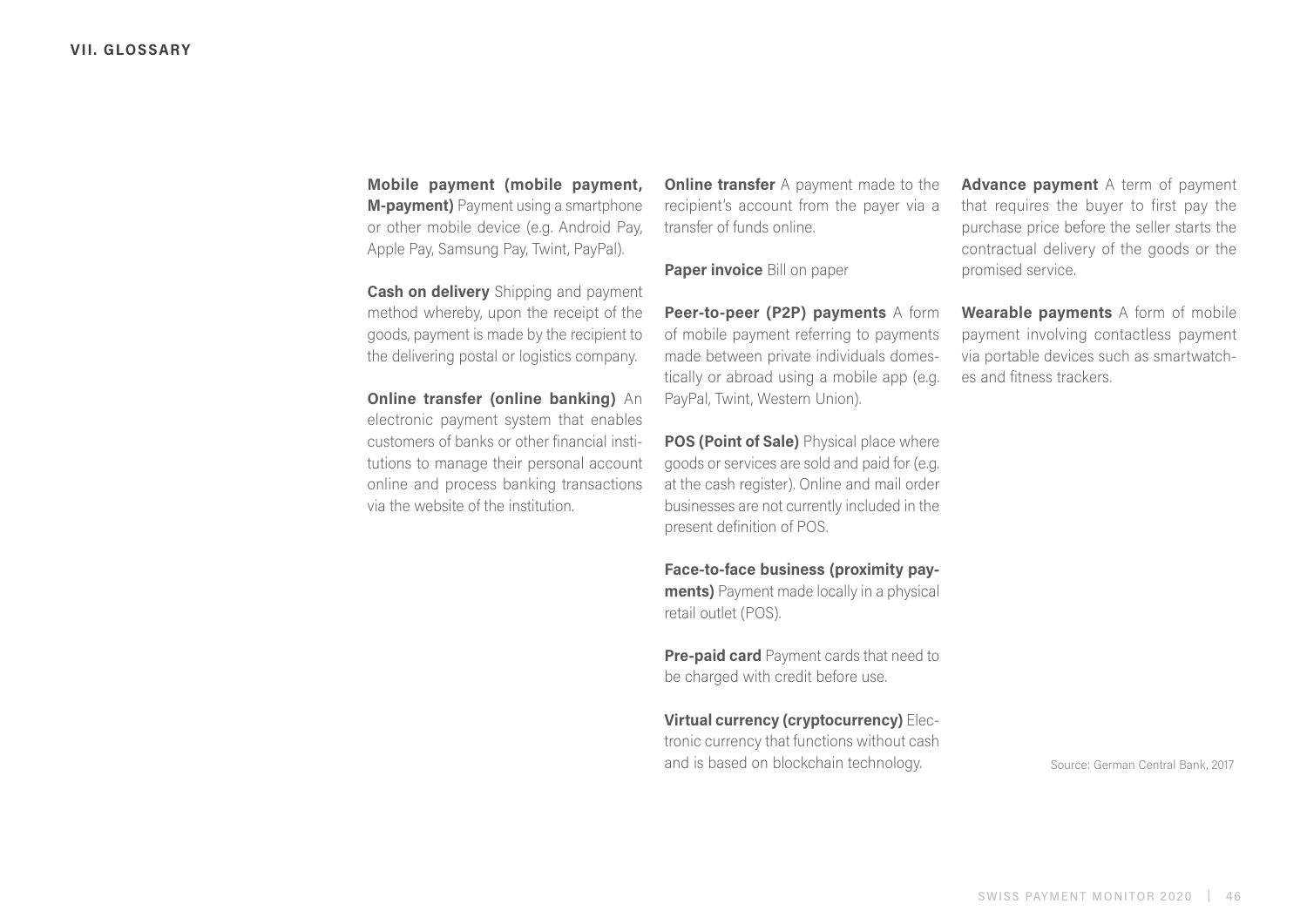### Study authors

![](_page_46_Picture_1.jpeg)

**Bettina Gehring** Senior Research **Consultant** Project Manager Swiss Payment Research Center

School of Management and Law Theaterstrasse 17 8401 Winterthur

![](_page_46_Picture_4.jpeg)

**Sandro Graf** Lecturer/Head of Service Lab & Swiss Payment Research Center

School of Management and Law Theaterstrasse 17 8401 Winterthur

#### **The ZHAW Zurich University of Applied Sciences,**

with its eight departments and more than 12,000 students, is one of the leading Swiss universities of applied sciences and is active in teaching, further education, research and services. In addition to training and further education, the ZHAW—as a university of applied sciences—has the task of conducting practice-oriented research, promoting the transfer of technology to small and medium-sized enterprises, and providing services on the part of third parties. New knowledge obtained via research flows back into teaching and practice and thus directly or indirectly benefits a specific group of users or society.

**Research partner for data analysis**

**Prof. Dr. Marianne Müller** Institute of Data Analysis and Process Design

ZHAW Zürcher Hochschule für Angewandte Wissenschaften School of Engineering

![](_page_46_Picture_12.jpeg)

**Dr. Tobias Trütsch** Head of Economics Division

Executive School of Management, Technology and Law (ES-HSG) Holzstrasse 15 9010 St. Gallen

**The University of St. Gallen (HSG),** as one of Europe's leading business universities, provides training for managers. Founded in 1898 as a demand-oriented business academy, for more than a hundred years the HSG has been a prominent contact point for ambitious people whose goal is to achieve something—personally and socially—to actively shape the future. Staff from 30 institutes offer students qualified degrees in the areas of business administration, economics, law and social sciences, as well as international relations. The HSG regularly features at the top of international business school rankings and is currently ranked fourth in the Financial Times ranking for European business schools.